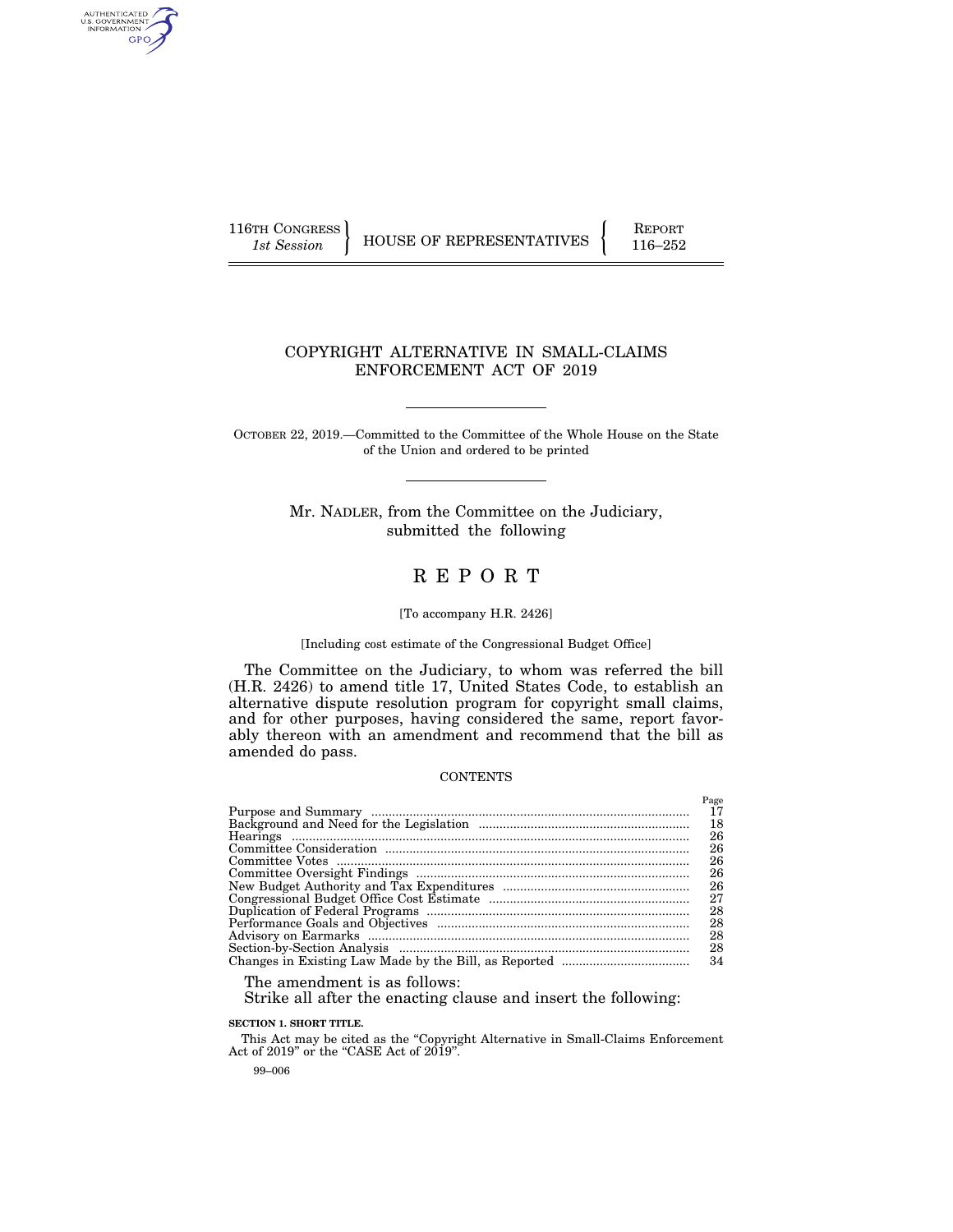#### **SEC. 2. COPYRIGHT SMALL CLAIMS.**

(a) IN GENERAL.—Title 17, United States Code, is amended by adding at the end the following:

#### **''CHAPTER 15—COPYRIGHT SMALL CLAIMS**

"Sec.<br>"1501. Definitions.<br>"1502. Copyright Claims Board.<br>"1502. Copyright Claims Board.<br>"1503. Authority and duties of the Copyright Claims Board.<br>"1505. Registration requirement.<br>"1507. Effect of proceedings.<br>"1507. Effec

''1509. Relationship to other district court actions. ''1510. Implementation by Copyright Office. ''1511. Funding.

## **''§ 1501. Definitions**

''In this chapter—

" $(1)$  the term 'party'-

''(A) means a party; and ''(B) includes the attorney of a party, as applicable;

"(2) the term 'claimant' means the real party in interest that commences a proceeding before the Copyright Claims Board under section 1506(e), pursuant to a permissible claim of infringement brought under section  $1504(c)$ (t), noninfringement brought under section  $1504(c)$  (2), or misrepresentation brought under section  $1504(c)(3)$ ;

''(3) the term 'counterclaimant' means a respondent in a proceeding before the Copyright Claims Board that—

 $(A)$  asserts a permissible counterclaim under section 1504(c)(4) against the claimant in the proceeding; and

''(B) is the real party in interest with respect to the counterclaim de-scribed in subparagraph (A); and

"(4) the term 'respondent' means any person against whom a proceeding is brought before the Copyright Claims Board under section 1506(e), pursuant to a permissible claim of infringement brought under section 1504(c)(1), non-infringement brought under section 1504(c)(2), or misrepresentation brought under section  $1504(c)(3)$ .

#### **''§ 1502. Copyright Claims Board**

''(a) IN GENERAL.—There is established in the Copyright Office the Copyright Claims Board, which shall serve as an alternative forum in which parties may voluntarily seek to resolve certain copyright claims regarding any category of copy-righted work, as provided in this chapter.

''(b) OFFICERS AND STAFF.— ''(1) COPYRIGHT CLAIMS OFFICERS.—The Register of Copyrights shall recommend 3 full-time Copyright Claims Officers to serve on the Copyright Claims Board in accordance with paragraph (3)(A). The Officers shall be appointed by the Librarian of Congress to such positions after consultation with the Register of Copyrights.

"(2) COPYRIGHT CLAIMS ATTORNEYS.—The Register of Copyrights shall hire not fewer than 2 full-time Copyright Claims Attorneys to assist in the administra-tion of the Copyright Claims Board.

''(3) QUALIFICATIONS.—

''(A) COPYRIGHT CLAIMS OFFICERS.—

''(i) IN GENERAL.—Each Copyright Claims Officer shall be an attorney who has not fewer than 7 years of legal experience.

''(ii) EXPERIENCE.—Two of the Copyright Claims Officers shall have— ''(I) substantial experience in the evaluation, litigation, or adjudication of copyright infringement claims; and

''(II) between those 2 Officers, have represented or presided over a diversity of copyright interests, including those of both owners and users of copyrighted works.

''(iii) ALTERNATIVE DISPUTE RESOLUTION.—The Copyright Claims Officer not described in clause (ii) shall have substantial familiarity with copyright law and experience in the field of alternative dispute resolution, including the resolution of litigation matters through that method of resolution.

''(B) COPYRIGHT CLAIMS ATTORNEYS.—Each Copyright Claims Attorney shall be an attorney who has not fewer than 3 years of substantial experience in copyright law.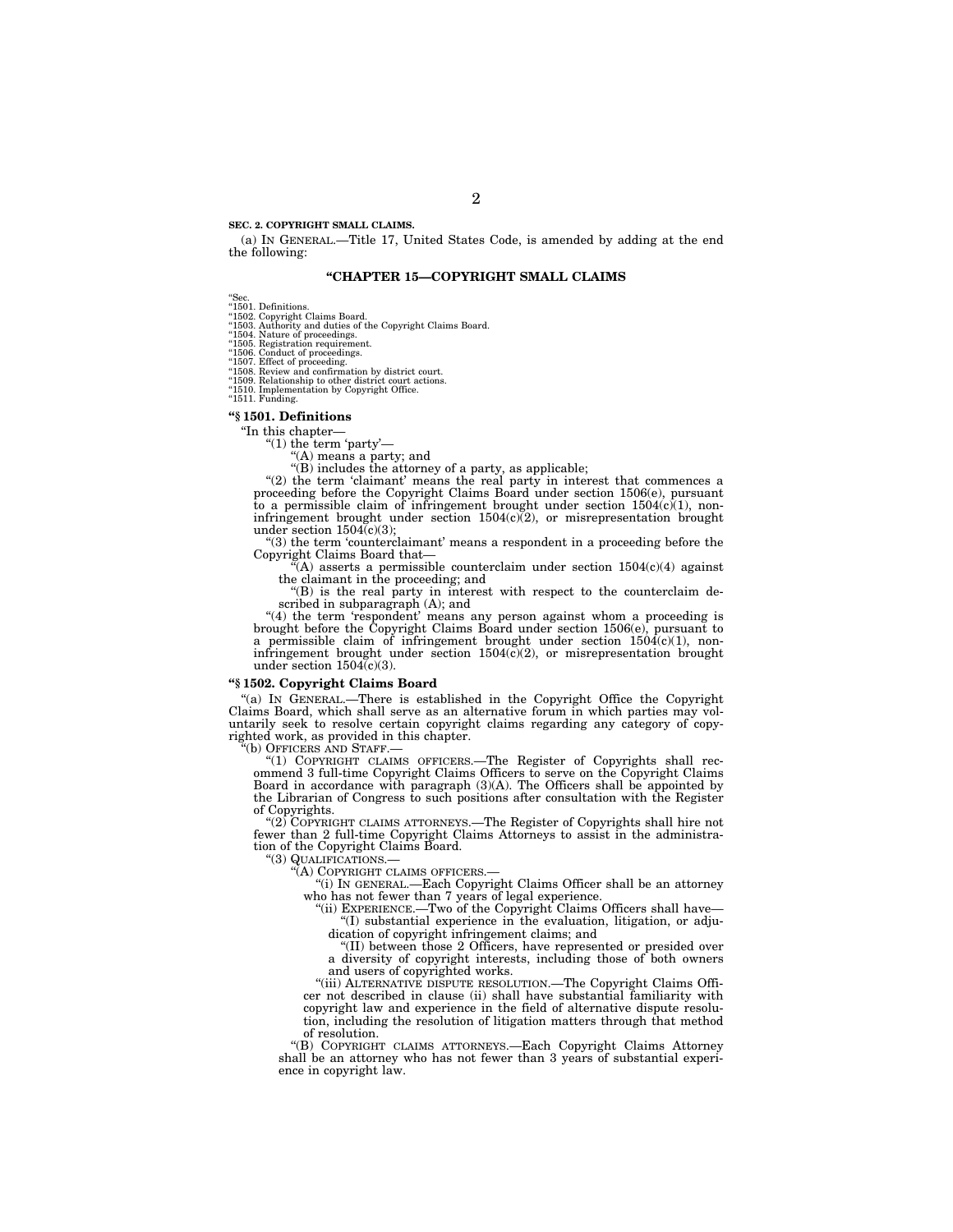"(4) COMPENSATION.-

'(A) COPYRIGHT CLAIMS OFFICERS.-

''(i) DEFINITION.—In this subparagraph, the term 'senior level employee of the Federal Government' means an employee, other than an employee in the Senior Executive Service, the position of whom is classified above GS–15 of the General Schedule.

''(ii) PAY RANGE.—Each Copyright Claims Officer shall be compensated at a rate of pay that is not less than the minimum, and not more than the maximum, rate of pay payable for senior level employees of the Federal Government, including locality pay, as applicable.

''(B) COPYRIGHT CLAIMS ATTORNEYS.—Each Copyright Claims Attorney shall be compensated at a rate of pay that is not more than the maximum rate of pay payable for level 10 of GS–15 of the General Schedule, including locality pay, as applicable.

" $(5)$  TERMS.

''(A) IN GENERAL.—Subject to subparagraph (B), a Copyright Claims Officer shall serve for a renewable term of 6 years.

''(B) INITIAL TERMS.—The terms for the first Copyright Claims Officers appointed under this chapter shall be as follows:

''(i) The first such Copyright Claims Officer appointed shall be appointed for a term of 4 years.

"(ii) The second Copyright Claims Officer appointed shall be appointed for a term of 5 years.

"(iii) The third Copyright Claims Officer appointed shall be appointed for a term of 6 years.

''(6) VACANCIES AND INCAPACITY.—

"(A) VACANCY.-

''(i) IN GENERAL.—If a vacancy occurs in the position of a Copyright Claims Officer, the Librarian of Congress shall, upon the recommendation of and in consultation with the Register of Copyrights, act expedi-

tiously to appoint a Copyright Claims Officer for that position. ''(ii) VACANCY BEFORE EXPIRATION.—An individual appointed to fill a vacancy occurring before the expiration of the term for which the predecessor of the individual was appointed shall be appointed to serve a 6 year term.

''(B) INCAPACITY.—If a Copyright Claims Officer is temporarily unable to perform the duties of the Officer, the Librarian of Congress shall, upon recommendation of and in consultation with the Register of Copyrights, act expeditiously to appoint an interim Copyright Claims Officer to perform such duties during the period of such incapacity.

"(7) SANCTION OR REMOVAL.—Subject to section 1503(b), the Librarian of Con-

gress may sanction or remove a Copyright Claims Officer. ''(8) ADMINISTRATIVE SUPPORT.—The Register of Copyrights shall provide the Copyright Claims Officers and Copyright Claims Attorneys with necessary administrative support, including technological facilities, to carry out the duties of the Officers and Attorneys under this chapter.

''(9) LOCATION OF COPYRIGHT CLAIMS BOARD.—The offices and facilities of the Copyright Claims Officers and Copyright Claims Attorneys shall be located at the Copyright Office.

### **''§ 1503. Authority and duties of the Copyright Claims Board**

"(a) FUNCTIONS.

''(1) COPYRIGHT CLAIMS OFFICERS.—Subject to the provisions of this chapter and applicable regulations, the functions of the Copyright Claims Officers shall be as follows:

''(A) To render determinations on the civil copyright claims, counterclaims, and defenses that may be brought before the Officers under this chapter.

''(B) To ensure that claims, counterclaims, and defenses are properly asserted and otherwise appropriate for resolution by the Copyright Claims Board.

''(C) To manage the proceedings before the Officers and render rulings pertaining to the consideration of claims, counterclaims, and defenses, including with respect to scheduling, discovery, evidentiary, and other matters.

''(D) To request, from participants and nonparticipants in a proceeding, the production of information and documents relevant to the resolution of a claim, counterclaim, or defense.

"(E) To conduct hearings and conferences.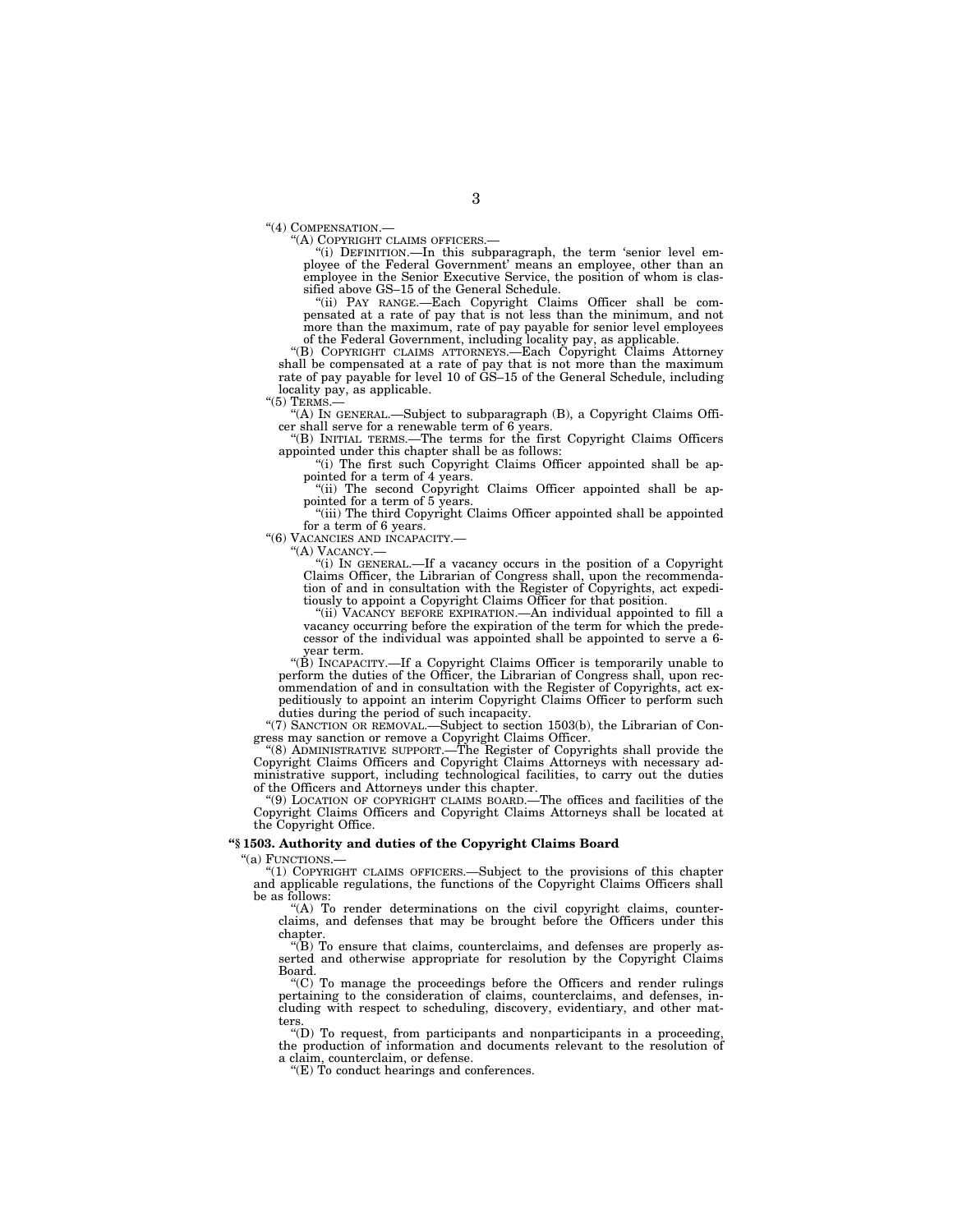''(F) To facilitate the settlement by the parties of claims and counterclaims.

 $\sqrt{\mathcal{C}(G)}$ (i) To award monetary relief; and

"(ii) to include in the determinations of the Officers a requirement that certain activities under section  $1504(e)(2)$  cease or be mitigated, if the party to undertake the applicable measure has so agreed.

''(H) To provide information to the public concerning the procedures and requirements of the Copyright Claims Board.

 $\epsilon$ (I) To maintain records of the proceedings before the Officers, certify official records of such proceedings as needed, and, as provided in section  $1506(t)$ , make the records in such proceedings available to the public.

 $f(\mathbf{J})$  To carry out such other duties as are set forth in this chapter.

 $K(K)$  When not engaged in performing the duties of the Officers set forth in this chapter, to perform such other duties as may be assigned by the Register of Copyrights.

"(2) COPYRIGHT CLAIMS ATTORNEYS.—Subject to the provisions of this chapter and applicable regulations, the functions of the Copyright Claims Attorneys shall be as follows:

"(A) To provide assistance to the Copyright Claims Officers in the administration of the duties of those Officers under this chapter.

''(B) To provide assistance to members of the public with respect to the procedures and requirements of the Copyright Claims Board.

''(C) To provide information to potential claimants contemplating bringing a permissible action before the Copyright Claims Board about obtaining a subpoena under section 512(h) for the sole purpose of identifying a potential respondent in such an action.

''(D) When not engaged in performing the duties of the Attorneys set forth in this chapter, to perform such other duties as may be assigned by the Register of Copyrights.

"(b) INDEPENDENCE IN DETERMINATIONS.

''(1) IN GENERAL.—The Copyright Claims Board shall render the determinations of the Board in individual proceedings independently on the basis of the records in the proceedings before it and in accordance with the provisions of this title, judicial precedent, and applicable regulations of the Register of Copyrights.

''(2) CONSULTATION.—The Copyright Claims Officers and Copyright Claims Attorneys—

"(A) may consult with the Register of Copyrights on general issues of law; and

 $\cdot$ (B) subject to section 1506(x), may not consult with the Register of Copyrights with respect to—

''(i) the facts of any particular matter pending before the Officers and the Attorneys; or

''(ii) the application of law to the facts described in clause (i).

''(3) PERFORMANCE APPRAISALS.—Notwithstanding any other provision of law or any regulation or policy of the Library of Congress or Register of Copyrights, any performance appraisal of a Copyright Claims Officer or Copyright Claims Attorney may not consider the substantive result of any individual determination reached by the Copyright Claims Board as a basis for appraisal except to the extent that result may relate to any actual or alleged violation of an ethical standard of conduct.

"(c) DIRECTION BY REGISTER.—Subject to subsection (b), the Copyright Claims Officers and Copyright Claims Attorneys shall, in the administration of their duties, be under the general direction of the Register of Copyrights.

''(d) INCONSISTENT DUTIES BARRED.—A Copyright Claims Officer or Copyright Claims Attorney may not undertake any duty that conflicts with the duties of the Officer or Attorney in connection with the Copyright Claims Board.

''(e) RECUSAL.—A Copyright Claims Officer or Copyright Claims Attorney shall recuse himself or herself from participation in any proceeding with respect to which the Copyright Claims Officer or Copyright Claims Attorney, as the case may be, has reason to believe that he or she has a conflict of interest.

''(f) EX PARTE COMMUNICATIONS.—Except as may otherwise be permitted by applicable law, any party to a proceeding before the Copyright Claims Board shall refrain from ex parte communications with the Copyright Claims Officers and the Register of Copyrights concerning the substance of any active or pending proceeding before the Copyright Claims Board.

"(g) JUDICIAL REVIEW.—Actions of the Copyright Claims Officers and Register of Copyrights under this chapter in connection with the rendering of any determina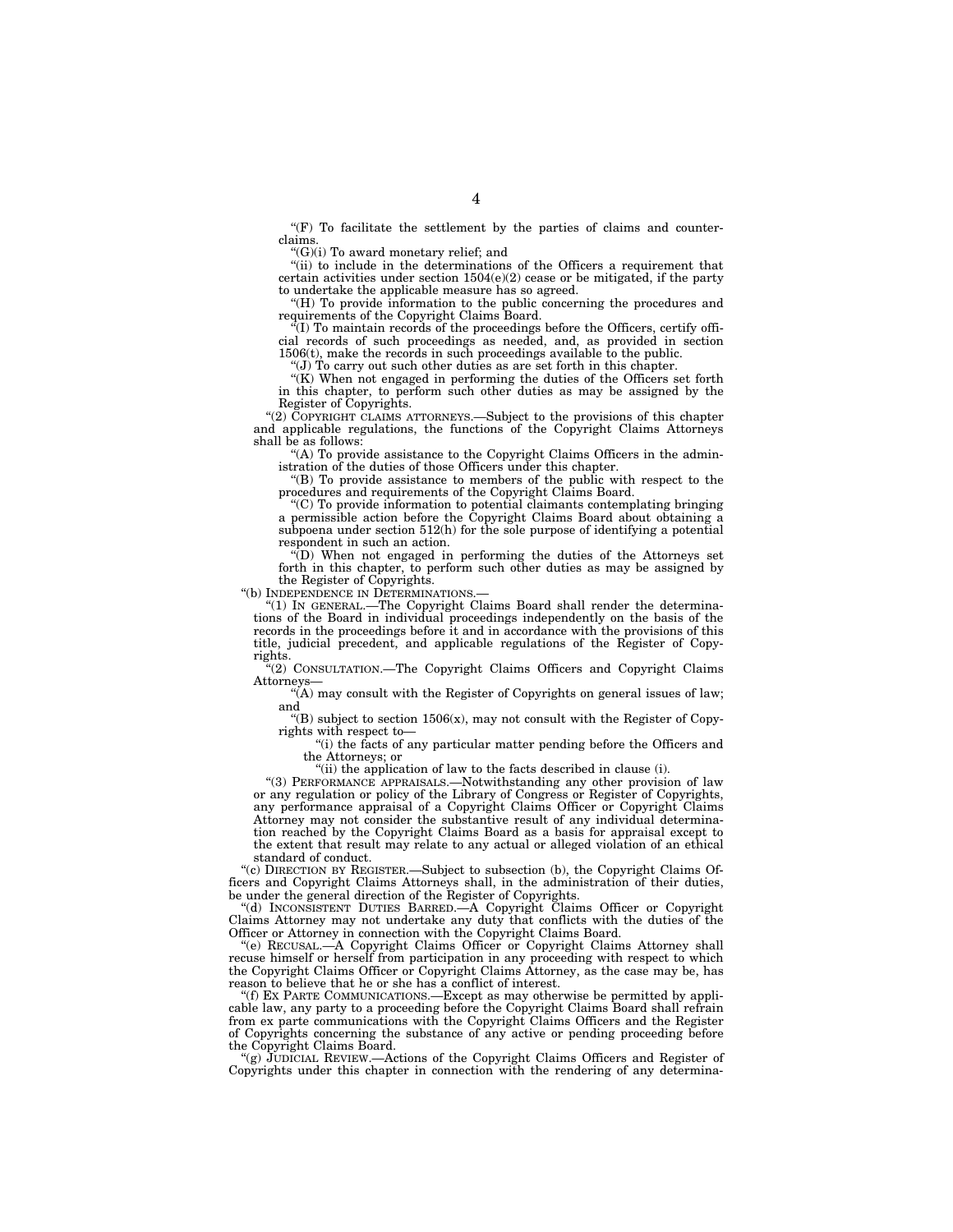tion are subject to judicial review as provided under section 1508(c) and not under chapter 7 of title 5.

#### **''§ 1504. Nature of proceedings**

''(a) VOLUNTARY PARTICIPATION.—Participation in a Copyright Claims Board proceeding shall be on a voluntary basis in accordance with this chapter and the right of any party to instead pursue a claim, counterclaim, or defense in a district court of the United States or any other court, and to seek a jury trial, shall be preserved. The rights, remedies, and limitations under this section may not be waived except in accordance with this chapter.

"(b) STATUTE OF LIMITATIONS.

''(1) IN GENERAL.—A proceeding may not be maintained before the Copyright Claims Board unless the proceeding is commenced, in accordance with section 1506(e), before the Copyright Claims Board within 3 years after the claim accrued.

''(2) TOLLING.—Subject to section 1507(a), a proceeding commenced before the Copyright Claims Board shall toll the time permitted under section 507(b) for the commencement of an action on the same claim in a district court of the United States during the period in which the proceeding is pending.

''(c) PERMISSIBLE CLAIMS, COUNTERCLAIMS, AND DEFENSES.—The Copyright Claims Board may render determinations with respect to the following claims, counterclaims, and defenses, subject to such further limitations and requirements, including with respect to particular classes of works, as may be set forth in regulations established by the Register of Copyrights:

" $(1)$  A claim for infringement of an exclusive right in a copyrighted work provided under section 106 by the legal or beneficial owner of the exclusive right at the time of the infringement for which the claimant seeks damages, if any, within the limitations set forth in subsection  $(e)(1)$ .

 $(2)$  A claim for a declaration of noninfringement of an exclusive right in a copyrighted work provided under section 106, consistent with section 2201 of title 28.

 $(3)$  A claim under section 512(f) for misrepresentation in connection with a notification of claimed infringement or a counter notification seeking to replace removed or disabled material, except that any remedies relating to such a claim in a proceeding before the Copyright Claims Board shall be limited to those available under this chapter.

''(4) A counterclaim that is asserted solely against the claimant in a proceeding—

''(A) pursuant to which the counterclaimant seeks damages, if any, within the limitations set forth in subsection (e)(1); and

''(B) that—

"(i) arises under section  $106$  or section  $512(f)$  and out of the same transaction or occurrence that is the subject of a claim of infringement brought under paragraph (1), a claim of noninfringement brought under paragraph (2), or a claim of misrepresentation brought under paragraph  $(3)$ ; or

''(ii) arises under an agreement pertaining to the same transaction or occurrence that is the subject of a claim of infringement brought under paragraph (1), if the agreement could affect the relief awarded to the claimant.

''(5) A legal or equitable defense under this title or otherwise available under law, in response to a claim or counterclaim asserted under this subsection.

 $(6)$  A single claim or multiple claims permitted under paragraph  $(1)$ ,  $(2)$ , or (3) by one or more claimants against one or more respondents, but only if all claims asserted in any one proceeding arise out of the same allegedly infringing activity or continuous course of infringing activities and do not, in the aggregate, result in the recovery of such claim or claims for damages that exceed the limitations under subsection (e)(1).

''(d) EXCLUDED CLAIMS.—The following claims and counterclaims are not subject to determination by the Copyright Claims Board:

" $(1)$  A claim or counterclaim that is not a permissible claim or counterclaim under subsection (c).

 $(2)$  A claim or counterclaim that has been finally adjudicated by a court of competent jurisdiction or that is pending before a court of competent jurisdiction, unless that court has granted a stay to permit that claim or counterclaim to proceed before the Copyright Claims Board.

''(3) A claim or counterclaim by or against a Federal or State governmental entity.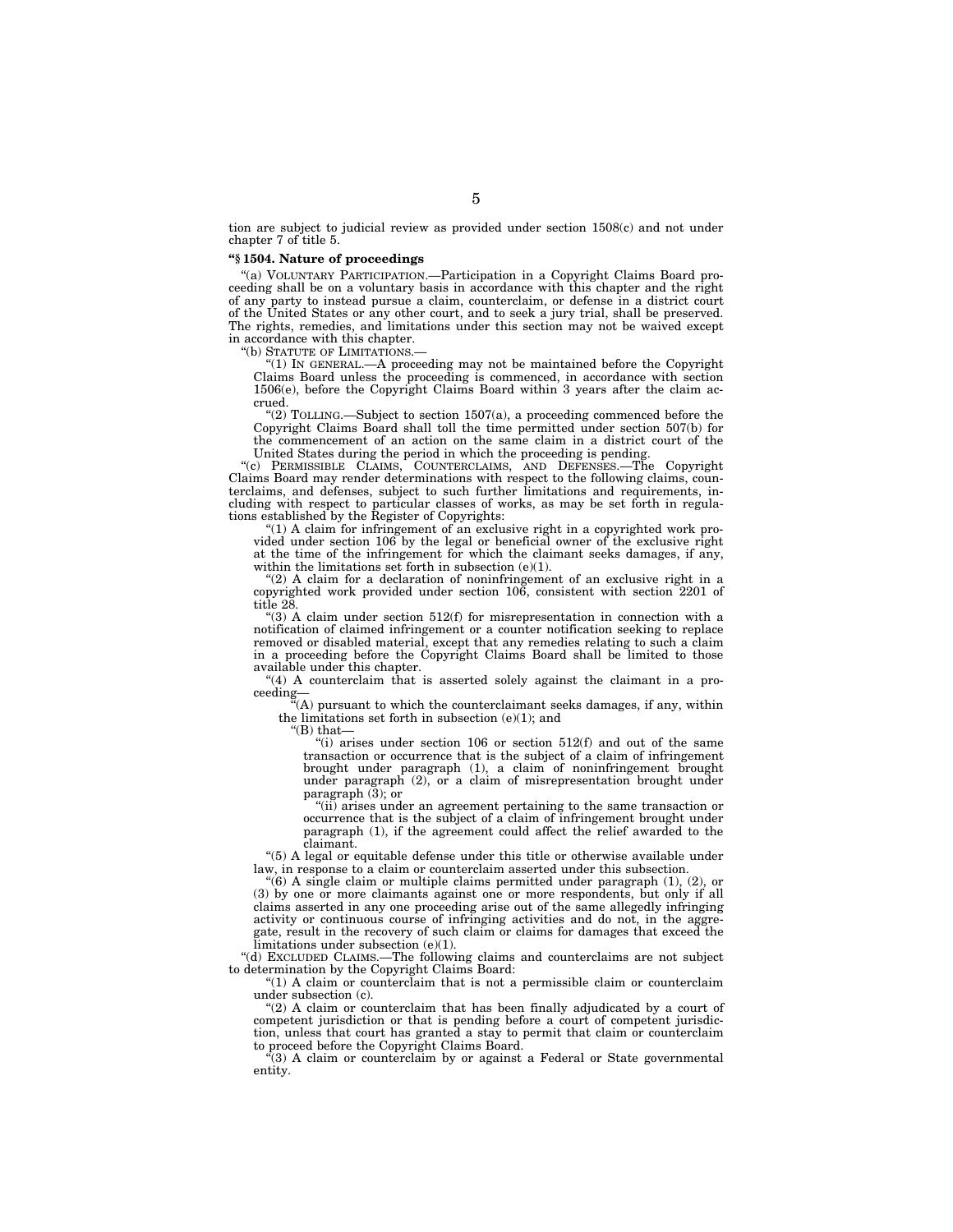''(4) A claim or counterclaim asserted against a person or entity residing outside of the United States, except in a case in which the person or entity initiated the proceeding before the Copyright Claims Board and is subject to counterclaims under this chapter.<br>"(e) PERMISSIBLE REMEDIES.—

"(1) MONETARY RECOVERY.—<br>"(A) ACTUAL DAMAGES, PROFITS, AND STATUTORY DAMAGES FOR INFRINGE-<br>MENT.—With respect to a claim or counterclaim for infringement of copyright, and subject to the limitation on total monetary recovery under subparagraph (D), the Copyright Claims Board may award either of the fol-

lowing:<br>"(i) Actual damages and profits determined in accordance with sec-<br>tion 504(b), with that award taking into consideration, in appropriate<br>cases, whether the infringing party has agreed to cease or mitigate the cases, whether the infringing party has agreed to cease or mitigate the infringing activity under paragraph  $(2)$ .

''(ii) Statutory damages, which shall be determined in accordance with section 504(c), subject to the following conditions:

''(I) With respect to works timely registered under section 412, so that the works are eligible for an award of statutory damages in accordance with that section, the statutory damages may not ex-ceed \$15,000 for each work infringed.

''(II) With respect to works not timely registered under section 412, but eligible for an award of statutory damages under this section, statutory damages may not exceed \$7,500 per work infringed, or a total of \$15,000 in any 1 proceeding.

''(III) The Copyright Claims Board may not make any finding that, or consider whether, the infringement was committed willfully in making an award of statutory damages.

''(IV) The Copyright Claims Board may consider, as an additional factor in awarding statutory damages, whether the infringer has agreed to cease or mitigate the infringing activity under paragraph (2).

''(B) ELECTION OF DAMAGES.—With respect to a claim or counterclaim of infringement, at any time before final determination is rendered, and notwithstanding the schedule established by the Copyright Claims Board under section 1506(k), the claimant or counterclaimant shall elect-

''(i) to recover actual damages and profits or statutory damages under subparagraph (A); or

''(ii) not to recover damages.

''(C) DAMAGES FOR OTHER CLAIMS.—Damages for claims and counterclaims other than infringement claims, such as those brought under section  $512(f)$ , shall be subject to the limitation under subparagraph (D).

''(D) LIMITATION ON TOTAL MONETARY RECOVERY.—Notwithstanding any other provision of law, a party that pursues any one or more claims or counterclaims in any single proceeding before the Copyright Claims Board may not seek or recover in that proceeding a total monetary recovery that exceeds the sum of \$30,000, exclusive of any attorneys' fees and costs that may be awarded under section  $1506(y)(2)$ .

"(2) AGREEMENT TO CEASE CERTAIN ACTIVITY.—In a determination of the Copyright Claims Board, the Board shall include a requirement to cease conduct if, in the proceeding relating to the determination—

''(A) a party agrees—

''(i) to cease activity that is found to be infringing, including removing or disabling access to, or destroying, infringing materials; or

"(ii) to cease sending a takedown notice or counter notice under section 512 to the other party regarding the conduct at issue before the Board if that notice or counter notice was found to be a knowing material misrepresentation under section 512(f); and

''(B) the agreement described in subparagraph (A) is reflected in the record for the proceeding.

''(3) ATTORNEYS' FEES AND COSTS.—Notwithstanding any other provision of law, except in the case of bad faith conduct as provided in section  $1506(y)(2)$ , the parties to proceedings before the Copyright Claims Board shall bear their own attorneys' fees and costs.

''(f) JOINT AND SEVERAL LIABILITY.—Parties to a proceeding before the Copyright Claims Board may be found jointly and severally liable if all such parties and relevant claims or counterclaims arise from the same activity or activities.

"(g) PERMISSIBLE NUMBER OF CASES.—The Register of Copyrights may establish regulations relating to the permitted number of proceedings each year by the same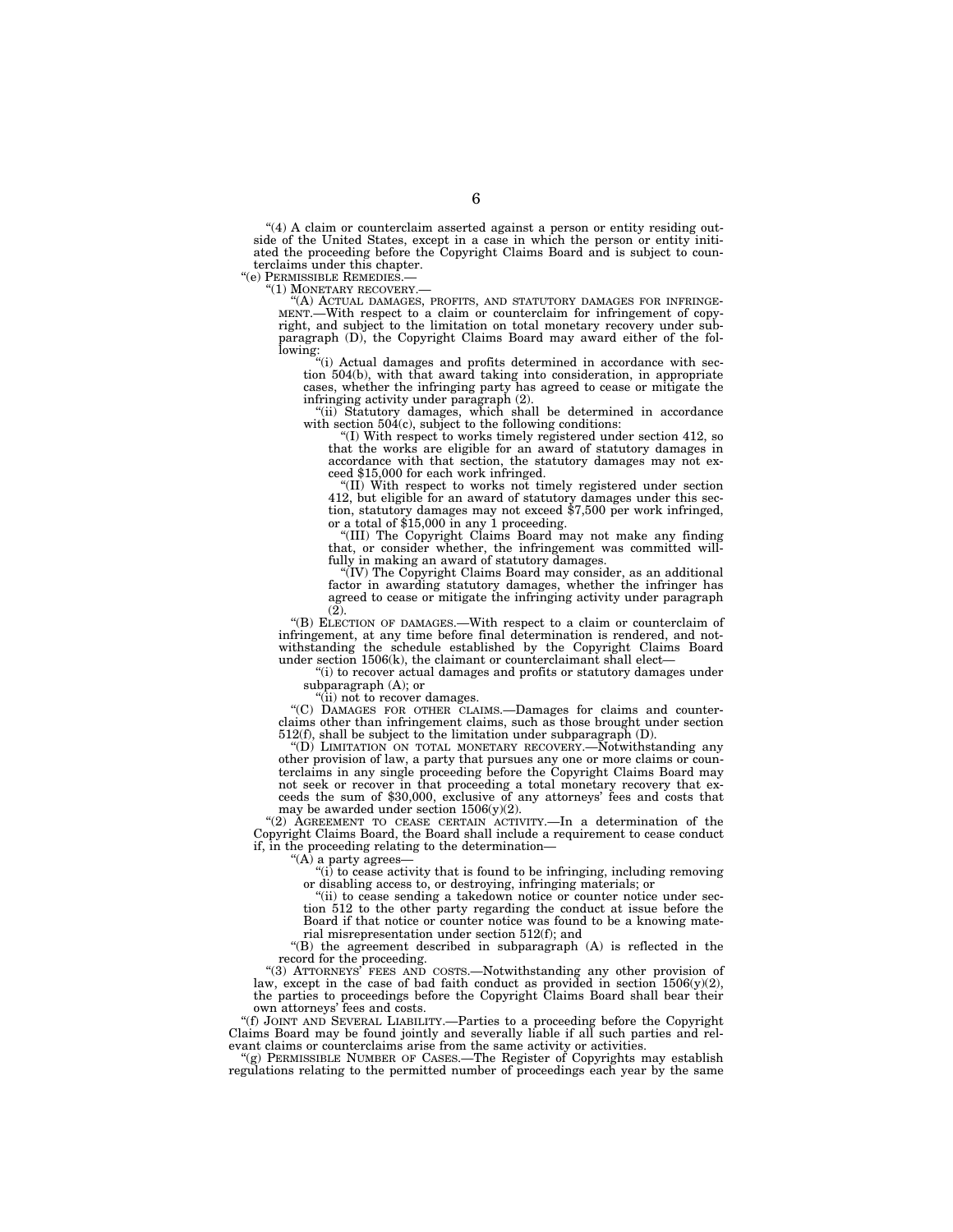claimant under this chapter, in the interests of justice and the administration of the Copyright Claims Board.

#### **''§ 1505. Registration requirement**

''(a) APPLICATION OR CERTIFICATE.—A claim or counterclaim alleging infringement of an exclusive right in a copyrighted work may not be asserted before the Copyright Claims Board unless—

 $f(1)$  the legal or beneficial owner of the copyright has first delivered a completed application, a deposit, and the required fee for registration of the copyright to the Copyright Office; and

 $(2)$  a registration certificate has either been issued or has not been refused. ''(b) CERTIFICATE OF REGISTRATION.—Notwithstanding any other provision of law, a claimant or counterclaimant in a proceeding before the Copyright Claims Board shall be eligible to recover actual damages and profits or statutory damages under this chapter for infringement of a work if the requirements of subsection (a) have been met, except that—

 $(1)$  the Copyright Claims Board may not render a determination in the proceeding until—

''(A) a registration certificate with respect to the work has been issued by the Copyright Office, submitted to the Copyright Claims Board, and made available to the other parties to the proceeding; and

''(B) the other parties to the proceeding have been provided an opportunity to address the registration certificate;

"(2) if the proceeding may not proceed further because a registration certificate for the work is pending, the proceeding shall be held in abeyance pending submission of the certificate to the Copyright Claims Board, except that, if the proceeding is held in abeyance for more than 1 year, the Copyright Claims<br>Board may, upon providing written notice to the parties to the proceeding, and<br>30 days to the parties to respond to the notice, dismiss the proceedi

prejudice; and  $(3)$  if the Copyright Claims Board receives notice that registration with respect to the work has been refused, the proceeding shall be dismissed without prejudice.

''(c) PRESUMPTION.—In a case in which a registration certificate shows that registration with respect to a work was issued not later than 5 years after the date of the first publication of the work, the presumption under section 410(c) shall apply in a proceeding before the Copyright Claims Board, in addition to relevant principles of law under this title.

''(d) REGULATIONS.—In order to ensure that actions before the Copyright Claims Board proceed in a timely manner, the Register of Copyrights shall establish regulations allowing the Copyright Office to make a decision, on an expedited basis, to issue or deny copyright registration for an unregistered work that is at issue before the Board.

#### **''§ 1506. Conduct of proceedings**

''(a) IN GENERAL.— ''(1) APPLICABLE LAW.—Proceedings of the Copyright Claims Board shall be conducted in accordance with this chapter and regulations established by the Register of Copyrights under this chapter, in addition to relevant principles of law under this title.

''(2) CONFLICTING PRECEDENT.—If it appears that there may be conflicting judicial precedent on an issue of substantive copyright law that cannot be reconciled, the Copyright Claims Board shall follow the law of the Federal jurisdiction in which the action could have been brought if filed in a district court of the United States, or, if the action could have been brought in more than 1 such jurisdiction, the jurisdiction that the Copyright Claims Board determines has the most significant ties to the parties and conduct at issue.

''(b) RECORD.—The Copyright Claims Board shall maintain records documenting

the proceedings before the Board. ''(c) CENTRALIZED PROCESS.—Proceedings before the Copyright Claims Board shall—

 $\lq (1)$  be conducted at the offices of the Copyright Claims Board without the requirement of in-person appearances by parties or others; and

"(2) take place by means of written submissions, hearings, and conferences carried out through internet-based applications and other telecommunications facilities, except that, in cases in which physical or other nontestimonial evidence material to a proceeding cannot be furnished to the Copyright Claims Board through available telecommunications facilities, the Copyright Claims Board may make alternative arrangements for the submission of such evidence that do not prejudice any other party to the proceeding.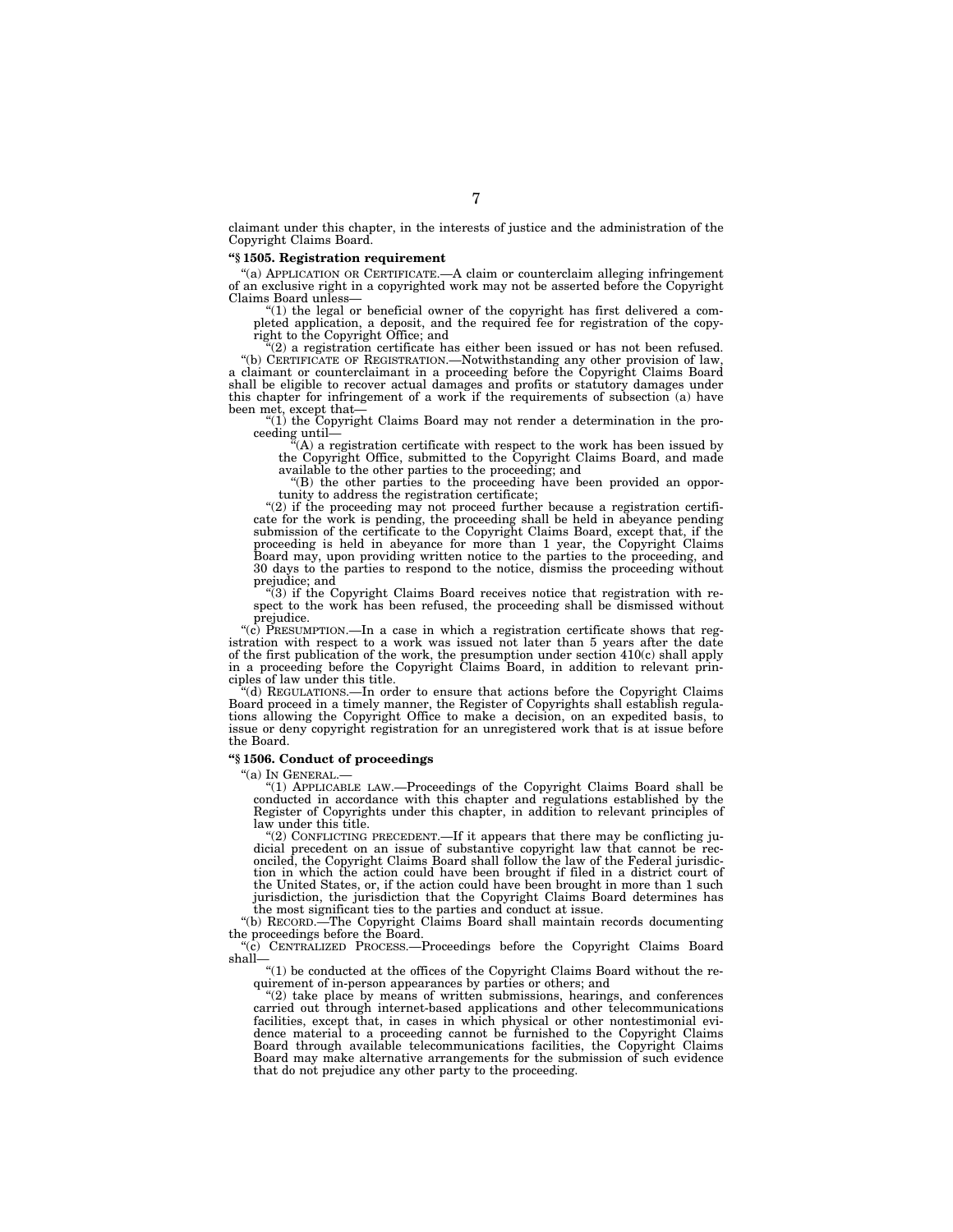''(d) REPRESENTATION.—A party to a proceeding before the Copyright Claims Board may be, but is not required to be, represented by—

 $(1)$  an attorney; or

"(2) a law student who is qualified under applicable law governing representation by law students of parties in legal proceedings and who provides such representation on a pro bono basis.

''(e) COMMENCEMENT OF PROCEEDING.—In order to commence a proceeding under this chapter, a claimant shall, subject to such additional requirements as may be prescribed in regulations established by the Register of Copyrights, file a claim with the Copyright Claims Board, that—

 $(1)$  includes a statement of material facts in support of the claim;

"(2) is certified under subsection  $(y)(1)$ ; and "<br>"(3) is accompanied by a filing fee in such amount as may be prescribed in regulations established by the Register of Copyrights. "(f) REVIEW OF CLAIMS AND COUNTERCLAIMS.—

''(f) REVIEW OF CLAIMS AND COUNTERCLAIMS.— ''(1) CLAIMS.—Upon the filing of a claim under subsection (e), the claim shall be reviewed by a Copyright Claims Attorney to ensure that the claim complies with this chapter and applicable regulations, subject to the following: "(A) If the claim is found to comply, the claimant shall be notified regard-

ing that compliance and instructed to proceed with service of the claim under subsection (g).

''(B) If the claim is found not to comply, the claimant shall be notified that the claim is deficient and be permitted to file an amended claim not later than 30 days after the date on which the claimant receives the notice, without the requirement of an additional filing fee. If the claimant files a compliant claim within that 30-day period, the claimant shall be so notified and be instructed to proceed with service of the claim. If the claim is refiled within that 30-day period and still fails to comply, the claimant shall again be notified that the claim is deficient and shall be provided a second opportunity to amend the claim within 30 days after the date of that second notice, without the requirement of an additional filing fee. If the claim is refiled again within that second 30-day period and is compliant, the claimant shall be so notified and shall be instructed to proceed with service of the claim, but if the claim still fails to comply, upon confirmation of such noncompliance by a Copyright Claims Officer, the proceeding shall be dismissed without prejudice. The Copyright Claims Board shall also dismiss without prejudice any proceeding in which a compliant claim is not filed within the applicable 30-day period.

''(C)(i) Subject to clause (ii), for purposes of this paragraph, a claim against an online service provider for infringement by reason of the storage of or referral or linking to infringing material that may be subject to the limitations on liability set forth in subsection (b), (c), or (d) of section 512 shall be considered noncompliant unless the claimant affirms in the statement required under subsection  $(e)(1)$  of this section that the claimant has previously notified the service provider of the claimed infringement in accordance with subsection  $(b)(2)(E)$ ,  $(c)(3)$ , or  $(d)(3)$  of section 512, as applicable, and the service provider failed to remove or disable access to the material expeditiously upon the provision of such notice.

"(ii) If a claim is found to be noncompliant under clause (i), the Copyright Claims Board shall provide the claimant with information concerning the service of such a notice under the applicable provision of section 512.

''(2) COUNTERCLAIMS.—Upon the filing and service of a counterclaim, the counterclaim shall be reviewed by a Copyright Claims Attorney to ensure that the counterclaim complies with the provisions of this chapter and applicable regulations. If the counterclaim is found not to comply, the counterclaimant and the other parties to the proceeding shall be notified that the counterclaim is deficient, and the counterclaimant shall be permitted to file and serve an amended counterclaim within 30 days after the date of such notice. If the counterclaimant files and serves a compliant counterclaim within that 30-day period, the counterclaimant and such other parties shall be so notified. If the counterclaim is refiled and served within that 30-day period but still fails to comply, the counterclaimant and such other parties shall again be notified that the counterclaim is deficient, and the counterclaimant shall be provided a second opportunity to amend the counterclaim within 30 days after the date of the second notice. If the counterclaim is refiled and served again within that second 30 day period and is compliant, the counterclaimant and such other parties shall be so notified, but if the counterclaim still fails to comply, upon confirmation of such noncompliance by a Copyright Claims Officer, the counterclaim, but not the proceeding, shall be dismissed without prejudice.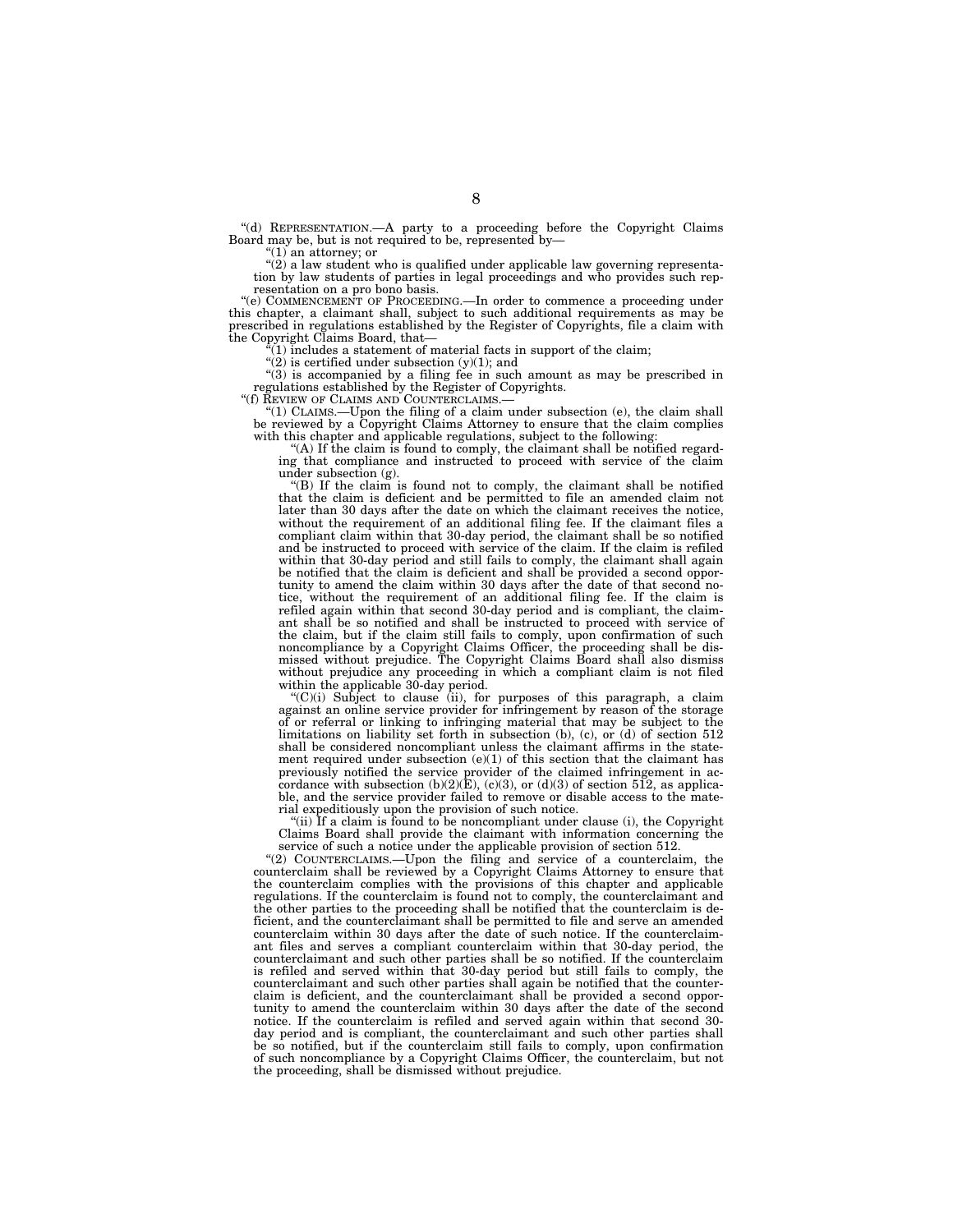''(3) DISMISSAL FOR UNSUITABILITY.—The Copyright Claims Board shall dismiss a claim or counterclaim without prejudice if, upon reviewing the claim or counterclaim, or at any other time in the proceeding, the Copyright Claims Board concludes that the claim or counterclaim is unsuitable for determination by the Copyright Claims Board, including on account of any of the following:

''(A) The failure to join a necessary party.

''(B) The lack of an essential witness, evidence, or expert testimony.

''(C) The determination of a relevant issue of law or fact that could exceed either the number of proceedings the Copyright Claims Board could reasonably administer or the subject matter competence of the Copyright Claims Board.

" $(g)$  SERVICE OF NOTICE AND CLAIMS.—In order to proceed with a claim against a respondent, a claimant shall, within 90 days after receiving notification under subsection (f) to proceed with service, file with the Copyright Claims Board proof of service on the respondent. In order to effectuate service on a respondent, the claimant shall cause notice of the proceeding and a copy of the claim to be served on the respondent, either by personal service or pursuant to a waiver of personal service, as prescribed in regulations established by the Register of Copyrights. Such regulations shall include the following requirements:

"(1) The notice of the proceeding shall adhere to a prescribed form and shall set forth the nature of the Copyright Claims Board and proceeding, the right of the respondent to opt out, and the consequences of opting out and not opting out, including a prominent statement that, by not opting out within 60 days after receiving the notice, the respondent—

''(A) loses the opportunity to have the dispute decided by a court created under article III of the Constitution of the United States; and

''(B) waives the right to a jury trial regarding the dispute.

"(2) The copy of the claim served on the respondent shall be the same as the claim that was filed with the Copyright Claims Board.

''(3) Personal service of a notice and claim may be effected by an individual who is not a party to the proceeding and is older than 18 years of age.

''(4) An individual, other than a minor or incompetent individual, may be served by—

"(A) complying with State law for serving a summons in an action brought in courts of general jurisdiction in the State where service is made;

''(B) delivering a copy of the notice and claim to the individual personally; ''(C) leaving a copy of the notice and claim at the individual's dwelling or usual place of abode with someone of suitable age and discretion who re-

sides there; or ''(D) delivering a copy of the notice and claim to an agent designated by

the respondent to receive service of process or, if not so designated, an agent authorized by appointment or by law to receive service of process.

 $\mathcal{L}(5)$ (A) A corporation, partnership, or unincorporated association that is subject to suit in courts of general jurisdiction under a common name shall be served by delivering a copy of the notice and claim to its service agent. If such service agent has not been designated, service shall be accomplished—

''(i) by complying with State law for serving a summons in an action brought in courts of general jurisdiction in the State where service is made; or

''(ii) by delivering a copy of the notice and claim to an officer, a managing or general agent, or any other agent authorized by appointment or by law to receive service of process in an action brought in courts of general jurisdiction in the State where service is made and, if the agent is one authorized by statute and the statute so requires, by also mailing a copy of the notice and claim to the respondent.

''(B) A corporation, partnership or unincorporated association that is subject to suit in courts of general jurisdiction under a common name may elect to designate a service agent to receive notice of a claim against it before the Copyright Claims Board by complying with requirements that the Register of Copyrights shall establish by regulation. The Register of Copyrights shall maintain a current directory of service agents that is available to the public for inspection, including through the internet, and may require such corporations, partnerships, and unincorporated associations designating such service agents to

pay a fee to cover the costs of maintaining the directory.<br>"(6) In order to request a waiver of personal service, the claimant may notify a respondent, by first class mail or by other reasonable means, that a proceeding has been commenced, such notice to be made in accordance with regulations established by the Register of Copyrights, subject to the following: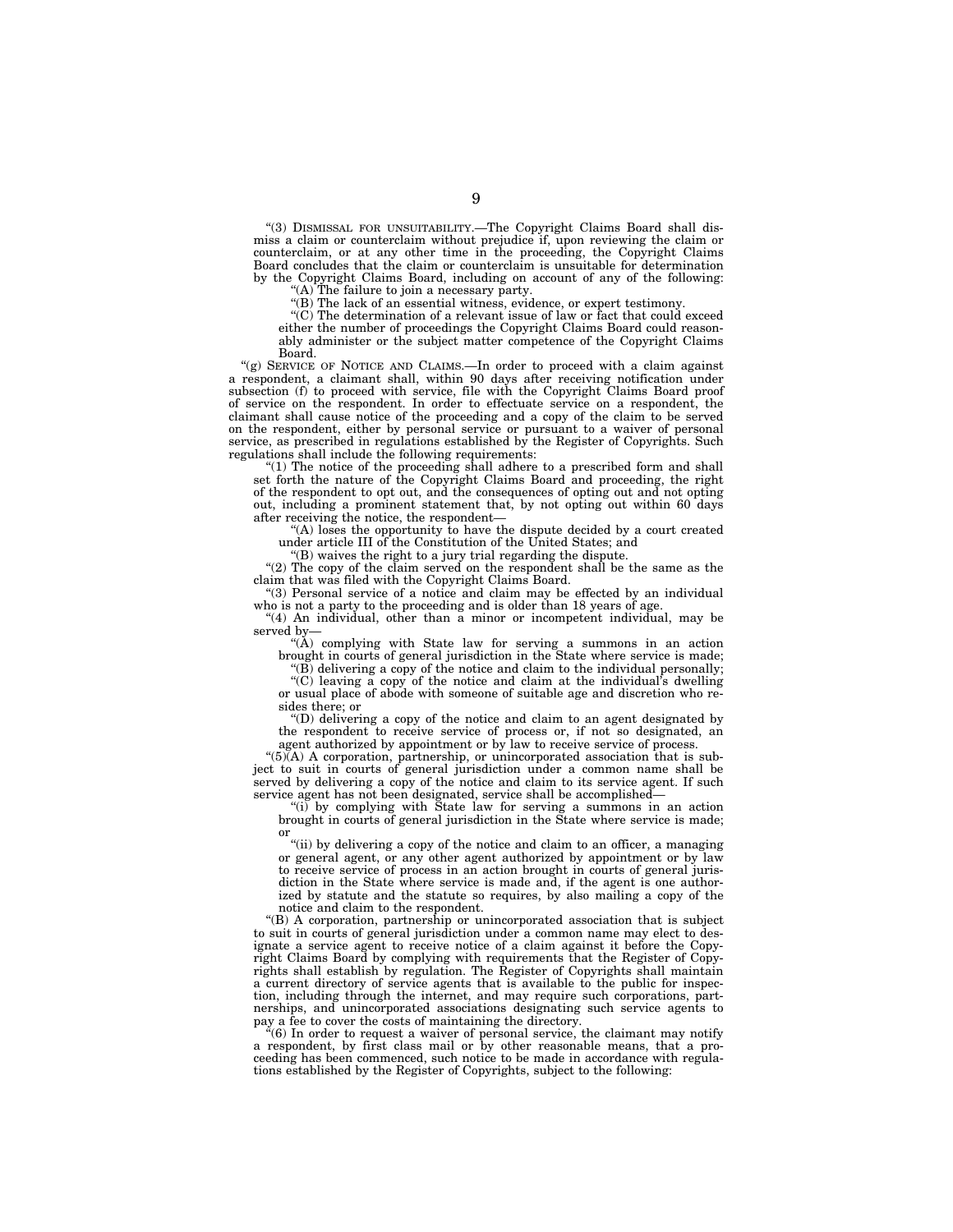"(A) Any such request shall be in writing, shall be addressed to the respondent, and shall be accompanied by a prescribed notice of the proceeding, a copy of the claim as filed with the Copyright Claims Board, a prescribed form for waiver of personal service, and a prepaid or other means of returning the form without cost.

''(B) The request shall state the date on which the request is sent, and shall provide the respondent a period of 30 days, beginning on the date on which the request is sent, to return the waiver form signed by the respondent. The signed waiver form shall, for purposes of this subsection, constitute acceptance and proof of service as of the date on which the waiver is signed.

 $\Gamma$ (7)(A) A respondent's waiver of personal service shall not constitute a waiver of the respondent's right to opt out of the proceeding.

"(B) A respondent who timely waives personal service under paragraph (6) and does not opt out of the proceeding shall be permitted a period of 30 days, in addition to the period otherwise permitted under the applicable procedures of the Copyright Claims Board, to submit a substantive response to the claim, including any defenses and counterclaims.

''(8) A minor or an incompetent individual may only be served by complying with State law for serving a summons or like process on such an individual in an action brought in the courts of general jurisdiction of the State where service is made.

''(9) Service of a claim and waiver of personal service may only be effected within the United States.

''(h) NOTIFICATION BY COPYRIGHT CLAIMS BOARD.—The Register of Copyrights shall establish regulations providing for a written notification to be sent by, or on behalf of, the Copyright Claims Board to notify the respondent of a pending proceeding against the respondent, as set forth in those regulations, which shall—

 $(1)$  include information concerning the respondent's right to opt out of the proceeding, the consequences of opting out and not opting out, and a prominent statement that, by not opting out within 60 days after the date of service under subsection (g), the respondent loses the opportunity to have the dispute decided by a court created under article III of the Constitution of the United States and waives the right to a jury trial regarding the dispute; and

 $(2)$  be in addition to, and separate and apart from, the notice requirements under subsection (g).

''(i) OPT-OUT PROCEDURE.—Upon being properly served with a notice and claim, a respondent who chooses to opt out of the proceeding shall have a period of 60 days, beginning on the date of service, in which to provide written notice of such choice to the Copyright Claims Board, in accordance with regulations established by the Register of Copyrights. If proof of service has been filed by the claimant and the respondent does not submit an opt-out notice to the Copyright Claims Board within that 60-day period, the proceeding shall be deemed an active proceeding and the respondent shall be bound by the determination in the proceeding to the extent provided under section 1507(a). If the respondent opts out of the proceeding during that 60-day period, the proceeding shall be dismissed without prejudice, except that, in exceptional circumstances and upon written notice to the claimant, the Copyright Claims Board may extend that 60-day period in the interests of justice.

''(j) SERVICE OF OTHER DOCUMENTS.—Documents submitted or relied upon in a proceeding, other than the notice and claim, shall be served in accordance with regulations established by the Register of Copyrights.

''(k) SCHEDULING.—Upon confirmation that a proceeding has become an active proceeding, the Copyright Claims Board shall issue a schedule for the future conduct of the proceeding. The schedule shall not specify a time that a claimant or counterclaimant is required make an election of damages that is inconsistent with section 1504(e). A schedule issued by the Copyright Claims Board may be amended by the Copyright Claims Board in the interests of justice.

''(l) CONFERENCES.—One or more Copyright Claims Officers may hold a conference to address case management or discovery issues in a proceeding, which shall be noted upon the record of the proceeding and may be recorded or transcribed.

''(m) PARTY SUBMISSIONS.—A proceeding of the Copyright Claims Board may not include any formal motion practice, except that, subject to applicable regulations and procedures of the Copyright Claims Board—

''(1) the parties to the proceeding may make requests to the Copyright Claims Board to address case management and discovery matters, and submit responses thereto; and

''(2) the Copyright Claims Board may request or permit parties to make submissions addressing relevant questions of fact or law, or other matters, includ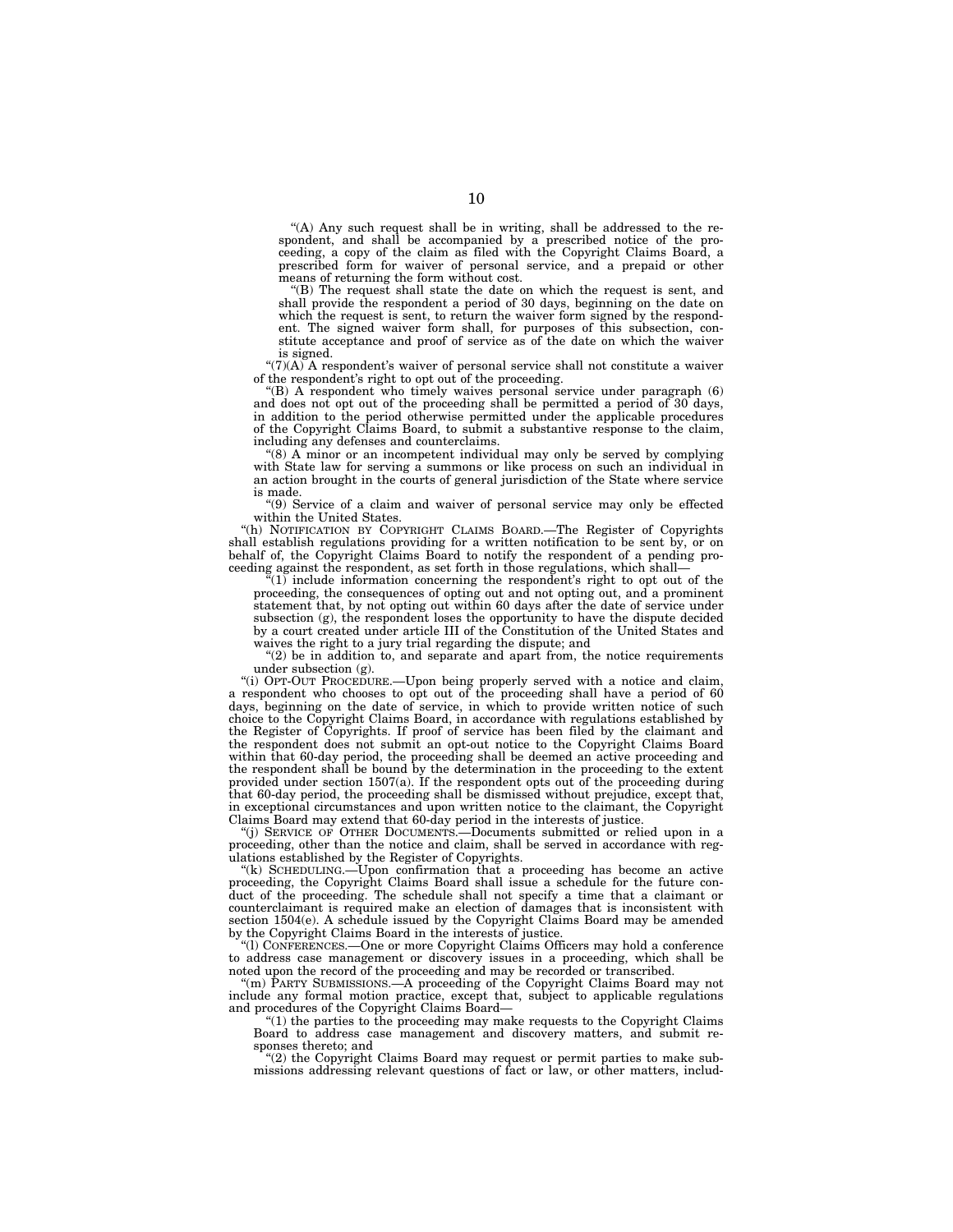ing matters raised sua sponte by the Copyright Claims Officers, and offer responses thereto.

''(n) DISCOVERY.—Discovery in a proceeding shall be limited to the production of relevant information and documents, written interrogatories, and written requests for admission, as provided in regulations established by the Register of Copyrights, except that—

''(1) upon the request of a party, and for good cause shown, the Copyright Claims Board may approve additional relevant discovery, on a limited basis, in particular matters, and may request specific information and documents from participants in the proceeding and voluntary submissions from nonparticipants, consistent with the interests of justice;

''(2) upon the request of a party, and for good cause shown, the Copyright Claims Board may issue a protective order to limit the disclosure of documents or testimony that contain confidential information; and ''(3) after providing notice and an opportunity to respond, and upon good

cause shown, the Copyright Claims Board may apply an adverse inference with respect to disputed facts against a party who has failed to timely provide discovery materials in response to a proper request for materials that could be relevant to such facts.

''(o) EVIDENCE.—The Copyright Claims Board may consider the following types of evidence in a proceeding, and such evidence may be admitted without application of formal rules of evidence:

"(1) Documentary and other nontestimonial evidence that is relevant to the claims, counterclaims, or defenses in the proceeding.

"(2) Testimonial evidence, submitted under penalty of perjury in written form or in accordance with subsection (p), limited to statements of the parties and nonexpert witnesses, that is relevant to the claims, counterclaims, and defenses in a proceeding, except that, in exceptional cases, expert witness testimony or other types of testimony may be permitted by the Copyright Claims Board for good cause shown.

''(p) HEARINGS.—The Copyright Claims Board may conduct a hearing to receive oral presentations on issues of fact or law from parties and witnesses to a proceeding, including oral testimony, subject to the following:

 $(1)$  Any such hearing shall be attended by not fewer than two of the Copyright Claims Officers.

 $\mathcal{H}(2)$  The hearing shall be noted upon the record of the proceeding and, subject to paragraph (3), may be recorded or transcribed as deemed necessary by the Copyright Claims Board.

 $\sqrt{3}$ ) A recording or transcript of the hearing shall be made available to any Copyright Claims Officer who is not in attendance.

''(q) VOLUNTARY DISMISSAL.—

''(1) BY CLAIMANT.—Upon the written request of a claimant that is received before a respondent files a response to the claim in a proceeding, the Copyright Claims Board shall dismiss the proceeding, or a claim or respondent, as requested, without prejudice.

"(2) BY COUNTERCLAIMANT.—Upon written request of a counterclaimant that is received before a claimant files a response to the counterclaim, the Copyright Claims Board shall dismiss the counterclaim, such dismissal to be without prejudice.

''(3) CLASS ACTIONS.—Any party in an active proceeding before the Copyright Claims Board who receives notice of a pending or putative class action, arising out of the same transaction or occurrence, in which that party is a class member may request in writing dismissal of the proceeding before the Board. Upon notice to all claimants and counterclaimants, the Copyright Claims Board shall dismiss the proceeding without prejudice.

''(r) SETTLEMENT.—

 $(1)$  IN GENERAL.—At any time in an active proceeding, some or all of the parties may—

''(A) jointly request a conference with a Copyright Claims Officer for the purpose of facilitating settlement discussions; or

''(B) submit to the Copyright Claims Board an agreement providing for settlement and dismissal of some or all of the claims and counterclaims in the proceeding.

''(2) ADDITIONAL REQUEST.—A submission under paragraph (1)(B) may include a request that the Copyright Claims Board adopt some or all of the terms of the parties' settlement in a final determination in the proceeding.

''(s) FACTUAL FINDINGS.—Subject to subsection (n)(3), the Copyright Claims Board shall make factual findings based upon a preponderance of the evidence.

''(t) DETERMINATIONS.—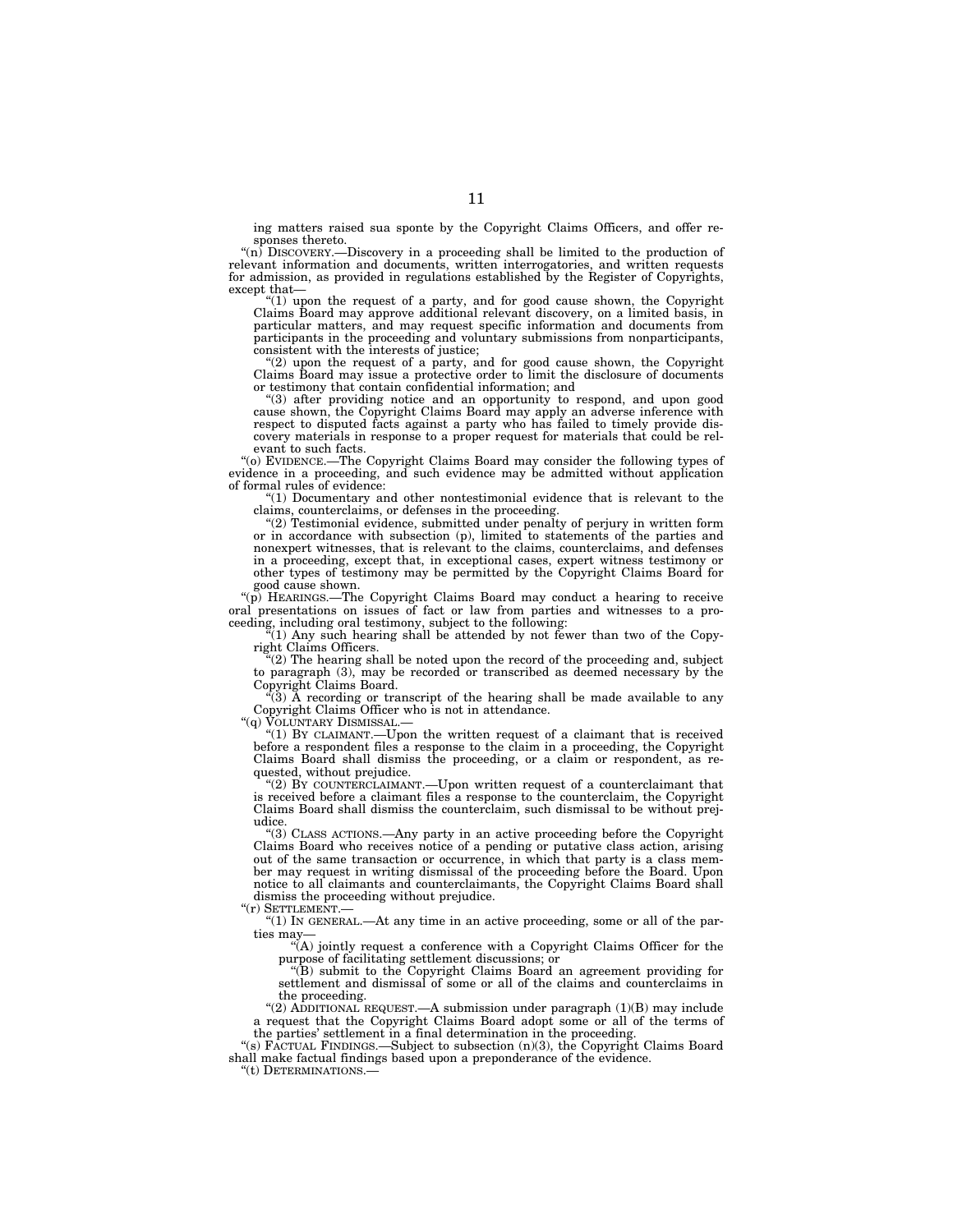''(1) NATURE AND CONTENTS.—A determination rendered by the Copyright Claims Board in a proceeding shall—

 $f(A)$  be reached by a majority of the Copyright Claims Board;

''(B) be in writing, and include an explanation of the factual and legal basis of the determination;

 $\mathcal{C}(C)$  set forth any terms by which a respondent or counterclaim respondent has agreed to cease infringing activity under section  $1504(e)(2)$ 

 $'(D)$  to the extent requested under subsection  $(r)(2)$ , set forth the terms of any settlement agreed to under subsection (r)(1); and

'(E) include a clear statement of all damages and other relief awarded. including under subparagraphs (C) and (D).

''(2) DISSENT.—A Copyright Claims Officer who dissents from a decision contained in a determination under paragraph (1) may append a statement setting forth the grounds for that dissent. ''(3) PUBLICATION.—Each final determination of the Copyright Claims Board

shall be made available on a publicly accessible website. The Register shall establish regulations with respect to the publication of other records and information relating to such determinations, including the redaction of records to pro-tect confidential information that is the subject of a protective order under subsection  $(n)(2)$ .

 $\cdot$ (4) FREEDOM OF INFORMATION ACT.—All information relating to proceedings of the Copyright Claims Board under this title is exempt from disclosure to the public under section 552(b)(3) of title 5, except for determinations, records, and

information published under paragraph (3). ''(u) RESPONDENT'S DEFAULT.—If a proceeding has been deemed an active proceeding but the respondent has failed to appear or has ceased participating in the proceeding, as demonstrated by the respondent's failure, without justifiable cause, to meet one or more deadlines or requirements set forth in the schedule adopted by the Copyright Claims Board under subsection (k), the Copyright Claims Board may enter a default determination, including the dismissal of any counterclaim asserted by the respondent, as follows and in accordance with such other requirements as the Register of Copyrights may establish by regulation:

"(1) The Copyright Claims Board shall require the claimant to submit relevant evidence and other information in support of the claimant's claim and any asserted damages and, upon review of such evidence and any other requested submissions from the claimant, shall determine whether the materials so submitted are sufficient to support a finding in favor of the claimant under applicable law and, if so, the appropriate relief and damages, if any, to be awarded.

''(2) If the Copyright Claims Board makes an affirmative determination under paragraph (1), the Copyright Claims Board shall prepare a proposed default determination, and shall provide written notice to the respondent at all addresses, including email addresses, reflected in the records of the proceeding before the Copyright Claims Board, of the pendency of a default determination by the Copyright Claims Board and of the legal significance of such determination. Such notice shall be accompanied by the proposed default determination and shall provide that the respondent has a period of 30 days, beginning on the date of the notice, to submit any evidence or other information in opposition to the proposed default determination.

 $\mathcal{L}(3)$  If the respondent responds to the notice provided under paragraph (2) within the 30-day period provided in such paragraph, the Copyright Claims Board shall consider respondent's submissions and, after allowing the other parties to address such submissions, maintain, or amend its proposed determination as appropriate, and the resulting determination shall not be a default determination.

''(4) If the respondent fails to respond to the notice provided under paragraph (2), the Copyright Claims Board shall proceed to issue the default determination as a final determination. Thereafter, the respondent may only challenge such determination to the extent permitted under section 1508(c), except that, before any additional proceedings are initiated under section 1508, the Copyright Claims Board may, in the interests of justice, vacate the default determination. "(v) CLAIMANT'S FAILURE TO PROCEED.—

''(1) FAILURE TO COMPLETE SERVICE.—If a claimant fails to complete service on a respondent within the 90-day period required under subsection (g), the Copyright Claims Board shall dismiss that respondent from the proceeding without prejudice. If a claimant fails to complete service on all respondents within that 90-day period, the Copyright Claims Board shall dismiss the proceeding without prejudice.

"(2) FAILURE TO PROSECUTE.—If a claimant fails to proceed in an active proceeding, as demonstrated by the claimant's failure, without justifiable cause, to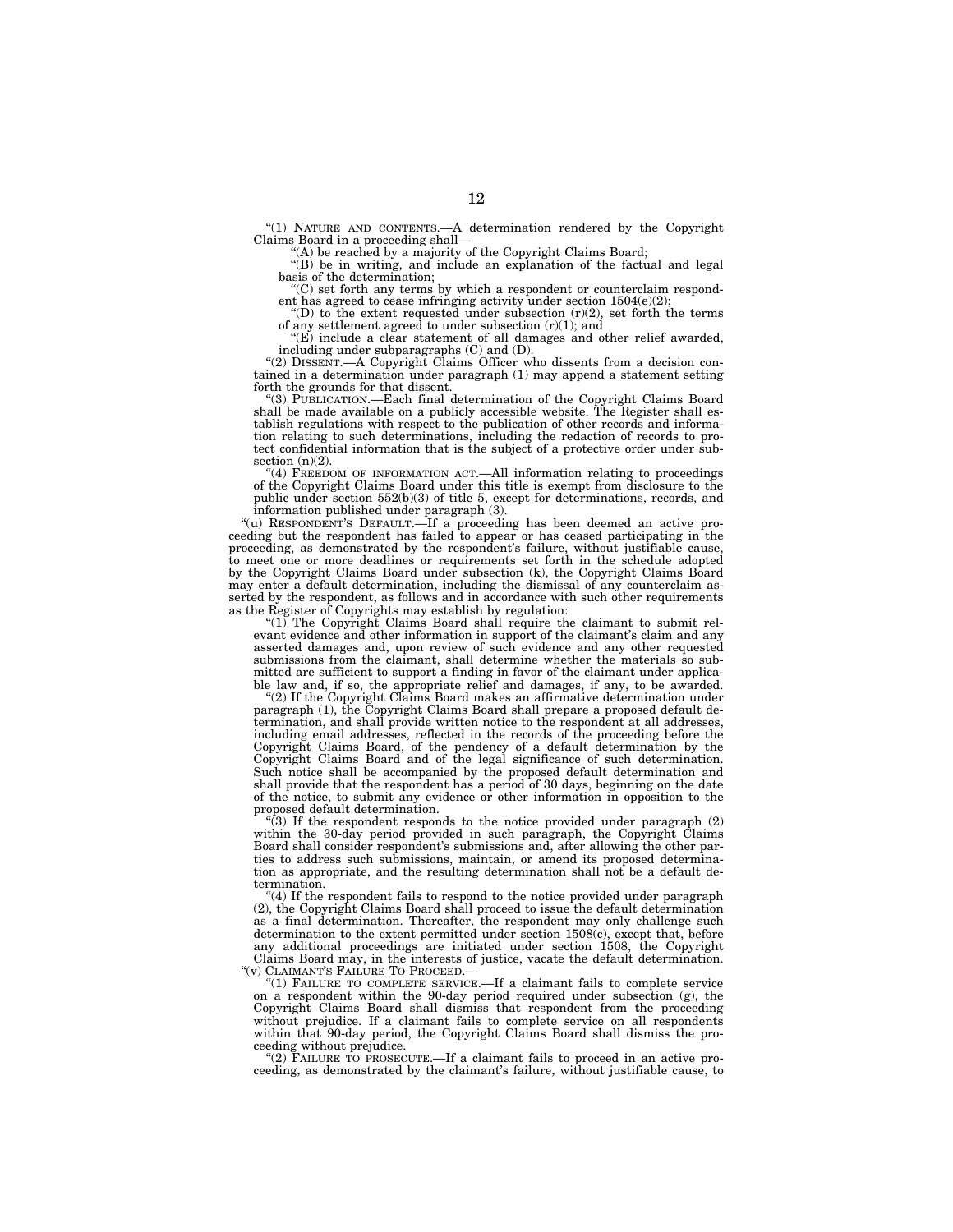meet one or more deadlines or requirements set forth in the schedule adopted by the Copyright Claims Board under subsection (k), the Copyright Claims Board may, upon providing written notice to the claimant and a period of 30 days, beginning on the date of the notice, to respond to the notice, and after considering any such response, issue a determination dismissing the claimants' claims, which shall include an award of attorneys' fees and costs, if appropriate, under subsection  $(y)(2)$ . Thereafter, the claimant may only challenge such determination to the extent permitted under section 1508(c), except that, before any additional proceedings are initiated under section 1508, the Copyright Claims Board may, in the interests of justice, vacate the determination of dismissal.

"(w) REQUEST FOR RECONSIDERATION.—A party may, within 30 days after the date on which the Copyright Claims Board issues a final determination in a proceeding under this chapter, submit a written request for reconsideration of, or an amendment to, such determination if the party identifies a clear error of law or fact material to the outcome, or a technical mistake. After providing the other parties an opportunity to address such request, the Copyright Claims Board shall either deny the request or issue an amended final determination.

<sup>4</sup>(x) REVIEW BY REGISTER.—If the Copyright Claims Board denies a party a request for reconsideration of a final determination under subsection (w), that party may, within 30 days after the date of such denial, request review of the final determination by the Register of Copyrights in accordance with regulations established by the Register. Such request shall be accompanied by a reasonable filing fee, as provided in such regulations. The review by the Register shall be limited to consideration of whether the Copyright Claims Board abused its discretion in denying reconsideration of the determination. After providing the other parties an opportunity to address the request, the Register shall either deny the request for review, or remand the proceeding to the Copyright Claims Board for reconsideration of issues specified in the remand and for issuance of an amended final determination. Such amended final determination shall not be subject to further consideration or review, other than under section 1508(c).

''(y) CONDUCT OF PARTIES AND ATTORNEYS.—

''(1) CERTIFICATION.—The Register of Copyrights shall establish regulations requiring certification of the accuracy and truthfulness of statements made by participants in proceedings before the Copyright Claims Board.

''(2) BAD FAITH CONDUCT.—Notwithstanding any other provision of law, in any proceeding in which a determination is rendered and it is established that a party pursued a claim, counterclaim, or defense for a harassing or other improper purpose, or without a reasonable basis in law or fact, then, unless inconsistent with the interests of justice, the Copyright Claims Board shall in such determination award reasonable costs and attorneys' fees to any adversely affected party of in an amount of not more than \$5,000, except that—

 $\hat{f}(A)$  if an adversely affected party appeared pro se in the proceeding, the award to that party shall be for costs only, in an amount of not more than \$2,500; and

''(B) in extraordinary circumstances, such as where a party has demonstrated a pattern or practice of bad faith conduct as described in this paragraph, the Copyright Claims Board may, in the interests of justice, award costs and attorneys' fees in excess of the limitations under this paragraph.

''(3) ADDITIONAL PENALTY.—If the Board finds that on more than one occasion within a 12-month period a party pursued a claim, counterclaim, or defense before the Copyright Claims Board for a harassing or other improper purpose, or without a reasonable basis in law or fact, that party shall be barred from initiating a claim before the Copyright Claims Board under this chapter for a period of 12 months beginning on the date on which the Board makes such a finding. Any proceeding commenced by that party that is still pending before the Board when such a finding is made shall be dismissed without prejudice, except that if a proceeding has been deemed active under subsection (i), the proceeding shall be dismissed under this paragraph only if the respondent provides written consent thereto.

"(z) REGULATIONS FOR SMALLER CLAIMS.—The Register of Copyrights shall establish regulations to provide for the consideration and determination, by at least one Copyright Claims Officer, of any claim under this chapter in which total damages sought do not exceed \$5,000 (exclusive of attorneys' fees and costs) that are otherwise consistent with this chapter. A determination issued under this subsection shall have the same effect as a determination issued by the entire Copyright Claims Board.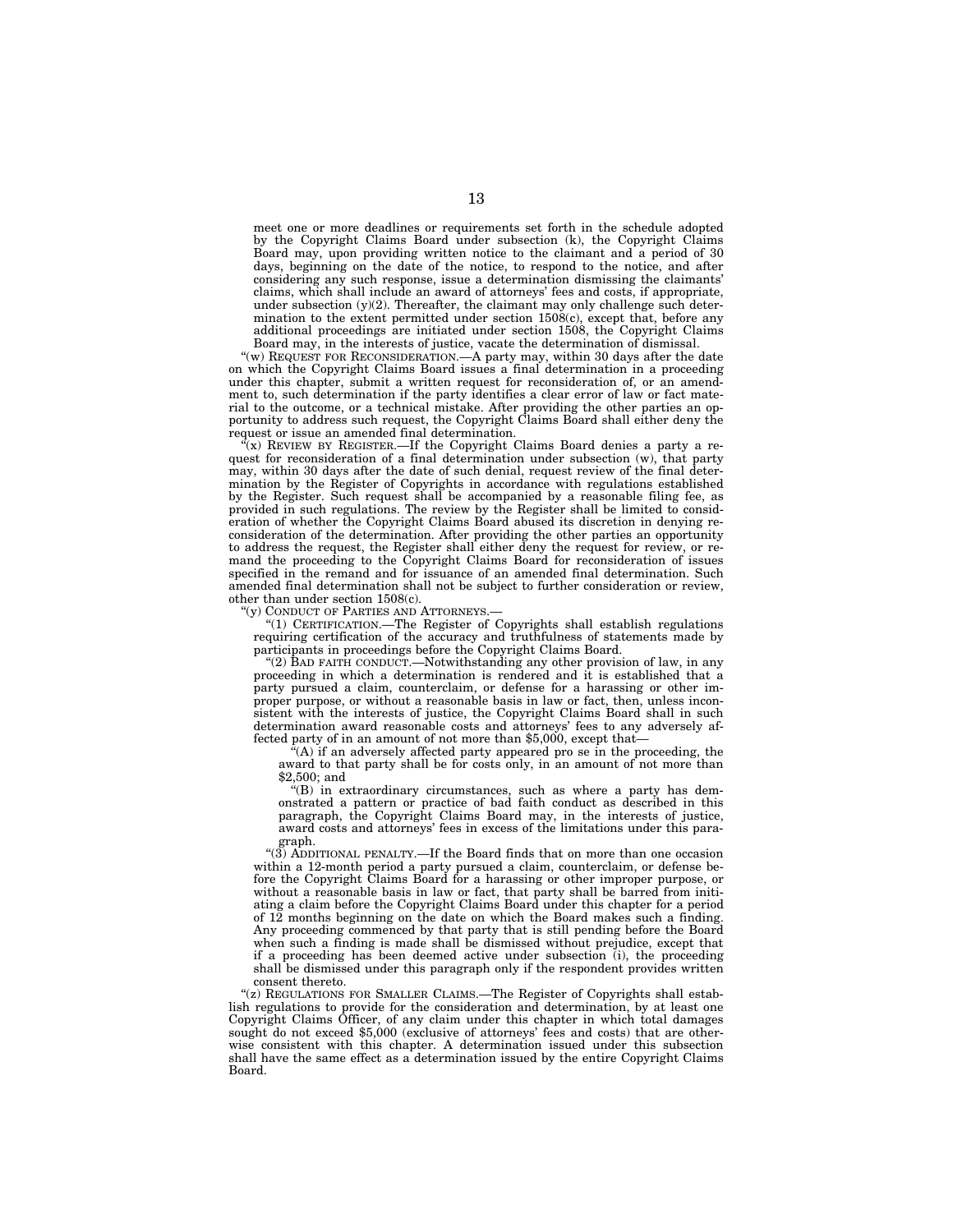### **''§ 1507. Effect of proceeding**

''(a) DETERMINATION.—Subject to the reconsideration and review processes pro-vided under subsections (w) and (x) of section 1506 and section 1508(c), the issuance of a final determination by the Copyright Claims Board in a proceeding, including a default determination or determination based on a failure to prosecute, shall, solely with respect to the parties to such determination, preclude relitigation before any court or tribunal, or before the Copyright Claims Board, of the claims and counter-claims asserted and finally determined by the Board, and may be relied upon for such purpose in a future action or proceeding arising from the same specific activity

or activities, subject to the following:<br>
"(1) A determination of the Copyright Claims Board shall not preclude litiga-<br>
tion or relitigation as between the same or different parties before any court or tribunal, or the Copyright Claims Board, of the same or similar issues of fact or law in connection with claims or counterclaims not asserted or not finally determined by the Copyright Claims Board.

 $(2)$  A determination of ownership of a copyrighted work for purposes of resolving a matter before the Copyright Claims Board may not be relied upon, and shall not have any preclusive effect, in any other action or proceeding be-

fore any court or tribunal, including the Copyright Claims Board. ''(3) Except to the extent permitted under this subsection and section 1508, any determination of the Copyright Claims Board may not be cited or relied upon as legal precedent in any other action or proceeding before any court or tribunal, including the Copyright Claims Board.

''(b) CLASS ACTIONS NOT AFFECTED.—

''(1) IN GENERAL.—A proceeding before the Copyright Claims Board shall not have any effect on a class action proceeding in a district court of the United States, and section 1509(a) shall not apply to a class action proceeding in a district court of the United States.

 $(2)$  NOTICE OF CLASS ACTION.—Any party to an active proceeding before the Copyright Claims Board who receives notice of a pending class action, arising out of the same transaction or occurrence as the proceeding before the Copyright Claims Board, in which the party is a class member shall either—

''(A) opt out of the class action, in accordance with regulations established by the Register of Copyrights; or

"(B) seek dismissal under section  $1506(q)(3)$  of the proceeding before the Copyright Claims Board.

''(c) OTHER MATERIALS IN PROCEEDING.—Except as permitted under this section and section 1508, a submission or statement of a party or witness made in connection with a proceeding before the Copyright Claims Board, including a proceeding that is dismissed, may not be cited or relied upon in, or serve as the basis of, any action or proceeding concerning rights or limitations on rights under this title before any court or tribunal, including the Copyright Claims Board.

 $\mathcal{H}_{(d)}$  APPLICABILITY OF SECTION 512(g).—A claim or counterclaim before the Cop right Claims Board that is brought under subsection (c)(1) or (c)(4) of section 1504, or brought under subsection  $(c)(\vec{6})$  of section 1504 and that relates to a claim under subsection  $(c)(1)$  or  $(c)(4)$  of such section, qualifies as an action seeking an order to restrain a subscriber from engaging in infringing activity under section  $512(g)(2)(C)$ if—

''(1) notice of the commencement of the Copyright Claims Board proceeding is provided by the claimant to the service provider's designated agent before the service provider replaces the material following receipt of a counter notification under section  $512(\hat{g})$ ; and

 $(2)$  the claim brought alleges infringement of the material identified in the notification of claimed infringement under section  $512(c)(1)(C)$ .

''(e) FAILURE TO ASSERT COUNTERCLAIM.—The failure or inability to assert a counterclaim in a proceeding before the Copyright Claims Board shall not preclude the assertion of that counterclaim in a subsequent court action or proceeding before the Copyright Claims Board.

''(f) OPT-OUT OR DISMISSAL OF PARTY.—If a party has timely opted out of a proceeding under section 1506(i) or is dismissed from a proceeding before the Copyright Claims Board issues a final determination in the proceeding, the determination shall not be binding upon and shall have no preclusive effect with respect to that party.

#### **''§ 1508. Review and confirmation by district court**

''(a) IN GENERAL.—In any proceeding in which a party has failed to pay damages, or has failed otherwise to comply with the relief, awarded in a final determination of the Copyright Claims Board, including a default determination or a determination based on a failure to prosecute, the aggrieved party may, not later than 1 year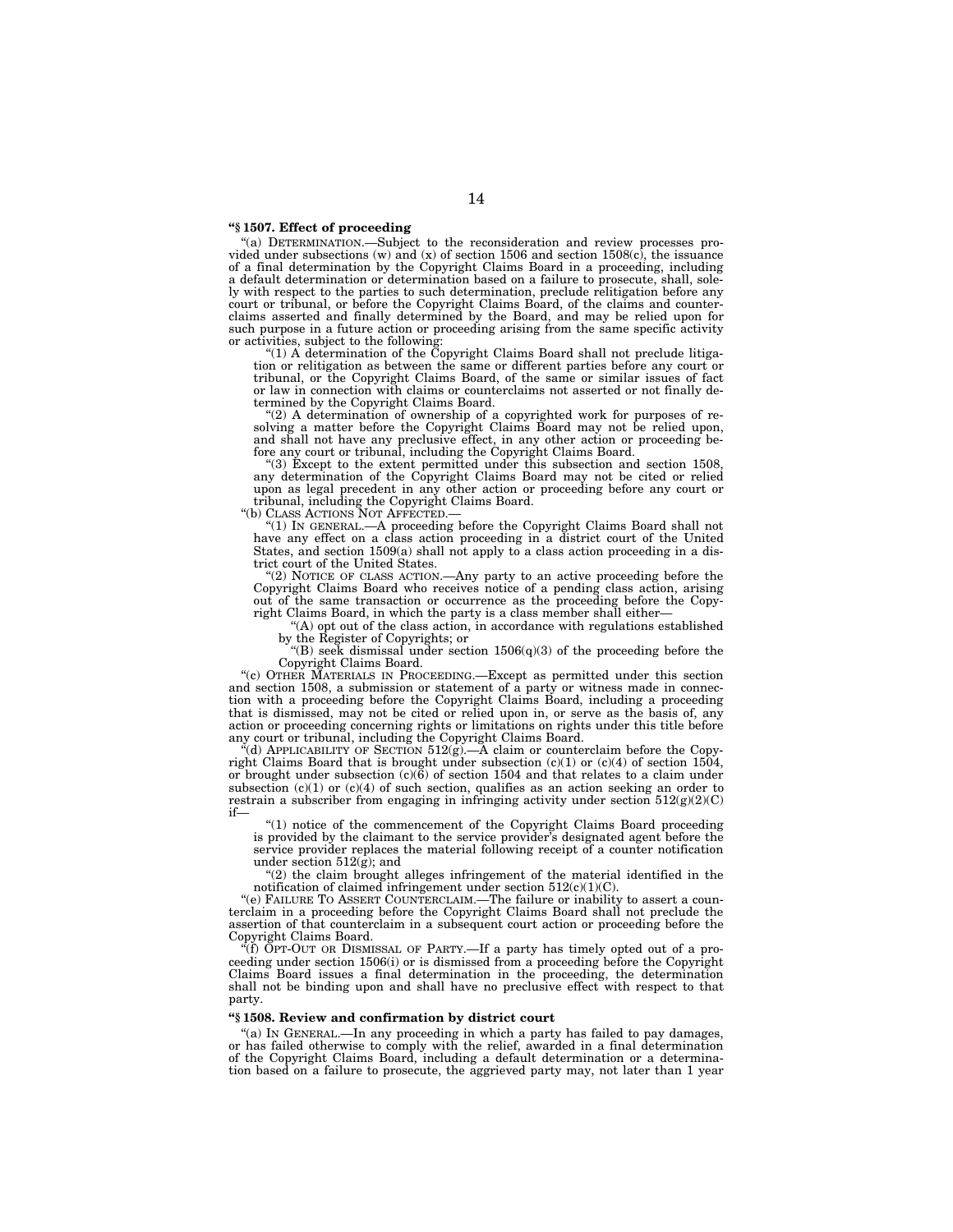after the date on which the final determination is issued, any reconsideration by the Copyright Claims Board or review by the Register of Copyrights is resolved, or an amended final determination is issued, whichever occurs last, apply to the United States District Court for the District of Columbia or any other appropriate district court of the United States for an order confirming the relief awarded in the final determination and reducing such award to judgment. The court shall grant such order and direct entry of judgment unless the determination is or has been vacated, modified, or corrected under subsection (c). If the United States District Court for the District of Columbia or other district court of the United States, as the case may be, issues an order confirming the relief awarded by the Copyright Claims Board, the court shall impose on the party who failed to pay damages or otherwise comply with the relief, the reasonable expenses required to secure such order, including attorneys' fees, that were incurred by the aggrieved party.

''(b) FILING PROCEDURES.—

''(1) APPLICATION TO CONFIRM DETERMINATION.—Notice of the application under subsection (a) for confirmation of a determination of the Copyright Claims Board and entry of judgment shall be provided to all parties to the proceeding before the Copyright Claims Board that resulted in the determination, in accordance with the procedures applicable to service of a motion in the district court of the United States where the application is made.

''(2) CONTENTS OF APPLICATION.—The application shall include the following: ''(A) A certified copy of the final or amended final determination of the Copyright Claims Board, as reflected in the records of the Copyright Claims Board, following any process of reconsideration or review by the Register of Copyrights, to be confirmed and rendered to judgment.

''(B) A declaration by the applicant, under penalty of perjury—

"(i) that the copy is a true and correct copy of such determination; "(ii) stating the date it was issued;

"(iii) stating the basis for the challenge under subsection  $(c)(1)$ ; and "(iv) stating whether the applicant is aware of any other proceedings before the court concerning the same determination of the Copyright Claims Board.

''(c) CHALLENGES TO THE DETERMINATION.—

''(1) BASES FOR CHALLENGE.—Not later than 90 days after the date on which Copyright Claims Board issues a final or amended final determination in a proceeding, or not later than 90 days after the date on which the Register of Copyrights completes any process of reconsideration or review of the determination, whichever occurs later, a party may seek a court order vacating, modifying, or correcting the determination of the Copyright Claims Board in the following cases:

"(A) If the determination was issued as a result of fraud, corruption, misrepresentation, or other misconduct.

<sup>2</sup><sup>(B)</sup> If the Copyright Claims Board exceeded its authority or failed to render a final determination concerning the subject matter at issue.

''(C) In the case of a default determination or determination based on a failure to prosecute, if it is established that the default or failure was due to excusable neglect.

''(2) PROCEDURE TO CHALLENGE.—

''(A) NOTICE OF APPLICATION.—Notice of the application to challenge a determination of the Copyright Claims Board shall be provided to all parties to the proceeding before the Copyright Claims Board, in accordance with the procedures applicable to service of a motion in the court where the application is made.

''(B) STAYING OF PROCEEDINGS.—For purposes of an application under this subsection, any judge who is authorized to issue an order to stay the proceedings in an any other action brought in the same court may issue an order, to be served with the notice of application, staying proceedings to enforce the award while the challenge is pending.

#### **''§ 1509. Relationship to other district court actions**

''(a) STAY OF DISTRICT COURT PROCEEDINGS.—Subject to section 1507(b), a district court of the United States shall issue a stay of proceedings or such other relief as the court determines appropriate with respect to any claim brought before the court that is already the subject of a pending or active proceeding before the Copyright Claims Board.

''(b) ALTERNATIVE DISPUTE RESOLUTION PROCESS.—A proceeding before the Copyright Claims Board under this chapter shall qualify as an alternative dispute resolution process under section 651 of title 28 for purposes of referral of eligible cases by district courts of the United States upon the consent of the parties.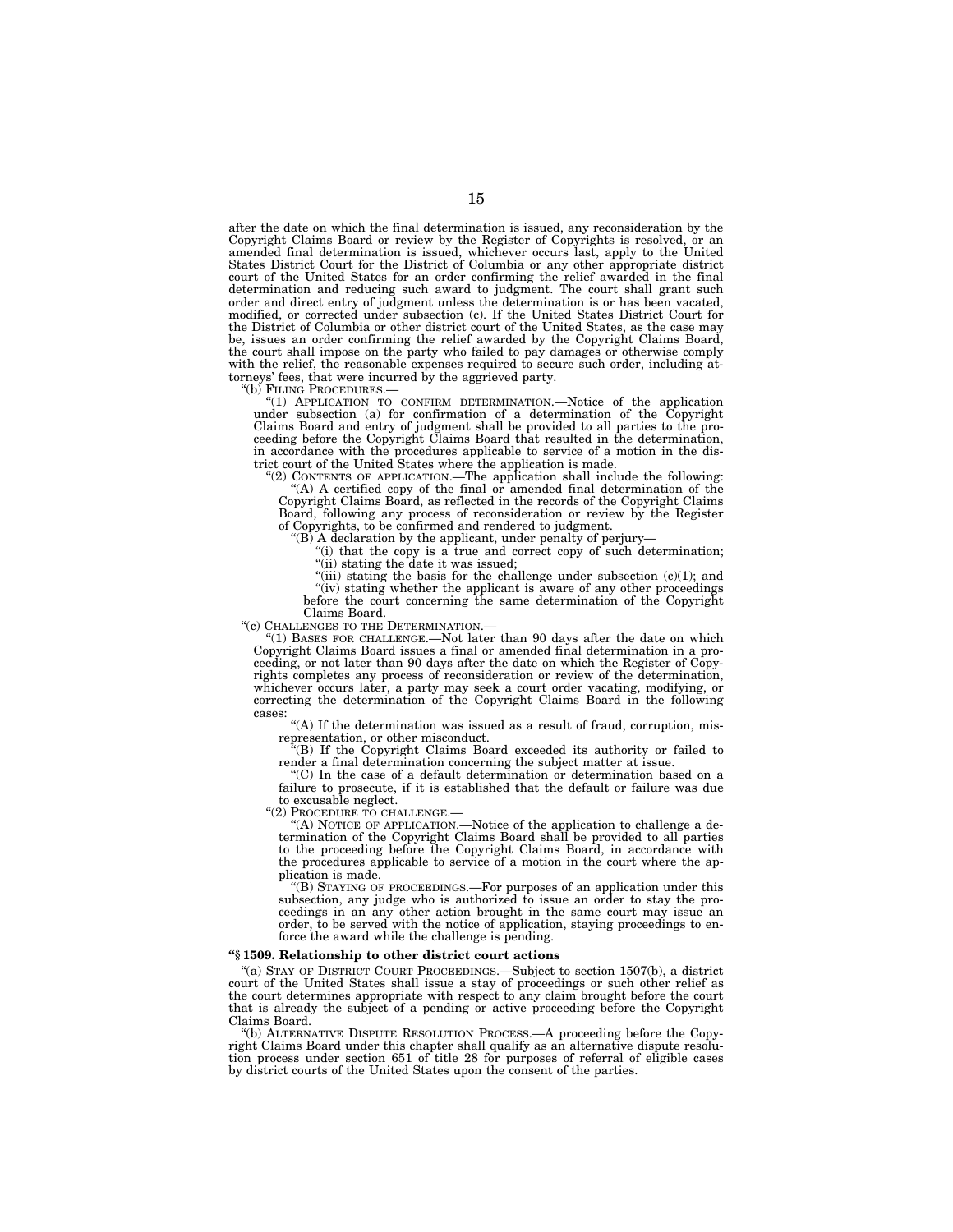### **''§ 1510. Implementation by Copyright Office**

"(a) REGULATIONS.-

''(1) IMPLEMENTATION GENERALLY.—The Register of Copyrights shall establish regulations to carry out this chapter. Such regulations shall include the fees prescribed under subsections (e) and (x) of section 1506. The authority to issue such fees shall not limit the authority of the Register of Copyrights to establish fees for services under section 708. All fees received by the Copyright Office in connection with the activities under this chapter shall be deposited by the Register of Copyrights and credited to the appropriations for necessary expenses of the Office in accordance with section 708(d). In establishing regulations under this subsection, the Register of Copyrights shall provide for the efficient administration of the Copyright Claims Board, and for the ability of the Copyright Claims Board to timely complete proceedings instituted under this chapter, including by implementing mechanisms to prevent harassing or improper use of the Copyright Claims Board by any party.

'(2) LIMITS ON MONETARY RELIEF.

''(A) IN GENERAL.—Subject to subparagraph (B), not earlier than 3 years after the date on which Copyright Claims Board issues the first determination of the Copyright Claims Board, the Register of Copyrights may, in order to further the goals of the Copyright Claims Board, conduct a rulemaking to adjust the limits on monetary recovery or attorneys' fees and costs that may be awarded under this chapter.

''(B) EFFECTIVE DATE OF ADJUSTMENT.—Any rule under subparagraph (A) that makes an adjustment shall take effect at the end of the 120-day period beginning on the date on which the Register of Copyrights submits the rule to Congress and only if Congress does not, during that 120-day period, enact a law that provides in substance that Congress does not approve the rule.

''(b) NECESSARY FACILITIES.—Subject to applicable law, the Register of Copyrights may retain outside vendors to establish internet-based, teleconferencing, and other facilities required to operate the Copyright Claims Board.

''(c) FEES.—Any filing fees, including the fee to commence a proceeding under section 1506(e), shall be prescribed in regulations established by the Register of Copyrights. The sum total of such filing fees shall be in an amount of at least \$100, may not exceed the cost of filing an action in a district court of the United States, and shall be fixed in amounts that further the goals of the Copyright Claims Board.

#### **''§ 1511. Funding**

''There are authorized to be appropriated such sums as may be necessary to pay the costs incurred by the Copyright Office under this chapter that are not covered by fees collected for services rendered under this chapter, including the costs of establishing and maintaining the Copyright Claims Board and its facilities.''.

(b) CLERICAL AMENDMENT.—The table of chapters for title 17, United States Code, is amended by adding after the item relating to chapter 14 the following:

**''15. Copyright Small Claims** .......................................................................................................................... **1501''. SEC. 3. IMPLEMENTATION.** 

Not later 1 year after the date of enactment of this Act, the Copyright Claims Board established under section 1502 of title 17, United States Code, as added by section 2 of this Act, shall begin operations.

#### **SEC. 4. STUDY.**

Not later than 3 years after the date on which Copyright Claims Board issues the first determination of the Copyright Claims Board under chapter 15 of title 17, United States Code, as added by section 2 of this Act, the Register of Copyrights shall conduct, and report to Congress on, a study that addresses the following:

(1) The use and efficacy of the Copyright Claims Board in resolving copyright claims, including the number of proceedings the Copyright Claims Board could reasonably administer.

(2) Whether adjustments to the authority of the Copyright Claims Board are necessary or advisable, including with respect to—

(A) eligible claims, such as claims under section 1202 of title 17, United States Code; and

(B) works and applicable damages limitations.

(3) Whether greater allowance should be made to permit awards of attorneys' fees and costs to prevailing parties, including potential limitations on such awards.

(4) Potential mechanisms to assist copyright owners with small claims in ascertaining the identity and location of unknown online infringers.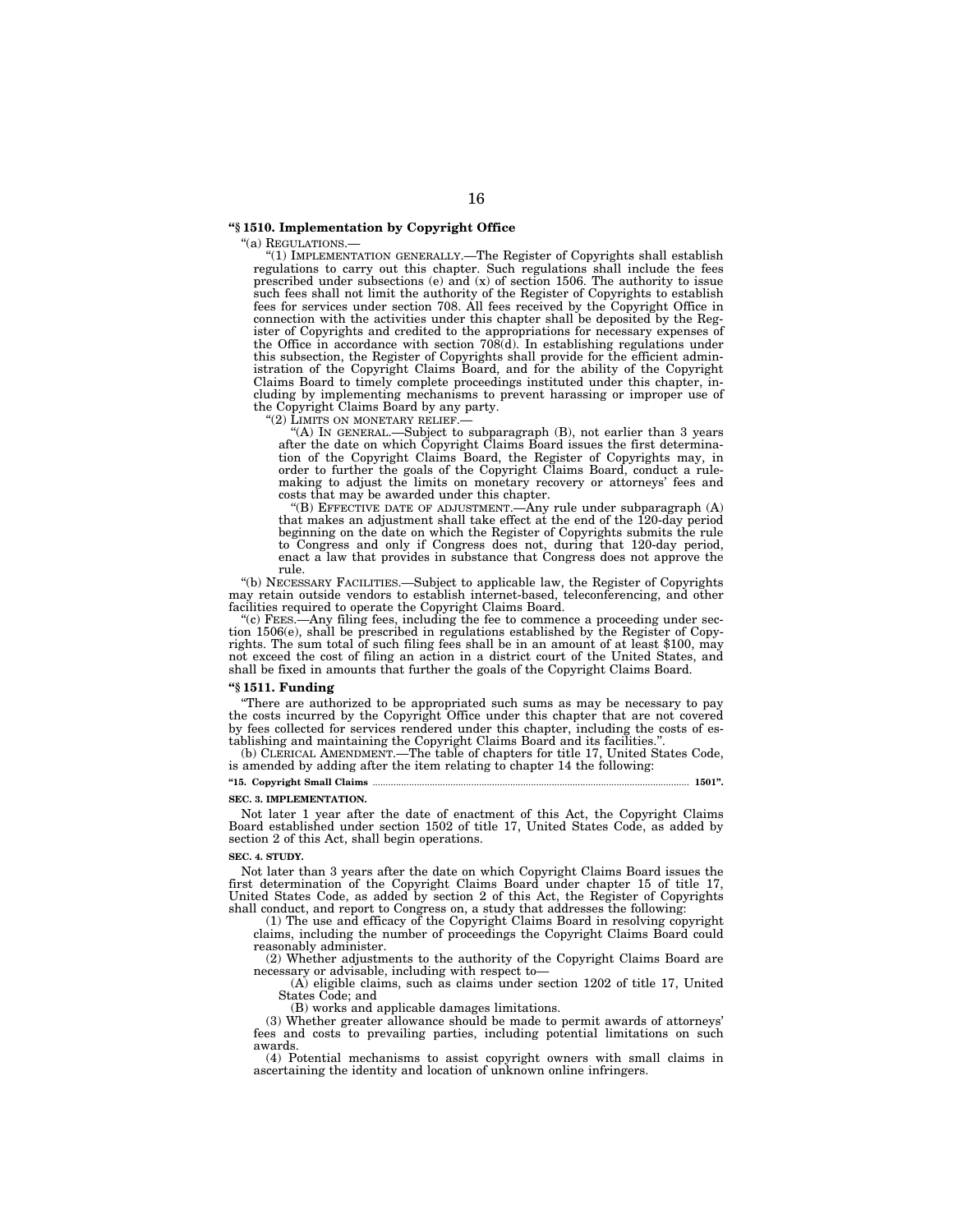(5) Whether the Copyright Claims Board should be expanded to offer mediation or other nonbinding alternative dispute resolution services to interested parties.

(6) Such other matters as the Register of Copyrights believes may be pertinent concerning the Copyright Claims Board.

#### **SEC. 5. SEVERABILITY.**

If any provision of this Act, an amendment made by this Act, or the application of such provision or amendment to any person or circumstance is held to be unconstitutional, the remainder of this Act and the amendments made by this Act, and the application of the provision or the amendment to any other person or circumstance, shall not be affected.

#### **Purpose and Summary**

H.R. 2426, the ''Copyright Alternative in Small-Claims Enforcement of 2019" or the "CASE Act of 2019," creates a Copyright Claims Board (the ''Board''), located in the U.S. Copyright Office and intended to be a forum for lower-value copyright disputes in which participation is voluntary for both claimants and respondents. The copyright small claims process the bill establishes is intended to be accessible especially for *pro se* parties and those with little prior formal exposure to copyright laws who cannot otherwise afford to have their claims and defenses heard in federal court.

The bill provides that participation in a Copyright Claims Board proceeding is voluntary.1 A respondent may opt out within 60 days of being served with a claim.<sup>2</sup> The Board is composed of three Copyright Claims Officers recommended by the Register of Copyrights and appointed by the Librarian of Congress. The Board must ''render determinations . . . independently,'' and must adhere to existing case law.3 The Copyright Claims Officers serve under the general direction of the Register of Copyrights,4 and may be sanctioned or removed by the Librarian of Congress.<sup>5</sup>

Parties may appear *pro se* or be represented by an attorney or by a law student acting *pro bono.*6 Copyright Claims Attorneys are tasked with assisting the public, including potential claimants and respondents with respect to the procedures and requirements for litigating before the Board.<sup>7</sup> To ensure that the proceedings are streamlined and efficient, discovery is circumscribed.<sup>8</sup> Additionally, for the category of smaller claims of \$5,000 or less, the Register of Copyrights must issue rules under which a single Copyright Claims Officer can hear claims, which otherwise have the procedural protections of any other claim before the Copyright Claims Board.9

The Copyright Claims Board is empowered to hear claims for copyright infringement, for declarations of non-infringement, and for misrepresentation under section 512(f) of the Digital Millennium Copyright Act (''DMCA'').10 Total damages are capped at \$30,000 per proceeding, and \$15,000 in statutory damages per work. The statutory damages cap is \$7,500 for works that were not

<sup>&</sup>lt;sup>1</sup>See H.R. 2426, 116th Cong. § 2(a) (2019) (to be codified at 15 U.S.C. § 1504(a)). Subsequent citations of the new sections to be codified under the Act will reference only the to-be-codified

section.<br>  ${}^2\overline{Id}$ , § 1506(i).<br>  ${}^3\overline{Id}$ , § 1503(b).<br>  ${}^4\overline{Id}$ , § 1503(c).<br>  ${}^5\overline{Id}$ , § 1503(c).<br>  ${}^6\overline{Id}$ , § 1506(d).<br>  ${}^7\overline{S}ee$  id. § 1506(n).<br>  ${}^8\overline{Id}$ , § 1506(n).<br>  ${}^9\overline{Id}$ , § 1506(z).<br>  ${}^10\over$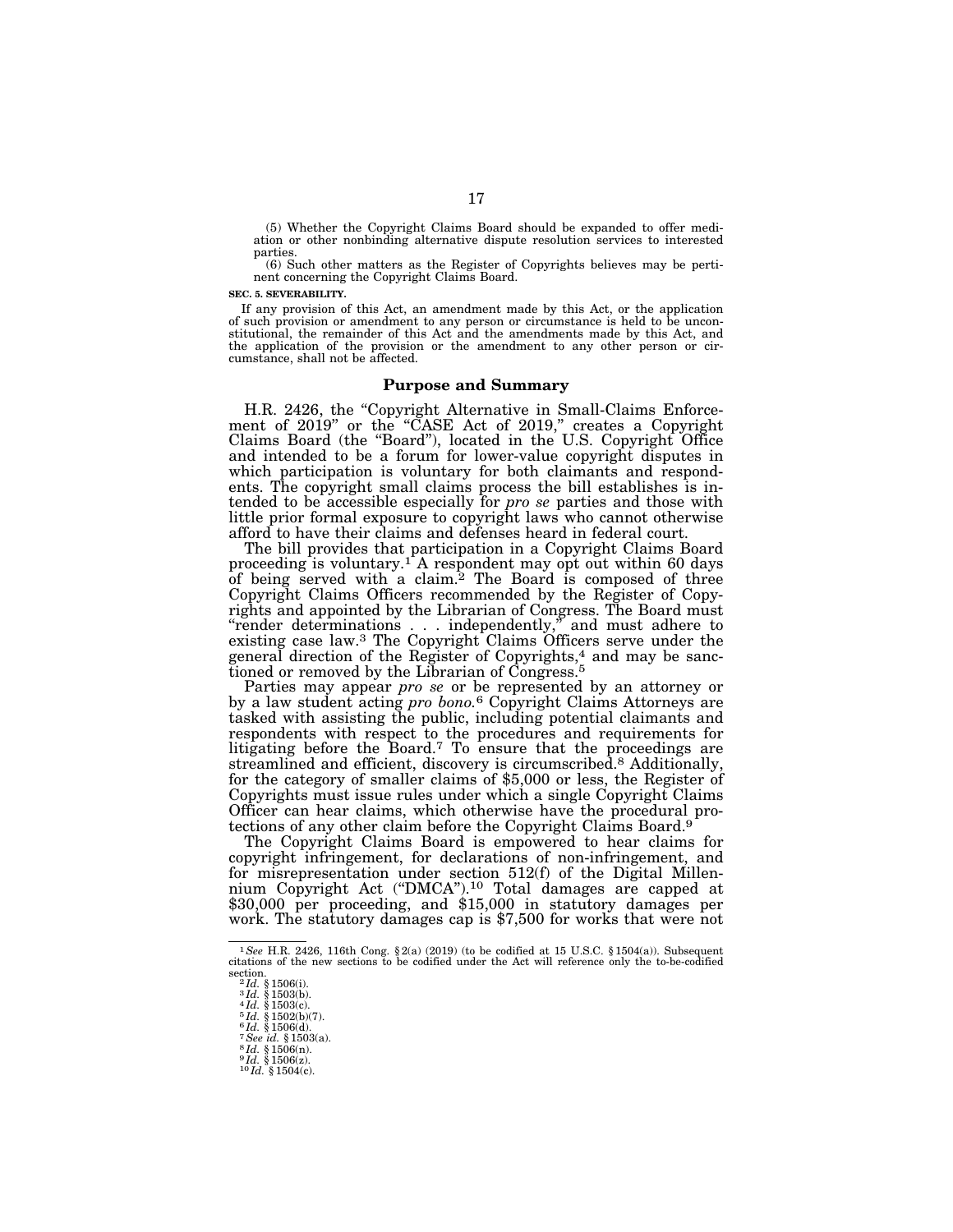timely registered pursuant to 17 U.S.C. § 412, but whose registration is a condition of the proceeding becoming final. The Board cannot issue injunctions, but if the parties agree to cease any infringing activity, including taking down a work from an online platform, the Board must include those terms in the determination.<sup> $11$ </sup> At any point before the Board issues a final determination, the claimant or counterclaimant can elect to receive statutory damages, actual damages plus profits, or no damages.12 The Board may award up to  $$5,000$  (or  $$2,500$  if the party is *pro se*) in costs and attorneys' fees if a party is found to have acted in bad faith, and, in extraordinary circumstances, more.13 The Board may also bar a party that has pursued frivolous or bad faith claims from appearing before it for a year, and may dismiss that party's outstanding claims without prejudice.14

Decisions of the Board are subject to a request for reconsideration by the Board.15 A denial of such a request may be reviewed by the Register of Copyrights.<sup>16</sup> Federal district courts may vacate, modify, or correct a Board determination where the determination was issued as a result of misconduct, where the Board exceeded its authority or failed to resolve a claim, or where a default determination or dismissal for failure to prosecute was the result of excusable neglect.17 Parties may also seek a court order to enforce the Board's decisions.18

### **Background and Need for the Legislation**

### I. GENERAL BACKGROUND

The CASE Act is the product of more than 15 years of consideration by the Committee.19 In 2006, the House Judiciary Subcommittee on Courts, the Internet, and Intellectual Property held a hearing focused on alternatives to district court litigation for small copyright claims, including, most notably, a small claims court.20 In 2011, the House Judiciary Committee, observing that ''the costs of litigating in federal court have become increasingly prohibitive,'' requested that the Copyright Office undertake a study on the shortfalls of the current system and, after soliciting input from interested stakeholders, recommend changes ''that will improve the adjudication of small copyright claims and thereby enable all copyright owner to more fully realize the promise of exclusive rights enshrined in our Constitution."<sup>21</sup>

and Intellectual Prop. of the H. Comm. on the Judiciary, 109th Cong. (2006), https://<br>www.govinfo.gov/content/pkg/CHRG-109hhrg26767/pdf/CHRG-109hhrg26767.pdf.<br><sup>21</sup>SeeLetter from Lamar Smith, Chairman, H. Comm. on the Judic

<sup>&</sup>lt;sup>11</sup>Id. § 1500(t)(1)(C); see also id. § 1504(c)(2).<br><sup>12</sup>Id. § 1500(e)(1)(B).<br><sup>15</sup>Id. § 1506(y).<br><sup>15</sup>Id. § 1506(y).<br><sup>15</sup>Id. § 1506(x).<br><sup>17</sup>Id. § 1506(c).<br><sup>17</sup>Id. § 1508(c).<br><sup>18</sup>Id. § 1508(c).<br><sup>19</sup>*Rese generally* Sandra M. Mason L. Rev. 65, 69 (2018), http://georgemasonlawreview.org/wp-content/uploads/2019/04/26- 1\_3-Aistars.pdf. 20 *Remedies for Small Copyright Claims: Hearing Before the Subcomm. on Courts, the Internet,* 

Register of Copyrights and Director, U.S. Copyright Office (Oct. 11, 2011), *included in* U.S.<br>Copyright Office, *Copyright Small Claims: A Report of the Register of Copyrights* (2013), https://<br>www.copyright.gov/docs/smal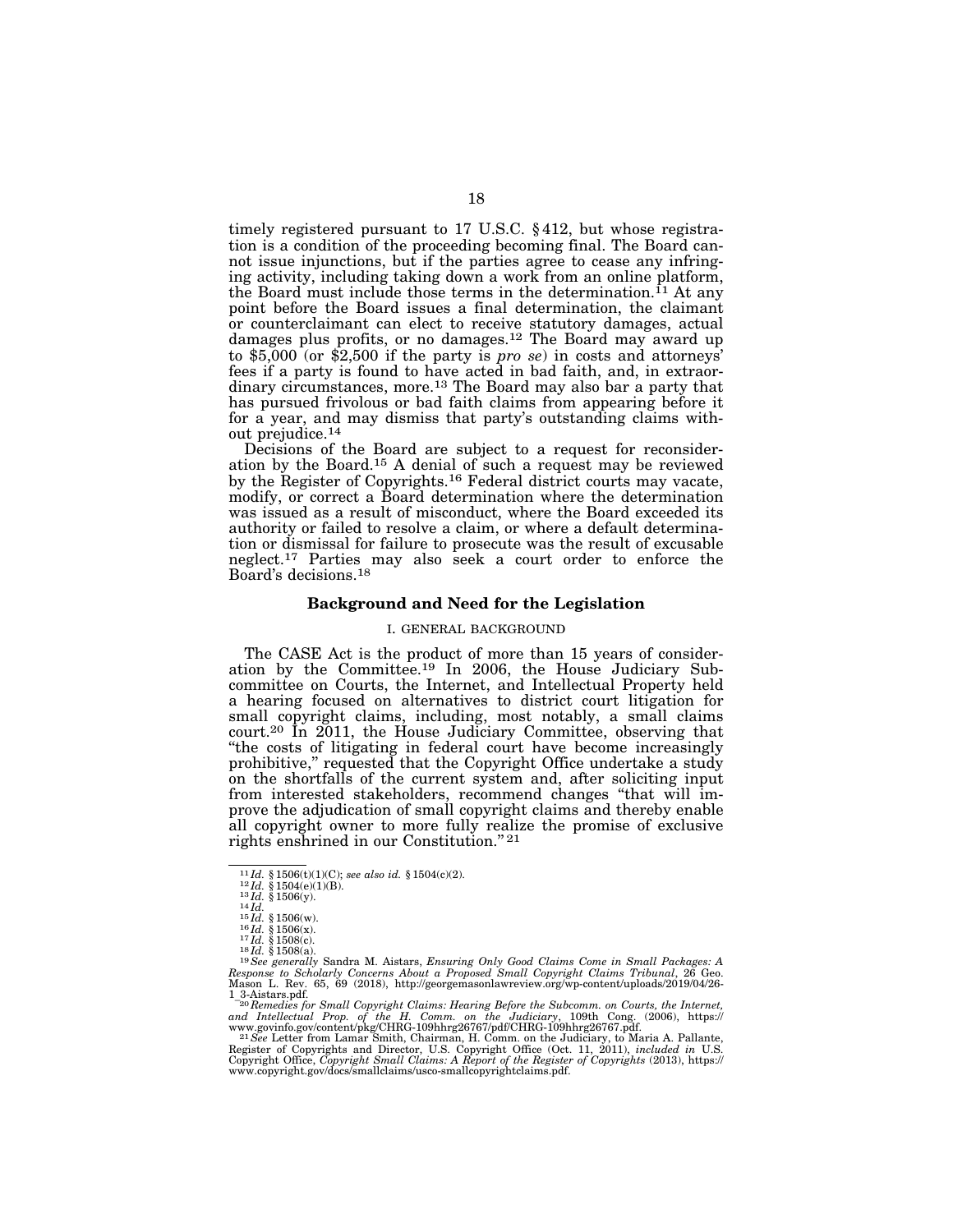The Committee's request to the Copyright Office emphasized the importance of ensuring that copyright interests without high expected damages have some mode of enforceability so that individual creators, ''many of whom rely upon the promise of exclusive rights associated with the grant of copyright to earn a living and provide for their families[,] . . . have a realistic ability to enforce those rights when they have a comparatively modest claim for damages."<sup>22</sup> The request noted:

On an individual level, the inability to enforce one's rights undermines the economic incentive to continue investing in the creation of new works. On a collective level, the inability to enforce rights corrodes respect for the rule of law and deprives society of the benefit of new and expressive works of authorship.23

The Copyright Office delivered its report in 2013. The report observed that modern information technology has made it easy to make unauthorized copies of protected works "at virtually no cost, much to the detriment of authors and the market for their works,<sup>\*</sup> but that, perhaps ironically, as the rate of infringement has increased, so too have the barriers to pursuing copyright claims in the federal courts.<sup>24</sup> The report further described how "federal court is effectively inaccessible to copyright owners seeking redress for claims of relatively low economic value, especially individual creators of limited resources."<sup>25</sup> The Copyright Office analyzed a range of alternative models and attendant constitutional limitations,26 and ultimately recommended the creation of a small claims tribunal housed in the Copyright Office.27 The Copyright Office's report and supporting materials are incorporated here as part of the legislative history of the CASE Act.28 The Copyright Office's report included proposed model legislation. The CASE Act was introduced in the 114th Congress based on this proposal. The bill was reintroduced in both the 115th and 116th Congresses with several revisions.

Meanwhile, the Committee has continued to examine the need for a small claims tribunal. The record that was developed shows that the concerns that sparked this process more than 15 years ago remain valid, and that the need for this legislation has increased rather than abated. For example, during a hearing on September 27, 2018, Jenna Close, a photographer and small business owner, offered testimony on the need for a small claims process:

Why do visual artists so often forego legal action? The answer is simple. Federal court litigation is too burdensome and too expensive. The cost of bringing the suit alone would likely dwarf any potential favorable verdict. The re-

<sup>&</sup>lt;sup>22</sup> *Id.* <sup>24</sup> *Copyright Small Claims, supra* note 20, at 1.<br><sup>25</sup>*Id.* at 8. <br><sup>25</sup>*Id.* at 8. 27 (constitutional issues); *id.* at 51 (state court models); *id.* at 62 (administrative pro-<br><sup>26</sup>*Id.* at 27 (constitutional

ceedings, Article I courts, alternative dispute resolution procedures, and international models).<br><sup>28</sup> Those materials include the record of the Office's three notices of inquiry, joint roundtable<br><sup>28</sup> Those materials inc University Law School, and multiday public hearings held in New York and Los Angeles. *See*<br>Remedies for Copyright Small Claims, Copyright.gov, https://www.copyright.gov/docs/<br>smallclaims/ (last visited Oct. 21, 201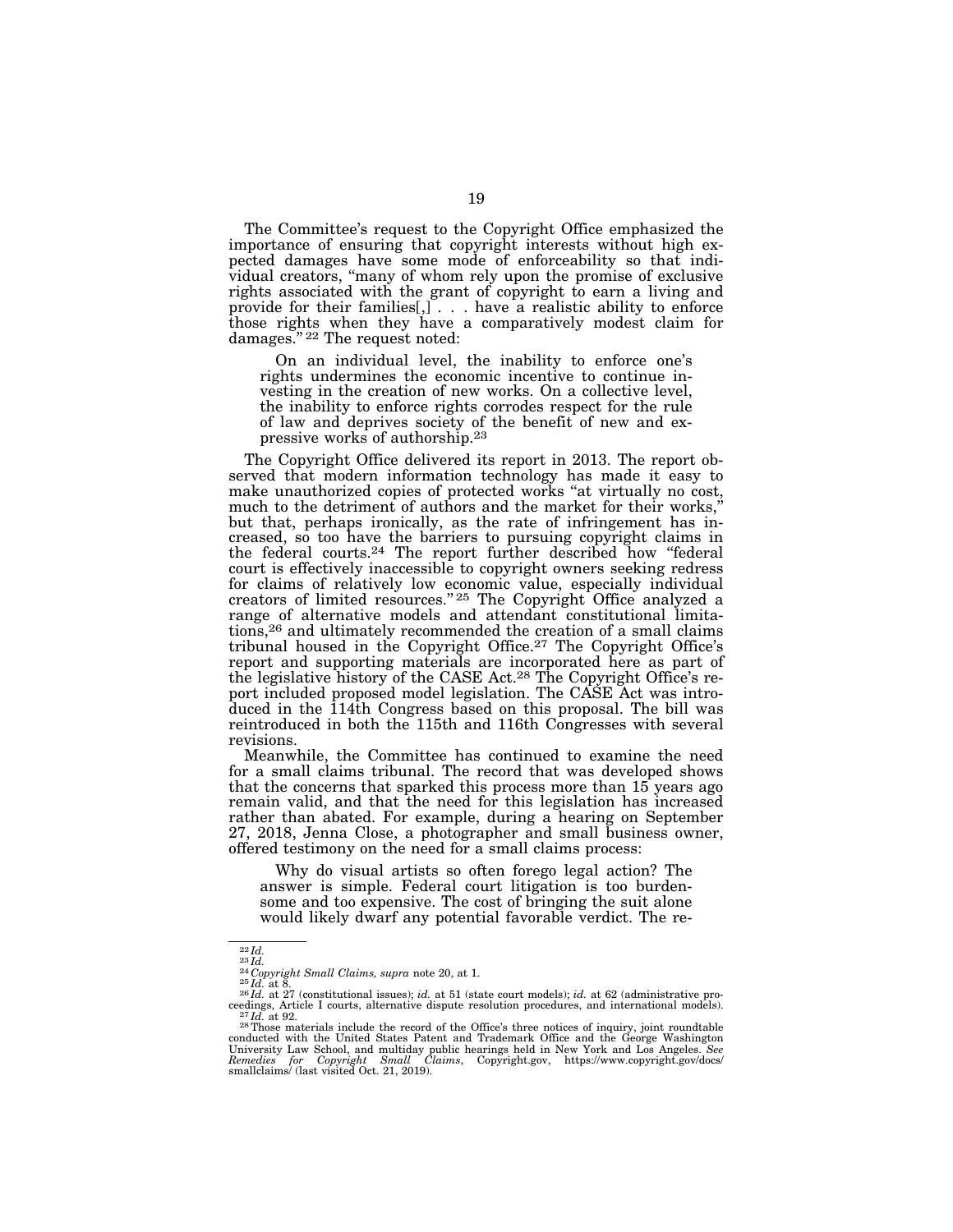ality of the system today makes infringement losses a cost of doing business, and not one that many creators can afford. The time to end this historic inequity is now.29

The Register of Copyrights echoed Ms. Close's testimony at an oversight hearing held by the Committee on June 26, 2019:

Overall, this situation means that low-dollar but still valuable copyrighted works often may be infringed with impunity, with individual creators and small businesses often lacking an effective remedy. Similarly, these hurdles may be insurmountable for the majority of users who believe that they have a strong fair use defense or are otherwise using a copyrighted work pursuant to an exception or limitation that allows their use ....30

#### II. CONSTITUTIONAL CONSIDERATIONS

#### *A. The Copyright Clause*

The CASE Act flows from the Copyright Clause, the Constitutional grant of power to Congress "[t]o promote the Progress of Science and useful Arts, by securing for limited Times to Authors and Inventors the exclusive Right to their respective Writings and Discoveries." 31 The Copyright Clause embodies the "conviction that encouragement of individual effort by personal gain is the best way to advance public welfare through the talents of authors and investors'' 32 and empowers Congress to create a ''system'' that promotes these goals.33 The small claims process created by the CASE Act reflects the Congressional determination that a modern copyright system requires a small claims process to effectively promote the creation and distribution of new works, in order to ensure that creators can obtain a monetary return on their investment of time, energy, and ingenuity into the creative process.

#### *B. The Appointments Clause*

The Copyright Claims Board is structured to comply with the Constitution's Appointments Clause.34 The Copyright Claims Officers are appointed as inferior officers for a fixed term by the Senate-confirmed Librarian of Congress; their terms are renewable, but not automatically so. The Librarian may also sanction or remove the Claims Officers.<sup>35</sup> Both the Copyright Claims Officers and Copyright Claims Attorneys work under the general direction of the Register of Copyrights, who reports to the Librarian of Congress.36 Determinations of the Board are subject to review by the

<sup>&</sup>lt;sup>29</sup> See Copyright Alternative in Small-Claims Enforcement Act of 2017: Hearing on H.R. 3945<br>Before the H. Comm. on the Judiciary, 115th Cong. 10 (2018), https://www.govinfo.gov/content/<br>pkg/CHRG-115hhrg33419/pdf/CHRG-115

<sup>&</sup>lt;sup>31</sup>U.S. Const. art. I, § 8, cl. 8.<br><sup>32</sup>*Mazer v. Stein*, 347 U.S. 201, 219 (1954); *see also Eldred v. Ashcroft*, 537 U.S. 186, 212 n.18<br>(2003). (2003). 33 *Eldred*, 537 U.S. at 213. 34 U.S. Const. art. II, § 2, cl. 2; *see also Lucia v. SEC*, 138 S. Ct. 2044, 2051–55 (2018); *Freytag* 

*v. Comm'r*, 501 U.S. 868, 880–92 (1991). 35*See Edmond v. United States*, 520 U.S. 651, 665 (1997) (''The power to remove officers, we

have recognized, is a powerful tool for control.''). 36*See. id.* at 666.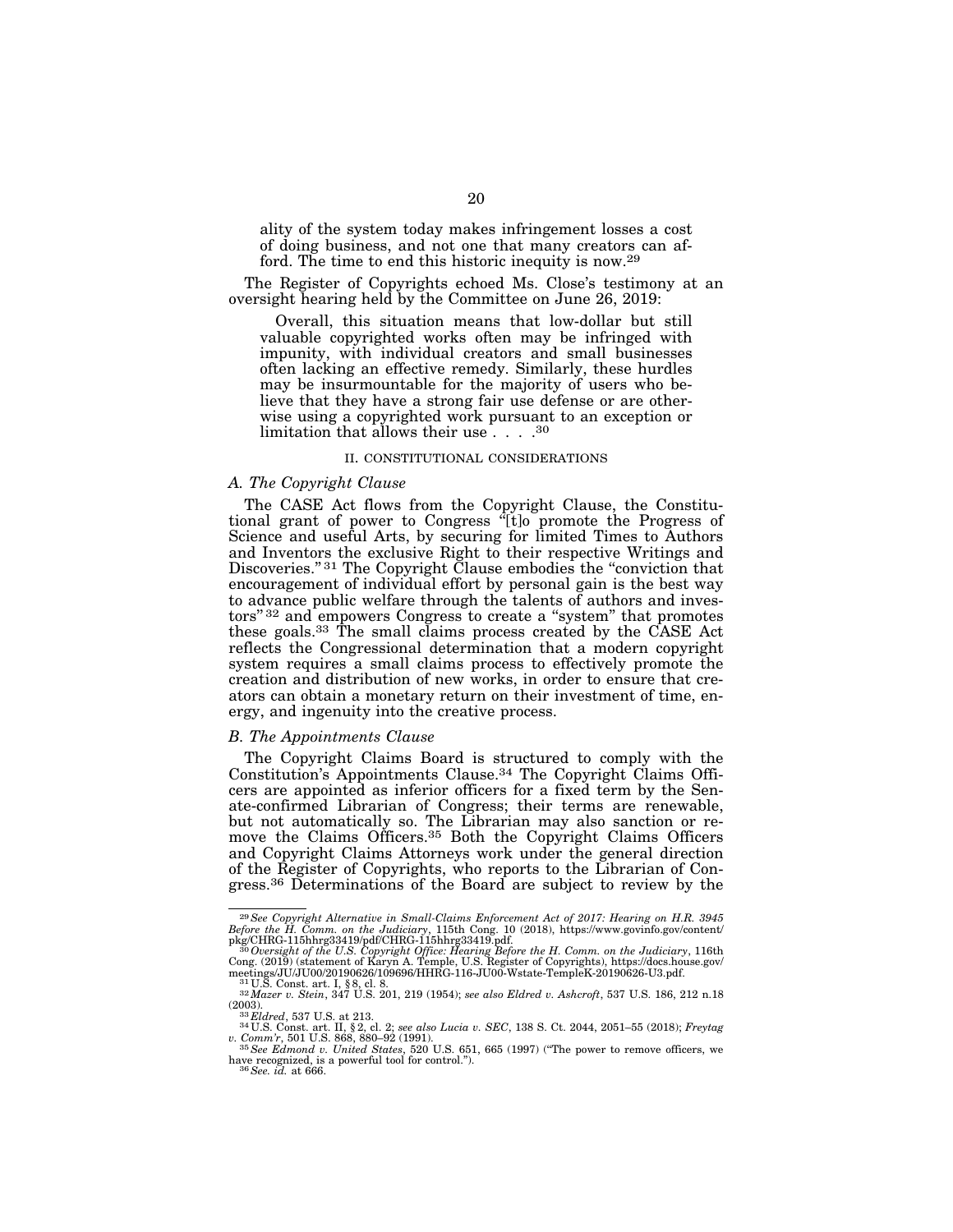Register of Copyrights, who reports to the Librarian of Congress.37 Thus, the Claims Officers' decisions and actions are all ultimately accountable to a Senate-confirmed principal officer, the Librarian of Congress.

#### *C. Article III and Seventh Amendment Rights*

Any alternative forum not presided over by a federal judge must satisfy three constitutional requirements that inhere from the Seventh Amendment right to a jury trial and the Constitution's vesting of judicial power primarily in Article III tribunals. Two of these protections are personal: The general rule is that the Constitution secures both the right to a jury trial in civil cases where more than \$20 is at issue and the right to have a case heard before an Article III tribunal.38 Both of these rights can be waived so long as the waiver is knowing and voluntary.<sup>39</sup> The third protection is structural: Congress cannot confer the government's judicial power on non-Article III entities such that it has impermissibly threatened the institutional integrity of the federal courts.40

Particularly where participation in a non-Article tribunal is mandatory, this inquiry can turn in part on whether the new adjudicatory body deals with ''public rights'' as opposed to ''private rights.'' The difficulty here lies in the fact that the Supreme Court ''has not definitively explained the distinction between public and private rights,"<sup>41</sup> eschewing bright lines for a mix of functional, formal, and historical considerations. Moreover, the case law in this area "ha[s] not been entirely consistent."<sup>42</sup> At least for some purposes, the case law suggests that the grant of a copyright should be considered a public right.<sup>43</sup>

The voluntary nature of the proceedings established by the CASE Act shifts the focus from the public rights analysis to considerations of whether those proceedings encroach upon the integrity of the federal courts. The Supreme Court has stated that ''consent remains highly relevant when determining . . . whether a particular adjudication'' duly respects the rights to a jury trial and Article III adjudication, as well as the federal courts' exercise of judicial power.44 Consent can be explicit or inferred, but ''notification of the right to refuse'' participation in a non-Article III forum ''is a prerequisite to any inference of consent."<sup>45</sup> The CASE Act is designed to ensure that the participation of respondents is voluntary and includes explicit requirements that respondents be informed of their right to refuse to participate in the copyright small claims process and the constitutional rights that attend that choice.<sup>46</sup>

Other elements of the Board's structure and authority are designed to preclude encroachment on the federal judiciary. The Board cannot make new copyright law; instead, it is statutorily

 $\frac{37 \text{ C}f}{37 \text{ C}f}$  *id.* at 665 ("What is significant is that the judges . . . have no power to render a final decision . . . unless permitted to do so by other Executive Officers.").<br> $\frac{38 \text{ C}FTC}{38 \text{ C}FTC}$  v. Sch

decision . . . unless permitted to do so by other Executive Officers.").<br><sup>38</sup> C*FTC* v. Schor, 478 U.S. 833, 848–49 (1986).<br><sup>39</sup> See Wellness Int'l Network v. Sharif, 135 S. Ct. 1932, 1948 (2015).<br><sup>40</sup> Oil States Energy S

Schor, 478 U.S. at 857; *Sharif*, 135 S. Ct. at 1945.<br><sup>41</sup>Oil States, 138 S. Ct. at 1373 (quotations omitted).<br><sup>42</sup>Id.; see also Aistars, *supra* note 19, at 75–76.<br><sup>44</sup>Sharif, 135 S. Ct. at 1942 & n.11.<br><sup>45</sup>Id. at 1948.<br>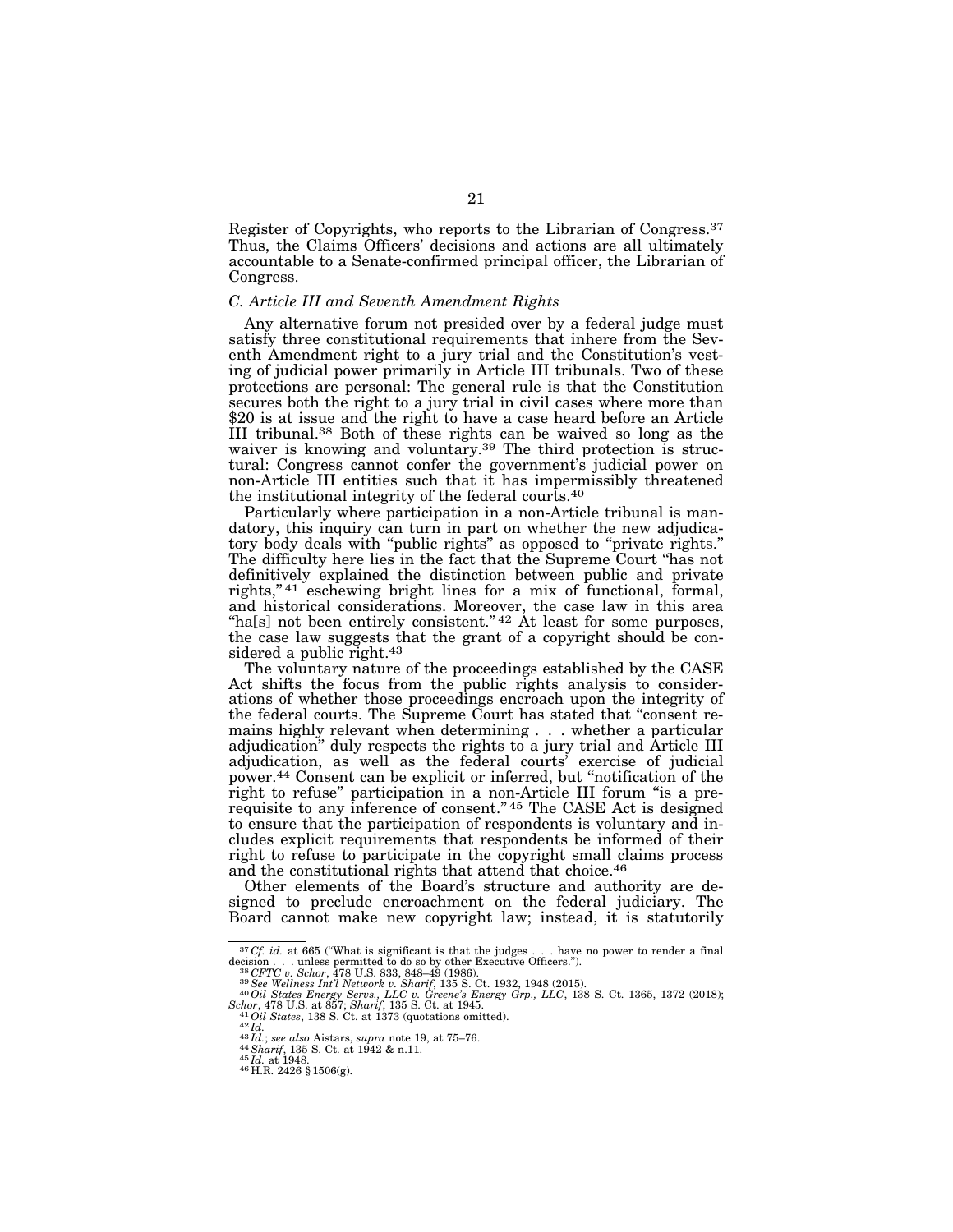bound to follow existing precedent.<sup>47</sup> The Board cannot enforce its determinations; rather, the Board's determinations are "enforceable only by order of a district court."<sup>48</sup> The Board's decisions are subject to district court review on limited but well-established grounds that parallel Section 10 of the Federal Arbitration Act.49 The Supreme Court has not held that the Federal Arbitration Act, which permits a far wider set of issues to be resolved by private arbitration and subject to arguably less judicial review, threatens the integrity of the judicial branch. Moreover, the small claims tribunal created by the CASE Act is subject-matter limited to statutory copyright law, rather than the common law. Ancillary issues fall outside of the Board's statutory jurisdiction—its ''subject matter competence.'' 50 And subject matter experts—regarding both copyright law and alternative dispute resolution—must comprise the Board.<sup>51</sup>

#### *D. Procedural Due Process*

The CASE Act is drafted to meet the Due Process Clause's guarantee of fundamental fairness in a federal proceeding. Due Process is ''flexible . . . and it calls for such procedural protections as the particular situation demands,'' which include the basic requirements of personal jurisdiction, notice, and the opportunity to be heard.<sup>52</sup> The copyright small claims process created by the CASE Act includes due process protections appropriate for the context of a voluntary, streamlined agency adjudicatory process, as described further below.

First, the CASE Act is designed so that parties can participate remotely in proceedings. Accordingly, because the parties will not have to appear in person before the Board, personal jurisdiction can be established by their minimum relevant contacts within the United States and its territories, as well as by their consent.53

The Act's service of process provisions are modeled on Rule 4 of the Federal Rules of Civil Procedure, with the additional protections that a claim must first be reviewed by a Claims Attorney and, if the claim complies with the Act, service of the claim must include a clear and prominent explanation of the respondent's right to opt out of the proceeding and the rights the respondent waives if it does not.54

The Act also requires that the parties have a meaningful opportunity to be heard.55 If the parties are proceeding *pro se*, their papers and assertions are construed liberally in favor of adjudicating applicable claims and defenses; they may in any event raise those

34 (1976). 53*See Bristol-Myers Squibb Co. v. Superior Court of California, San Francisco Cty.*, 137 S. Ct. 1773, 1785 (2017); *J. McIntyre Mach., Ltd. v. Nicastro*, 564 U.S. 873, 880 (2011) (plurality opinion); *Ins. Corp. of Ir., Ltd. v. Compagnie des Bauxites de Guinee*, 456 U.S. 694, 703–05 (1982); see generally 4 Fed. Prac. & Proc. Civ. § 1068.1 (4th ed.).<br><sup>54</sup> H.R. 2426 § 1506.<br><sup>55</sup> Compare the Act's provision of guid

<sup>&</sup>lt;sup>47</sup>*Id.* §§ 1503(b), 1506(a).<br><sup>48</sup>*Id.* §§ 1508(b), 564 U.S. at 491.<br><sup>49</sup>*H.*R. 2426 § 1508(b).<br><sup>50</sup>*Id.* § 1508(6).<br><sup>50</sup>*Id.* § 1508(6)(3)(C); Stern v. Marshall, 564 U.S. 462, 491 (2011). For use of the term "subject<br>ma

with the procedural protections described in *Copyright Small Claims, supra* note 20, at 47–48 and notes therein.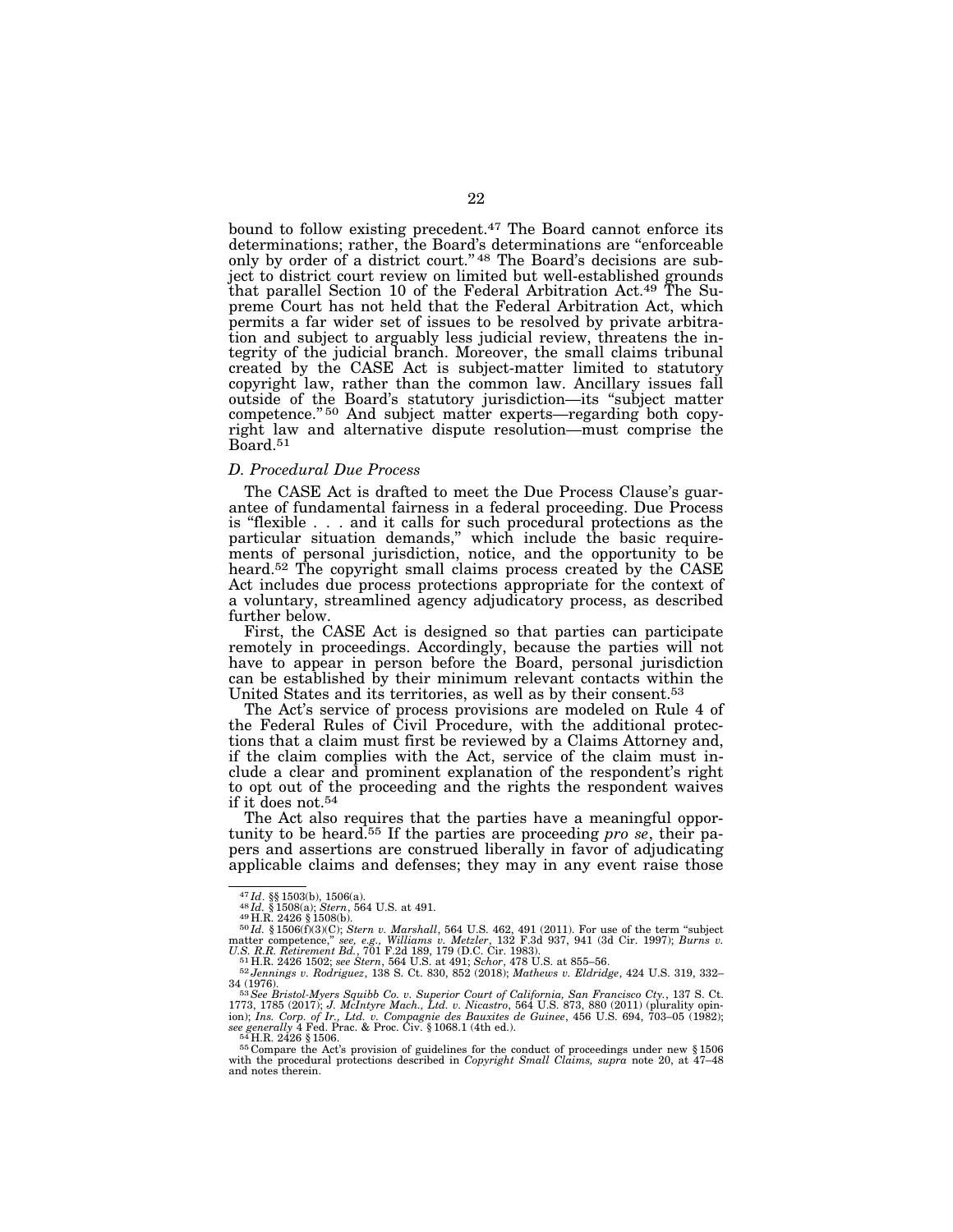defenses in their response to the notice of claim, through documentary and testimonial evidence, at telephonic or livestreamed hearings, and through written submissions. Parties may conduct discovery and obtain protective orders.56 Parties also have greater protection against default than in federal court, as explained below.

The Act also provides multiple opportunities for the parties to contest the Board's determinations. They may seek reconsideration by the Board and review by the Register of Copyrights.57 They may also seek review in federal district court on grounds similar to those available under the Federal Arbitration Act.58 Determinations are therefore reviewable for violations of fundamental fairness.59

### III. INTENDED OPERATION OF THE CASE ACT

Consistent with Congress's intent that the CASE Act create an alternative forum to district court litigation, many of the terms and processes used in the Act are drawn from preexisting, related state and federal statutory language, the Federal Rules of Civil Procedure, and established case law. Notwithstanding these antecedents, the statute is intended to create a novel dispute resolution forum. The statute should be construed as a whole and in light of its purposes to establish an efficient, effective, and voluntary alternative forum where unsophisticated parties can meaningfully and predictably resolve their claims under the Copyright Act and with its associated defenses.<sup>60</sup>

### *1. Federal Practice and Procedure*

While principles of federal procedure are relevant to the CASE Act, the Act is not intended to simply mimic federal practice. The Act derives from the recognition that the cost and complexity of litigating in federal court has made it functionally impossible for many creators to meaningfully enforce their rights. The Act also draws from the experience and practices of state, international, and nongovernmental small claims and alternative dispute resolution forums.61 The Register of Copyrights should consider these various precedents in implementing the CASE Act, taking advantage of the grant of regulatory authority to create rules and procedures most appropriate to create an efficient dispute resolution forum that also affords due process protections.

As the Copyright Office report noted, "[t]he hallmark of a small claims proceeding is that traditional rules of civil procedure are significantly relaxed in order to save litigants effort and expense." $62$ Similarly, "even where more traditional rules of procedure apply, they may be construed liberally by the court so litigants are not intimidated by the technicalities of formal court procedure.'' And, ''in most small claims settings, judges significantly control the manner in which a case proceeds, exercising considerable discretion con-

<sup>56</sup> H.R. 2426 § 1506. 57 *Id.* § 1506(w)–(x). 58 *Compare id*. § 1508, *with* 9 U.S.C. § 10; *see also Copyright Small Claims, supra* note 20, at 78–79. 59 *Nat'l Football League Mgmt. Council v. Nat'l Football League Players Ass'n*, 820 F.3d 527,

<sup>545 (2</sup>d Cir. 2016). 60*See FCC v. AT&T, Inc.*, 562 U.S. 397, 407–09 (2011). 61*See, e.g., Copyright Small Claims, supra* note 20, at 51–90. 62 *Id.* at 57.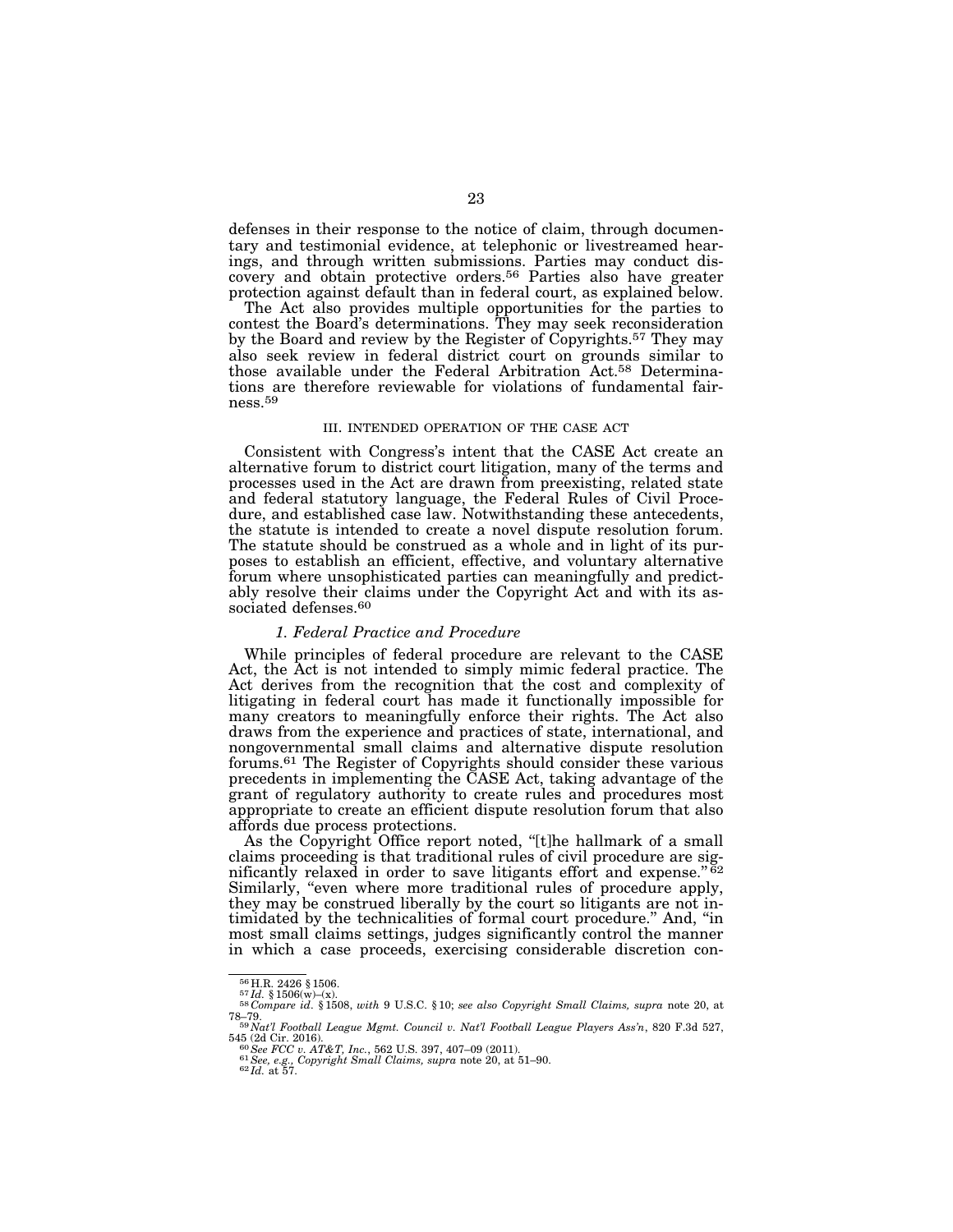cerning the application of procedural and evidentiary rules."<sup>63</sup> The Act is intended to embody these key principles.

To be sure, some principles common in federal practice may also apply to proceedings before the Board. For example, the understanding that documents filed by unrepresented parties must be liberally construed and held to less stringent standards than documents drafted by lawyers should apply to Board proceedings, perhaps with even greater force.<sup>64</sup> In other words, the Board is required to consider the legal claims and defenses presented by the facts of each case, even if the parties have not pleaded each with the specificity that would normally be expected in federal courts with parties represented by counsel.

Similarly, while Board proceedings can result in damages awards upon a finding of liability, the Act reflects an intent to encourage compromise and settlement.65 At least one Copyright Claims Officer must have experience with alternative dispute resolution, facilitating settlement is part of the Board's statutory mandate, and the Act establishes a set of rights and duties designed to promote compromise.66

The Act also creates a dispute resolution forum that is subjectmatter limited to copyright, in contrast to, for example, the Federal Rules of Civil Procedure, which apply to diverse civil claims. Thus, the Act reflects the understanding that ''federal court procedural rules are not tuned to the specific needs of copyright litigants'' *and*  that the additional requirements of the Copyright Act can multiply the cost and complexity of a case.67 The optional and voluntary nature of the copyright small claims process further distinguishes it from mandatory federal court proceedings.68 Consequently, the Copyright Office should consider these various factors when determining the specific procedures needed to effectuate this Act.

#### *2. Default*

The Act establishes a strong presumption against default judgments. Defaults are disfavored in federal court, and courts have denied motions for entry of default based on the presence of a meritorious defense, including the defense of fair use.69

Relative to federal courts, the Copyright Claims Board has both more statutory authority and a greater obligation to scrutinize the merits of a claim. Courts applying Federal Rule of Civil Procedure 55 generally limit themselves to evaluating the plaintiff's wellpleaded allegations and any materials attached to the complaint, although they have discretion to go beyond the pleadings.<sup>70</sup> In contrast, Section 1506(u) created under the CASE Act requires that the Copyright Claims Board require the claimant, in addition to the pleadings, ''submit relevant evidence and other information'' to support the claim and any asserted damages. In cases where the

<sup>63</sup> *Id.* at 57–58. 64 *Erickson v. Pardus*, 551 U.S. 89, 94 (2007); *Higgs v. Att'y Gen.*, 655 F.3d 333, 339 (3rd Cir. 2011); *Tracy v. Freshwater*, 623 F.3d 90, 101 (2d Cir. 2010). 65*See, e.g., Williams v. First Nat'l Bank,* 216 U.S. 582, 595 (1910); *Bano v. Union Carbide* 

Corp., 273 F.3d 120, 129 (2d Cir. 2001); cf. Fed. R. Civ. P. 68; 28 U.S.C. § 651 et seq.<br>  ${}^{66}H$ .R. 2426 §§ 1502(b)(3)(A)(iii), 1503(a)(1)(f), 1506(r).<br>  ${}^{67}Copy right$  Small Claims, supra note 20, at 16.<br>  ${}^{68}Scie$  id. at 2

*Klemmer v. Evans*, No. C–08–03732 JCS, 2009 WL 10695592, at \*8 (N.D. Cal. Feb. 13, 2009);<br>*see generally* 10A Fed. Prac. & Proc. Civ. § 2685.1 (4th ed.).<br><sup>70</sup> 10A Fed. Prac. & Proc. Civ. § 2688.1 (4th ed.).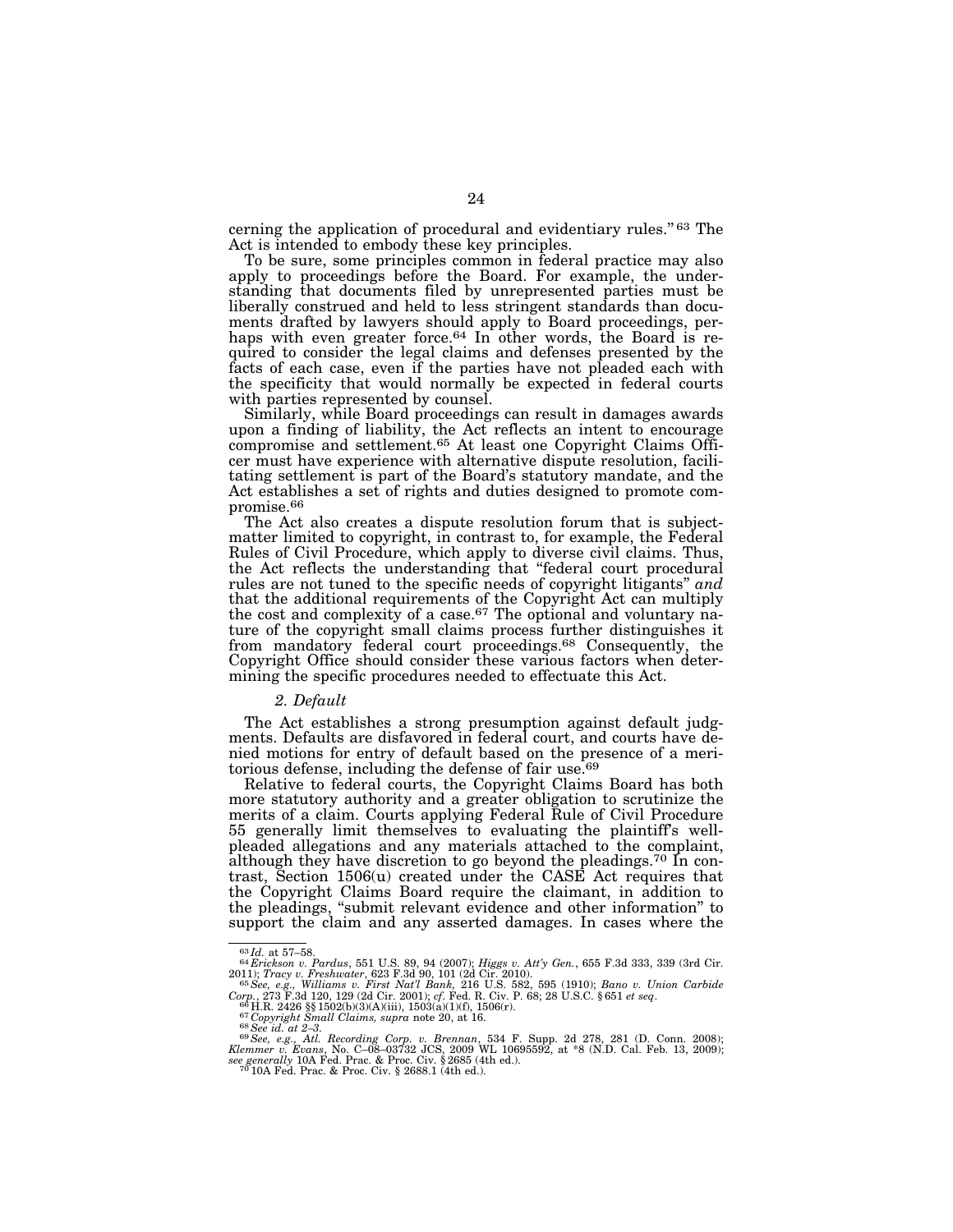respondent is absent, the Board is expected to carefully scrutinize the available evidence, and consistent with district court practice, and consider applicable affirmative defenses such as fair use, where warranted by the circumstances of the case. Likewise, the claimant must provide evidence to prove damages even if the respondent is not present.

### *3. Relationship to Substantive Copyright Law*

The CASE Act establishes a voluntary and optional alternative forum to hear small copyright claims; it does not change the underlying law on which those claims are based. The Act takes copyright law as it finds it: the Act does not alter the substantive provisions of the Copyright Act or the case law construing it, and the Board's determinations must follow existing precedent.<sup> $71$ </sup> The Act also leaves copyright law as it finds it: the determinations of the Board may not be cited or relied upon, and the Board must dismiss claims that, among other things, would require it to make truly novel case law.72

The Act does, however, create greater limits on a respondent's liability. The Copyright Claims Board is flatly prohibited, for example, from enhancing statutory damages for willful infringement, which plaintiffs often seek in federal court.<sup>73</sup> Under the Act, statutory damages are capped at \$15,000 per work.74 When determining damages, the Board is also required to consider whether an infringing party has agreed to cease or mitigate their infringing activity.<sup>75</sup> Total damages are limited to \$30,000 or less regardless of the number of works at issue or the type of damages sought. In contrast, the Copyright Act does not cap awards for actual damages and profits and does not restrict the total amount that can be recovered in a given case.76 The damages caps do not alter existing law regarding calculating and proving damages, nor do they prevent the Board from considering manifestly unreasonable damage demands in the course of assessing whether the claimant acted in bad faith.

The CASE Act also takes a more liberal attitude towards the commencement of a proceeding while registration of a work is in progress.77 In federal court, registration is a prerequisite to filing a lawsuit.<sup>78</sup> While this rule is designed to encourage prompt registration, the registration process can be complex and expensive.<sup>79</sup> Small claimants may not be aware of the consequences of not registering in a timely manner, and they may not be able to afford either the relatively high fee to expedite registration or, if they produce numerous works, even the initial registration fee.80 If they

<sup>&</sup>lt;sup>71</sup> See H.R. 2426 § 1503(b)(1).<br><sup>72</sup> Id. §§ 1507(a), 1507(c), 1506(f).<br><sup>73</sup> Id. § 1504(e); see Ben Depoorter, *Copyright Enforcement in the Digital Age: When the Rem*edy is the Wrong, 66 UCLA L. Rev. 400, 418 (2019).<br>
<sup>74</sup>Compare H.R. 2426 § 1504(e), with 17 U.S.C. § 504(c).<br>
<sup>75</sup>H.R. 2426 § 1504(e)(1)(A)(ii)(III).<br>
<sup>76</sup>*Hd.*<br>
<sup>77</sup>See id. §§ 1504(e), 1505. The claims processing rules

see also Fourth Estate Pub. Benefit Corp. v. Wall-Street.com, LLC, 139 S. Ct. 881, 887 (2019);<br>Reed Elsevier, Inc. v. Muchnick, 559 U.S. 154, 157–66 (2010).<br><sup>78</sup>See Fourth Estate Pub. Benefit Corp. v. Wall-Street.com, LLC Fourth Estate, 139 S. Ct. at 886; Copyright Small Claims, supra note 20, at 16 ("The registration requirement.... is not as straightforward as it may appear.").<br>tion requirement... is not as straightforward as it may appea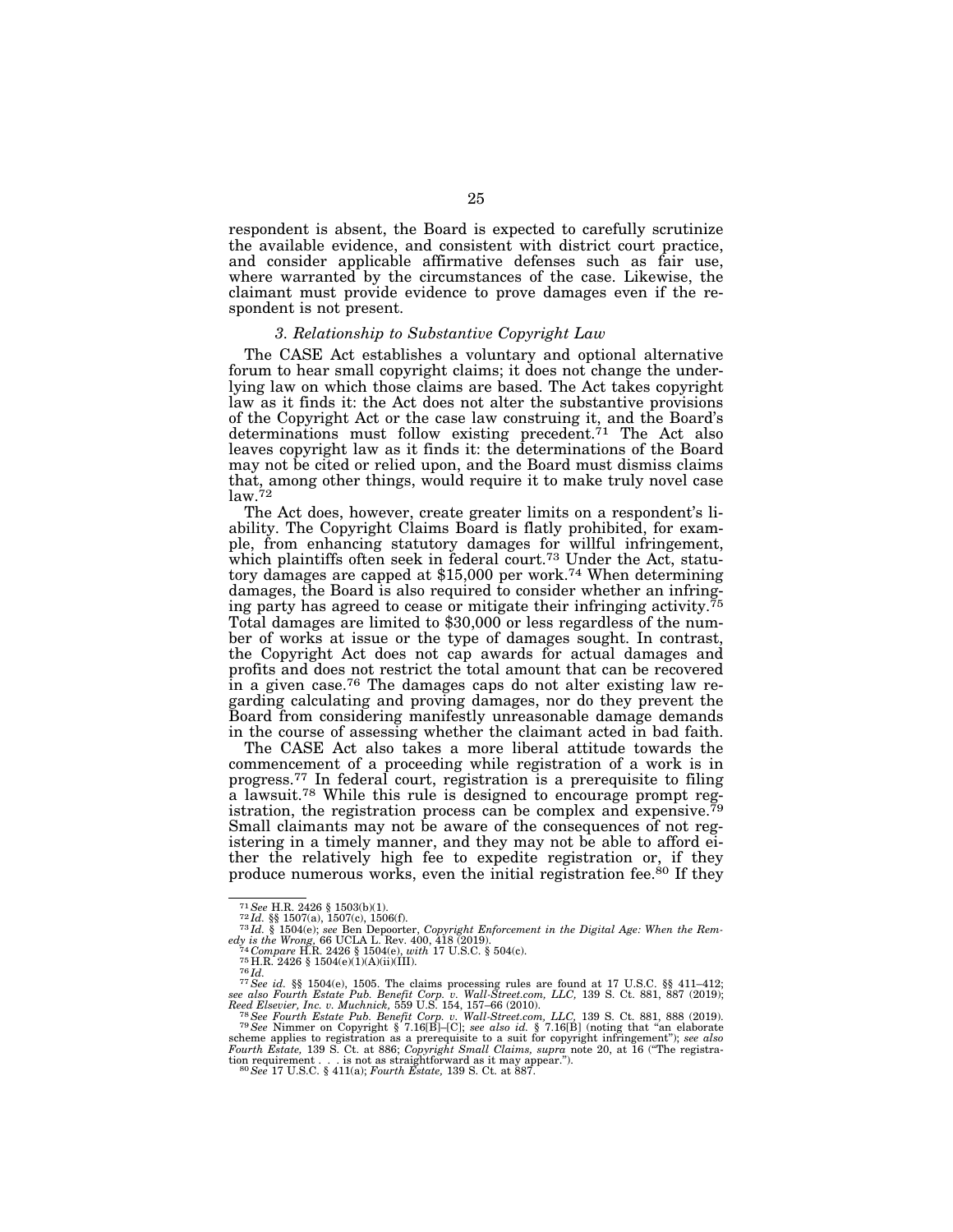fail to timely register, they cannot recover statutory damages in suits brought in district court. Moreover, the legislative record shows that many small claimants currently do not register their works because they do not expect to be able to enforce their rights in federal court.81

To address these dynamics, the Act permits participants in the small claims process to bring a claim or counterclaim for infringement so long as the owner has applied to register the work and that application has not been denied.82 A work registered outside the bounds of 17 U.S.C. 412 results in a lower statutory damages cap of \$7,500 per work, half of the maximum award for a work that was timely registered.<sup>83</sup> The Board cannot, however, award any damages—statutory or otherwise—or issue a determination until a registration has been issued.84 This process is intended to strike a balance between still encouraging timely registration of works with the promise of a higher damages caps with the reality that smaller creators may have numerous understandable reasons for not routinely engaging in the registration process.

### **Hearings**

The Committee on the Judiciary held no hearings on H.R. 2426 in the 116th Congress, but received testimony on this bill from the Register of Copyrights, Karyn Temple, on June 26, 2019. In the 115th Congress the Committee on the Judiciary held a legislative hearing on a previous version of this bill, H.R. 3945, on September 27, 2018.

#### **Committee Consideration**

On September 10, 2019, the Committee met in open session and ordered the bill, H.R. 2426, favorably reported as amended, by a voice vote, a quorum being present.

#### **Committee Votes**

In compliance with clause 3(b) of rule XIII of the Rules of the House of Representatives, the Committee advises that no rollcall votes occurred during the Committee's consideration of H.R. 2426.

### **Committee Oversight Findings**

In compliance with clause  $3(c)(1)$  of rule XIII of the Rules of the House of Representatives, the Committee advises that the findings and recommendations of the Committee, based on oversight activities under clause  $2(b)(1)$  of rule X of the House of Representatives, are incorporated in the descriptive portions of this report.

### **New Budget Authority and Tax Expenditures**

Clause  $3(c)(2)$  of rule XIII of the Rules of the House of Representatives is inapplicable because this legislation does not provide new budgetary authority or increased tax expenditures.

<sup>81</sup>*See, e.g., Copyright Small Claims, supra* note 20, at 17. 82 H.R. 2426 § 1505. 83 *Id.* § 1504(e). 84 *Id.* § 1505(b).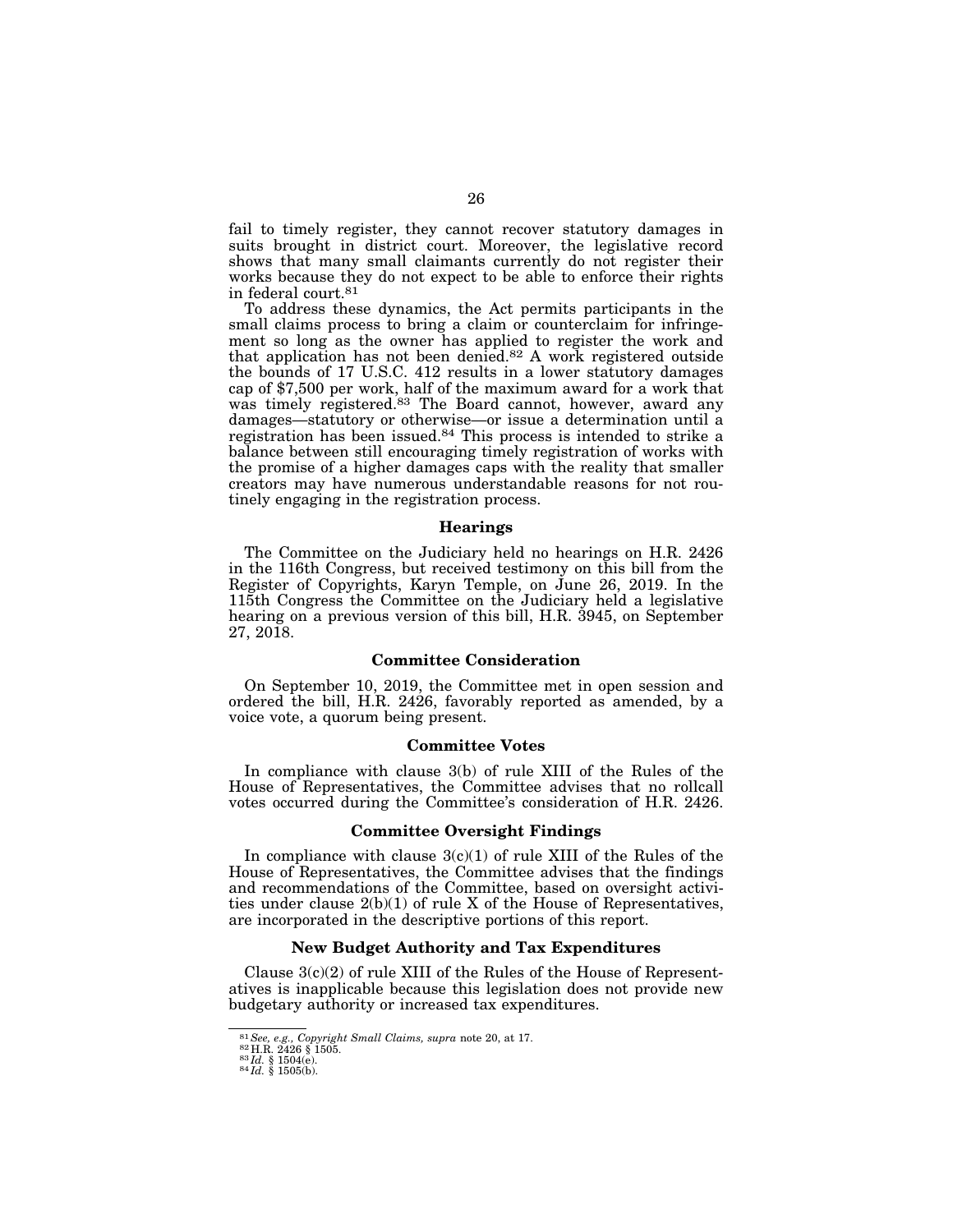## **Congressional Budget Office Cost Estimate**

In compliance with clause  $3(c)(3)$  of rule XIII of the Rules of the House of Representatives, the Committee sets forth, with respect to the bill, H.R. 2426, the following estimate and comparison prepared by the Director of the Congressional Budget Office under section 402 of the Congressional Budget Act of 1974:

| By Fiscal Year, Millions of Dollars                            | 2019 | 2019-2024                           | 2019-2029     |  |  |  |
|----------------------------------------------------------------|------|-------------------------------------|---------------|--|--|--|
| <b>Direct Spending (Outlays)</b>                               |      |                                     |               |  |  |  |
| Revenues                                                       |      |                                     | 0             |  |  |  |
| <b>Deficit Effect</b>                                          |      |                                     |               |  |  |  |
| <b>Spending Subject to</b><br><b>Appropriation (Outlays)</b>   |      | 10                                  | not estimated |  |  |  |
| Statutory pay-as-you-go<br>procedures apply?                   | No   | <b>Mandate Effects</b>              |               |  |  |  |
| Increases on-budget deficits in any                            |      | Contains intergovernmental mandate? | No            |  |  |  |
| of the four consecutive 10-year.<br>periods beginning in 2030? | No   | Contains private-sector mandate?    |               |  |  |  |

H.R. 2426 would establish the Copyright Claims Board (CCB) within the Copyright Office as a forum for parties to voluntarily resolve small copyright claims. Under the bill, the Library of Congress would appoint three copyright claims officers, in consultation with the Copyright Office, to manage CCB proceedings and to make judgements on copyright claims, counterclaims, and defenses. H.R. 2426 would require the Copyright Office to hire at least two copyright claims attorneys and administrative support staff to assist those officers, and to obtain necessary equipment and facilities. Finally, the Copyright Office would need to conduct a study on the use and efficacy of the CCB and report their findings to the Congress.

Using information from the Copyright Office, CBO estimates that in total implementing H.R. 2426 would cost \$10 million over the 2019–2024 period, assuming appropriation of the estimated amounts.

CBO estimates that in 2020, the Copyright Office would spend less than \$500,000 to issue rules to establish the CCB. In 2021, CBO estimates that the Copyright Office would spend about \$2 million on one-time costs such as a hearing room, computers, and teleconferencing equipment. Salaries and other reoccurring costs such as printing, postage, and maintaining the case management system maintenance would cost \$2 million a year over the 2021– 2024 period, CBO estimates.

H.R. 2426 would establish two new filing fees that certain claimants would pay to access CCB services; those fees would be credited to the Copyright Office's appropriation account as discretionary off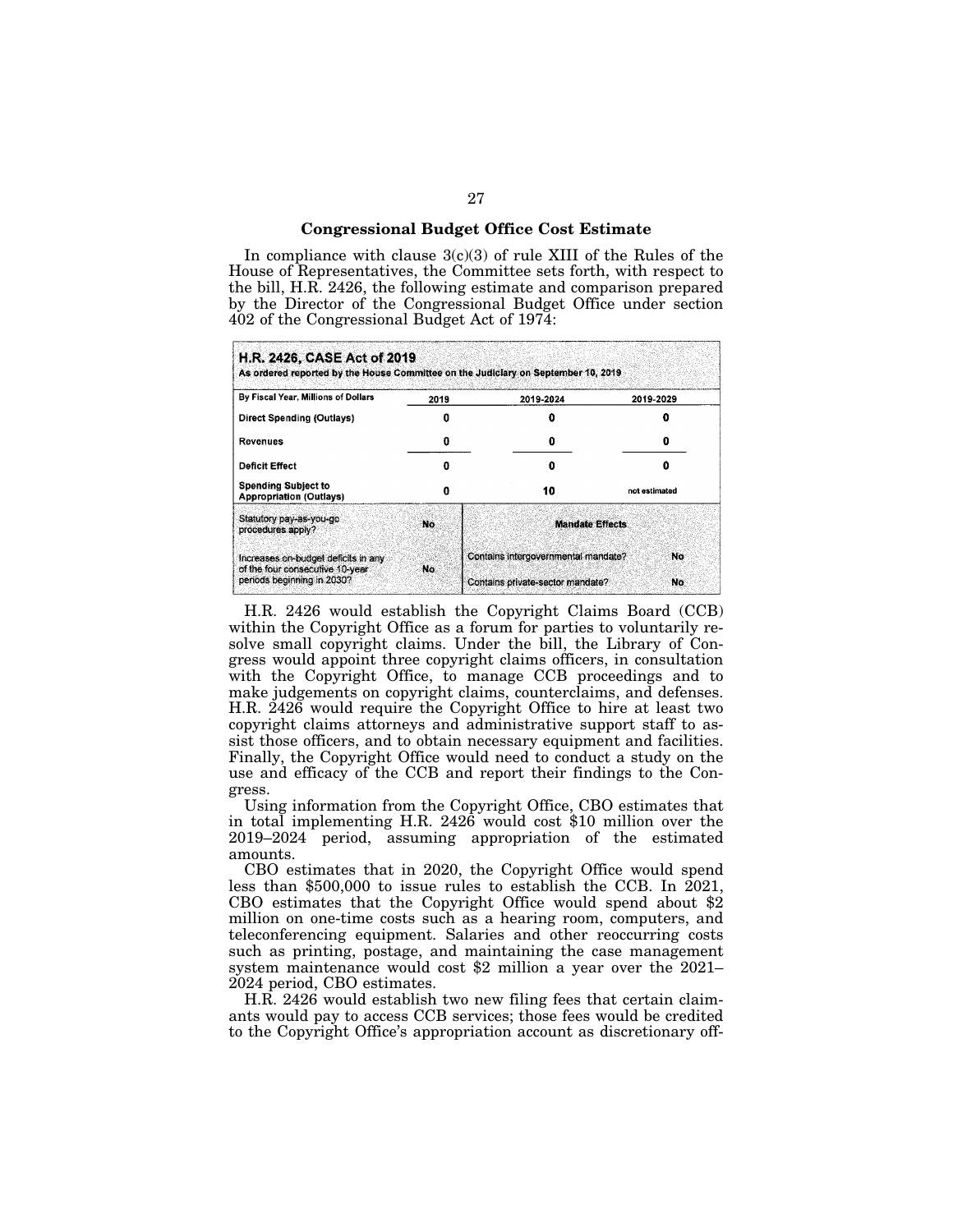setting collections.<sup>1</sup> CBO cannot determine the amount of CCB filing fees that would be collected under the bill because the demand for CCB services is unclear. As a result, CBO has not included an estimate of those fees in this cost estimate. Any filing fees collected in a given year would decrease net spending subject to appropriation.

On September 19, 2019, CBO transmitted a cost estimate for S. 1273, the CASE Act of 2019, as reported by the Senate Committee on the Judiciary on September 12, 2019. The two bills are similar and CBO's estimated budgetary effects are the same for both bills.

The CBO staff contact for this estimate is David Hughes. The estimate was reviewed by H. Samuel Papenfuss, Deputy Assistant Director for Budget Analysis.

### **Duplication of Federal Programs**

No provision of H.R. 2426 establishes or reauthorizes a program of the federal government known to be duplicative of another federal program, a program that was included in any report from the Government Accountability Office to Congress pursuant to section 21 of Public Law 111–139, or a program related to a program identified in the most recent Catalog of Federal Domestic Assistance.

### **Performance Goals and Objectives**

The Committee states that pursuant to clause  $3(c)(4)$  of rule XIII of the Rules of the House of Representatives, H.R. 2426 would establish a voluntary and optional process, located in the U.S. Copyright Office and overseen by a Copyright Claims Board, to resolve small copyright claims.

## **Advisory on Earmarks**

In accordance with clause 9 of rule XXI of the Rules of the House of Representatives, H.R. 2426 does not contain any congressional earmarks, limited tax benefits, or limited tariff benefits as defined in clause 9(d), 9(e), or 9(f) of rule XXI.

### **Section-by-Section Analysis**

The following discussion describes the bill as reported by the Committee.

*Sec. 1. Short Title.* Section 1 sets forth the short title of the bill as the ''Copyright Alternative in Small-Claims Enforcement Act of 2019'' or the ''CASE Act of 2019''.

*Sec. 2. Copyright Small Claims.* Section 2 amends title 17 of the United States Code to add a new chapter 15. The following describes the sections comprising new chapter 15.

*New § 1501—Definitions*. Section 1501 defines various terms that appear in new chapter 15.

*New § 1502—Copyright Claims Board and Staff*. Section 1502 establishes the Copyright Claims Board (''Board'') as a voluntary alternative dispute resolution forum, located within and supported by the U.S. Copyright Office, to resolve certain copyright claims and

<sup>1</sup> Under current law, any filing fee must be between \$100 and \$400; these restrictions would apply to CCB filing fees.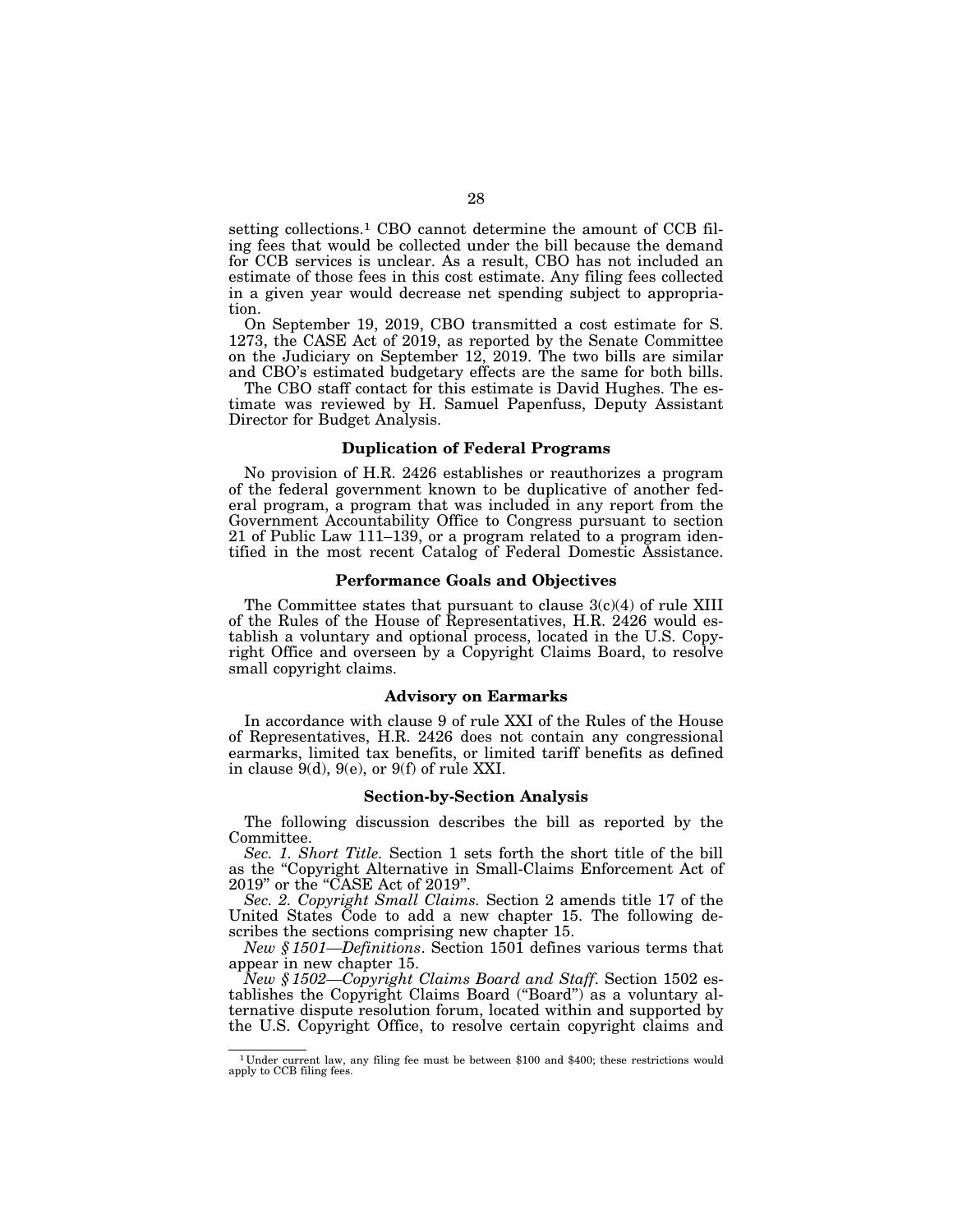sets forth the hiring, qualifications, compensation, and terms of the Board and staff.

The Board consists of three experienced copyright attorneys, called Copyright Claims Officers ("Claims Officers"), appointed by the Librarian of Congress after recommendation by the Register of Copyrights. Claims Officers may be sanctioned or removed by the Librarian of Congress, in consultation with the Register of Copyrights, limited only by section 1503(b). The Librarian of Congress must act expeditiously to fill any vacancy or, if an existing Claims Officer temporarily cannot perform their duties, appoint an interim Claims Officer.

The Claims Officers must have at least seven years of legal experience. Two Claims Officers must have copyright litigation or adjudication experience, and, taken together, must have represented (or, if their experience is primarily adjudicatory, presided over) a diversity of copyright interests. The third Claims Officer must have both copyright and alternative dispute resolution experience. This latter qualification is particularly important, given the nature of proceedings before the Claims Board and the Officers' statutory mandate to facilitate settlement.85

The Claims Officers are paid at the level of compensation for senior level (''SL'') government employees. They have six-year terms, but their initial terms are staggered at four, five, and six years. Their terms are renewable, but not automatically so.<sup>86</sup>

The Claims Officers are assisted by two or more Copyright Claims Attorneys (''Claims Attorneys''). The Claims Attorneys must each have at least three years of copyright experience and may be paid at up to grade 15 of the General Schedule for government employees.

The Register of Copyrights must provide the Copyright Claims Officers and Attorneys with the administrative and technological support they need to carry out their duties. This mandate should be construed with special regard to sections 1506(b) and (c), which make clear that, more than many fora, the Board depends on upto-date technology to function.

*New § 1503—Authority and Duties of the Copyright Claims Board.* Section 1503 sets forth the duties and powers of the Copyright Claims Board.

Although subject to general direction by the Register of Copyrights, the Board's determinations must be based only on the record before it, preexisting judicial precedent, and the provisions of the CASE Act and any applicable regulations. Copyright Claims Officers and Attorneys may consult with the Register of Copyrights regarding general issues of law, but the Register's review of a proceeding is limited to the process provided by section  $1506(w)$ .

Except in the case of unethical conduct, the substantive result of Board determinations may not be used in the performance appraisals of the Claims Officers or Attorneys.

The Claims Officers and Attorneys are barred from inconsistent duties and subject to mandatory recusal under an objective stand-

<sup>85</sup>*See Copyright Small Claims, supra* note 20, at 130 (''[A]n alternative small claims process could benefit substantially from a decisionmaker who has meaningful background and experi-

ence in ADR."). 86 *Compare H.R. 2426* § 1502, *with Copyright Small Claims, supra* note 20, at 134 (proposing at  $\frac{86}{20}$ automatically renewable terms).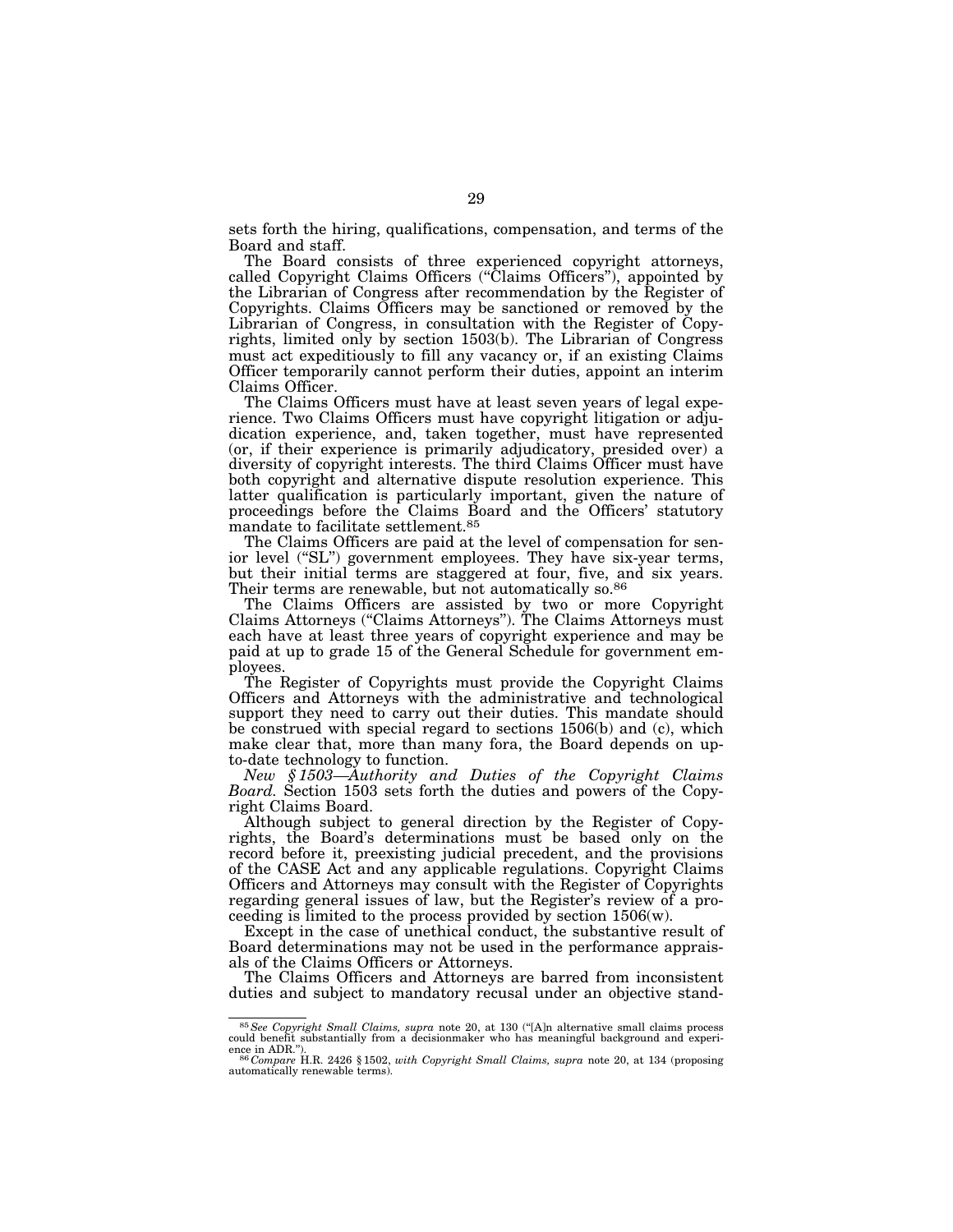ard. The Claims Officers and the Register are barred from *ex parte*  communications related to active or pending proceedings before the Board.

The actions of the Board and Register in connection with a determination are subject to judicial review as specified in  $§ 1508(c)$ rather than review provisions of the Administrative Procedure Act.

*New § 1504—Nature of Proceedings*. Section 1504 establishes that proceedings before the Board must be voluntary and confirms that parties retain any preexisting right to instead proceed in court or another adjudicatory forum if they so choose. The right to bring a claim before the Board or to opt out of the proceedings, as well as the rights, remedies, and limitations under this section may not be waived unless the waiver is made in accordance with the Act.

Section 1504(b) provides for a three-year statute of limitations on bringing claims to the Board, and that bringing such actions may toll the statute of limitations for bringing suit in federal court under 17 U.S.C. § 507.

Section 1504(c) sets forth the permissible claims, counterclaims, defenses, and remedies available in Board proceedings. Subject to applicable monetary limits, permissible claims before the Board include a claim for infringement or a declaration of non-infringement under 17 U.S.C. § 106; a claim of misrepresentation under § 512(f) of the Digital Millennium Copyright Act (''DMCA''); and certain limited counterclaims. Parties may assert any legal or equitable defenses to any such claims or counterclaims.

Claims can be brought by one or more claimants against one or more respondents, but the claims must all arise out of the same activity or a continuous course of conduct and total damages cannot exceed the applicable monetary limits established pursuant to § 1504(e)(1). Some claims and counterclaims are specifically excluded from Board determination, such as claims that are already pending before or adjudicated by a federal court, claims against a federal or state governmental entity or claims against a person or entity residing outside of the United States.

The Board can award actual damages and profits, which are determined pursuant to 17 U.S.C. § 504(b), or limited statutory damages determined pursuant to 17 U.S.C.  $\S 504(c)$ , but which are capped at \$15,000 per work for works timely registered pursuant to 17 U.S.C. § 412, and \$7,500 per work for works that are later registered under Section 1505. The Board may not consider whether the infringement was willful in assessing limited statutory damages, but it can take into account a respondent's willingness or refusal to cease or mitigate infringing activities, as well as any clause or provision of 17 U.S.C. § 504(c) not specifically prohibited by the Act.

Before final determination, the claimant must elect either actual damages and profits, limited statutory damages, or no damages. This provision is intended to mirror the process established by 17 U.S.C. § 504. The total monetary award in a single proceeding is capped at \$30,000, exclusive of any attorneys' fees and costs awarded for bad faith conduct under § 1506 (which are generally capped at \$5,000 or \$2,500 for parties proceeding *pro se*).

In addition to monetary awards, the Board shall include in its determination a requirement for a respondent to cease or mitigate infringing conduct if the respondent has agreed to do so. The Board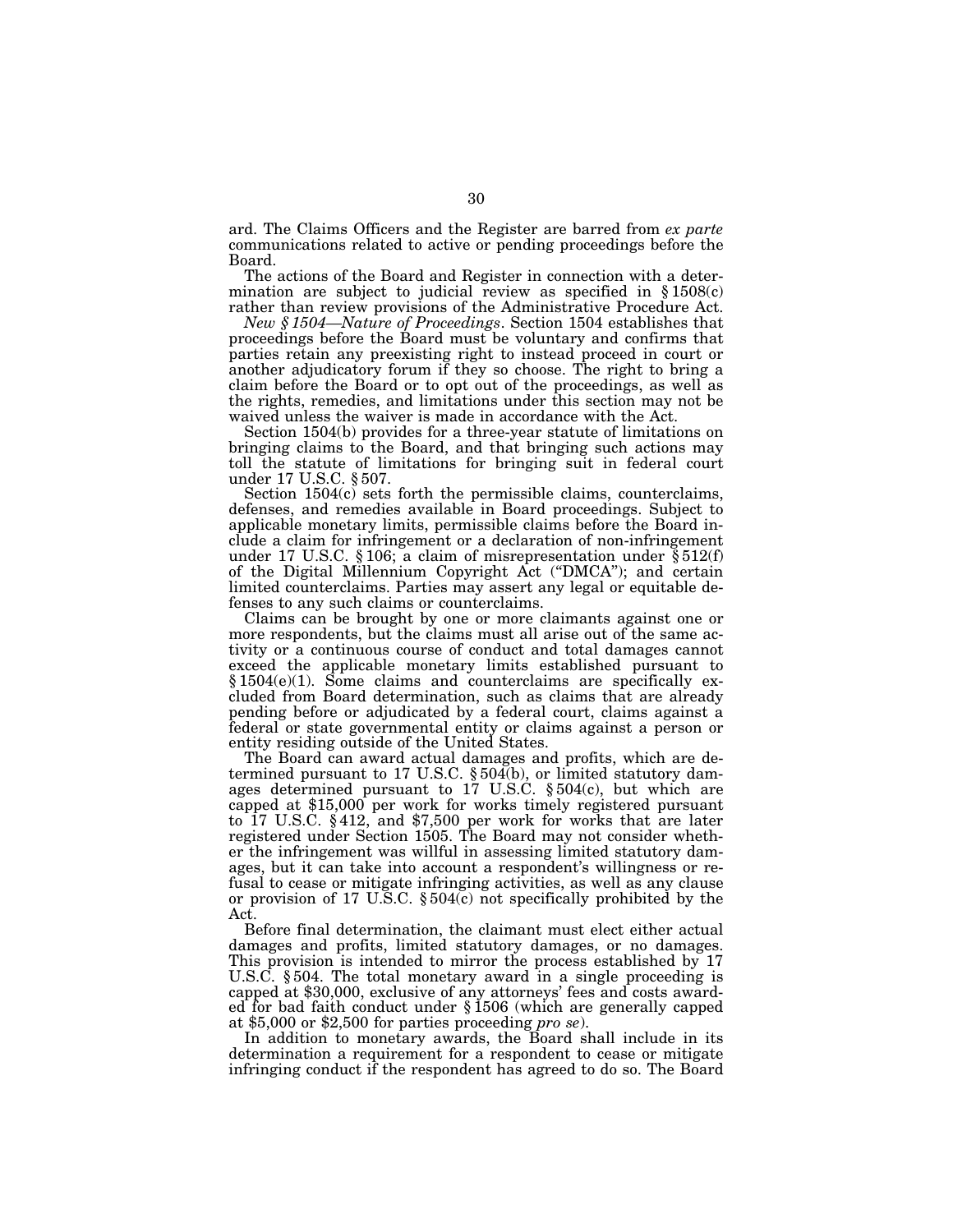may not issue injunctions. Each party shall bear its own attorney fees and costs, except when the Board awards the fees and costs because of bad faith litigation.

The Register of Copyrights may prescribe regulations as to the number of cases that may be filed by a single claimant in a given year. This provision functions as both a docket management tool for the Board and as protection against abusive conduct.

*New § 1505—Registration Requirement.* A claim or counterclaim for infringement cannot be asserted before the Board unless the legal or beneficial owner of the copyright has filed an application for registration, deposit, and required fee with the Copyright Office and a registration certificate has been issued or has not been refused. While the Board may hold a proceeding with respect to the pending claim or claims where a registration application is pending before the Copyright Office, the Board may not render a determination until a registration certificate is issued by the Copyright Office.

If there is more than a one-year delay before a certificate is granted, the Board may dismiss the proceeding without prejudice. The Register may establish expedited proceedings to process registration applications for works that are the subject of a Board proceeding. Proceedings may be held in abeyance automatically for up to one year pending submission of a registration certificate. After one year, the Board may dismiss the proceeding without prejudice upon notice and a 30-day response period to the parties. The same presumption under § 410(c) applies for works registered not less than 5 years after the date of publication. The Register is directed to establish regulations concerning expedited registration procedures for works before the Board.

*New § 1506—Conduct of Proceedings.* Section 1506 sets forth the Board proceedings in detail. In general, the Board is directed to follow the legal precedents applicable in the jurisdiction with the most connections to the claim. Subsection (b) requires the Board to maintain records to document all proceedings. Subsection (c) notes that no in-person appearances are required and that video conferencing is encouraged. Subsection (d) states that parties are not required to have legal representation but may choose to have an attorney or a pro bono legal clinic represent them.

Pursuant to subsection (e), a proceeding is commenced only after a statement of material facts is filed by the claimant along with the filing fee specified by the Register. Before a claim is heard, subsection (f) requires that it must first be reviewed by a Copyright Claims Attorney who has the authority to require a refiling with specified deadlines if the original filing does not comply with applicable regulations. Claims shall be dismissed without prejudice if a claim cannot be heard by the Board due to the failure to join a necessary party; the lack of an essential witness, evidence or expert testimony; or the determination of the claim imposes too great a burden upon the Board or is beyond the subject matter competence of the Board. Counterclaims are permissible after a similar review by a Claims Attorney.

Pursuant to subsections (g) and (h), claims must be served within 90 days of approval of the claim by a Board Attorney using a standardized process and notice format established by the Register. The notice shall contain a prominent statement concerning the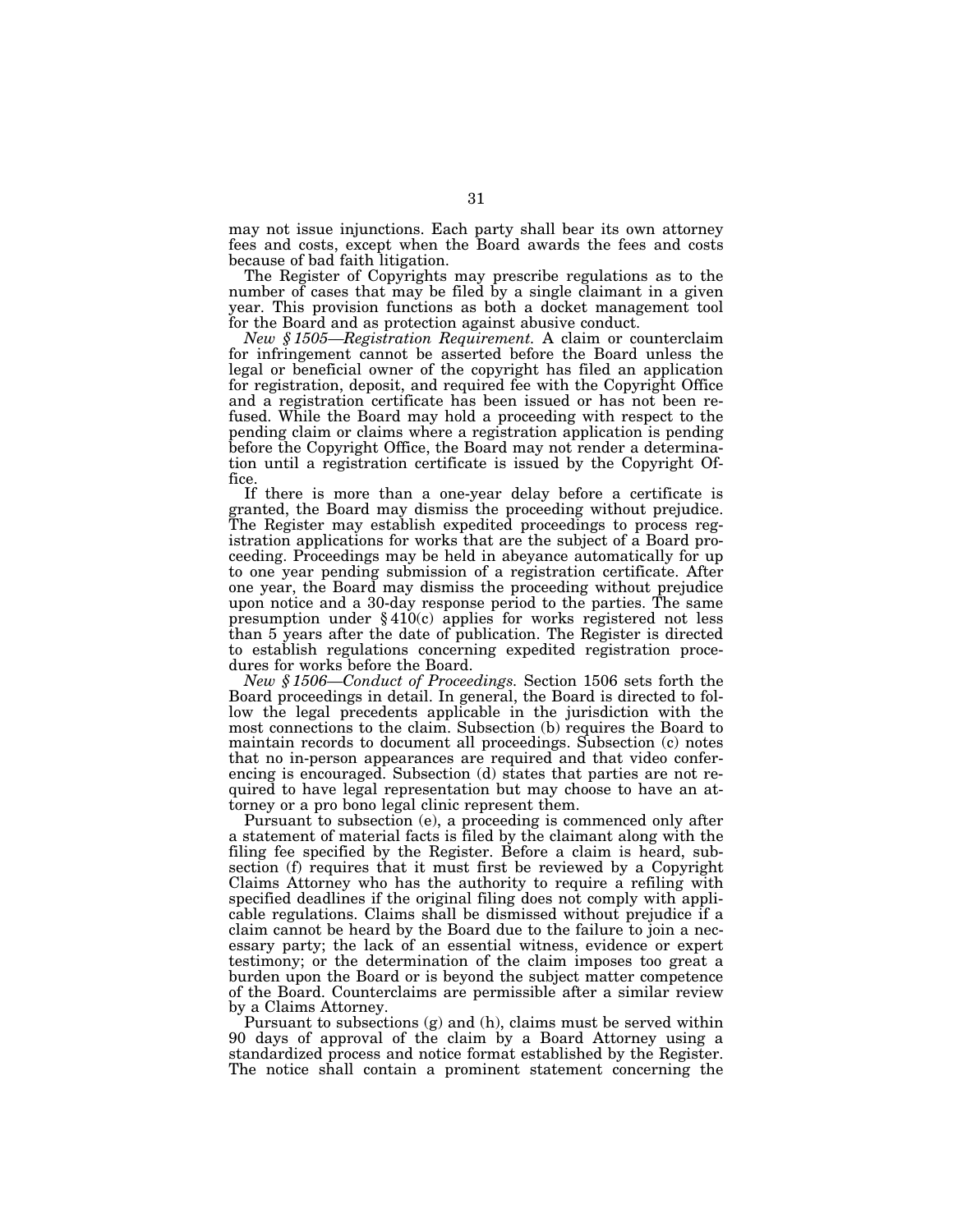ability of a respondent to opt out within 60 days and the impact of not opting out. Several requirements govern the service of the notice and waivers of personal service, which are modeled on Rule 4 of the Federal Rules of Civil Procedure. The Board may maintain its own list of designated agents that have been submitted by corporations, partnerships, or unincorporated associations. Personal service may also be waived via returning a signed form to the Board, at no cost to the Respondent. However, waiver of personal service does not constitute waiver of the right to opt out. All service of a claim and waiver of personal service may only occur within the United States. The means of service for other documents are governed by regulations established by the Register of Copyrights pursuant to subsection (j).

The opt-out procedure in subsection (i) sets forth that respondents have 60 calendar days to opt-out of the small claims process after being served with the claim.

After the respondent does not opt out, the proceeding is considered to be active pursuant to subsection (k) allowing for scheduling of the proceeding in addition to conferences and discovery authorized in subsection (l) to occur.

Subsections (m), (n), and (o) govern the materials and evidence to be considered by the Board. Discovery shall occur pursuant to regulations established by the Register. There is no formal motion practice before the Board, although the Board may request submissions *sua sponte* or at the request of parties to the proceeding. Mandatory submission of discovery materials is limited to the parties in the proceeding although the Board may request voluntary submissions from non-parties. Any confidential information may be covered by a protective order to limit public disclosure. The Board may consider relevant evidence to the claims in a proceeding including sworn testimony. Expert witnesses are not permitted unless the Board agrees that good cause can be shown for them.

Subsections  $(p)$ ,  $(q)$ ,  $(r)$ ,  $(s)$ , and  $(t)$  provide the statutory framework for how hearings are conducted including potential voluntary dismissals and settlements. Conferences may be held by one or more Officers which may be recorded or transcribed to assist the other Board members as well as being part of the claim record. Board determinations shall be made by a majority of the Officers, in writing and based upon a preponderance of the evidence standard. All determinations shall be made publicly available although confidential information shall be redacted. Information related to the proceedings are exempt from disclosure under the Freedom of Information Act.

Subsections (u) and (v) address proceedings that are not able to proceed either due to a respondent's default or a claimant's failure to proceed. Unless a justifiable cause can be shown, a respondent can be found in default if they fail to appear or cease to participate in a proceeding. If this occurs, the Board shall prepare a proposed default determination after a showing of sufficient evidence by the claimant and provide a written notice with the proposed finding to the respondent and give the respondent 30 days to provide information in opposition to the proposed default determination. Such default determination may only be challenged pursuant to § 1508(c). If a claimant fails to complete service, the claims against each respondent with failed service shall be dismissed without prej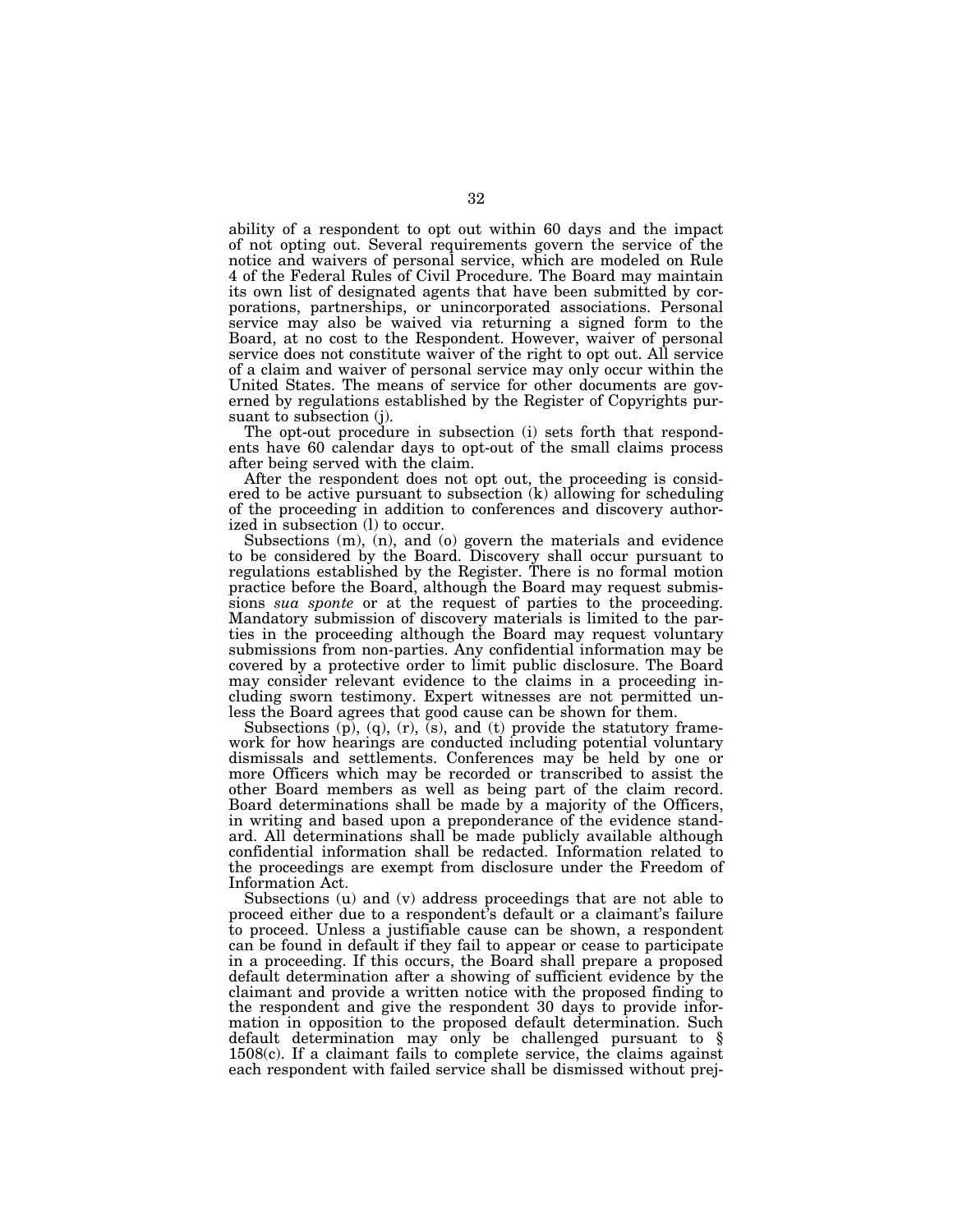udice. If a claimant fails to prosecute, the Board may dismiss the claim and award attorneys' fees and costs as appropriate.

Requests for reconsideration are permitted in writing to the Board within 30 days after the final determination, pursuant to subsection (w). Pursuant to subsection (x), if the request is refused by the Board, a party may appeal for a review by the Register of Copyrights who shall determine if the Board abused its discretion in denying reconsideration and, if abuse is found, remand the claim to the Board for specific issues identified in the remand.

Subsection (y) authorizes actions by the Register and the Board to take specific actions in order to address bad faith conduct through awarding attorneys' fees, costs, and financial sanctions in the amount of up to  $$5,000$  (\$2,500 if the adversely affected party appeared *pro se*) or higher in cases of extraordinary circumstances or where a pattern or practice of bad faith conduct has occurred. Parties can also be barred from Board proceedings if, on more than one occasion within a 12-month period, they come before the Board for a harassing or other improper purpose. If such abuse is found by the Board, the party is then banned from initiating a claim before the Board for an additional 12 months from the date of the finding, and all pending proceedings are dismissed without prejudice (upon the respondent's consent, if the proceeding is active).

The Register of Copyrights is also directed to establish additional regulations to hear claims below \$5,000, exclusive of any attorney's fees and costs, by one Claims Officer. These regulations are to be consistent with the regulations that apply to larger claims filed with the Board.

*New § 1507—Effect of Proceeding.* Section 1507 provides that a final determination precludes re-litigation of the claims and counterclaims before any court, tribunal or the Board as to the same parties, but it does not preclude litigation of the same issues of fact or law not finally determined by the Board. Determinations of the Board may not be cited or relied upon as legal precedent. A court reviewing a determination under § 1508 may, however, cite that determination.

A proceeding before the Claims Board shall have no effect on a class action proceeding. A party to a proceeding who receives notice of a pending class action may opt out of the class action.

If a claimant who has a proceeding concerning material subject to a DMCA takedown notice timely notifies the service provider of the proceeding, the proceeding will satisfy  $\S 512(g)$  of the DMCA, 17 U.S.C. § 512(g), and preclude the service provider from replacing the material that was subject to the takedown notice.

A federal court will stay proceedings or order other appropriate relief when a party files a claim that is already the subject of an active proceeding before the Board. There are no compulsory counterclaims before the Board, and failure to plead a counterclaim has no preclusive effect.

If a party opts out or is dismissed from a proceeding before the issuance of a final determination, the determination shall not be binding upon the party.

*New § 1508—Review and Confirmation by District Court.* Subject to meeting specified filing procedures, a party may seek enforcement in an appropriate U.S. district court if the other party has failed to pay damages awarded by the Board or otherwise failed to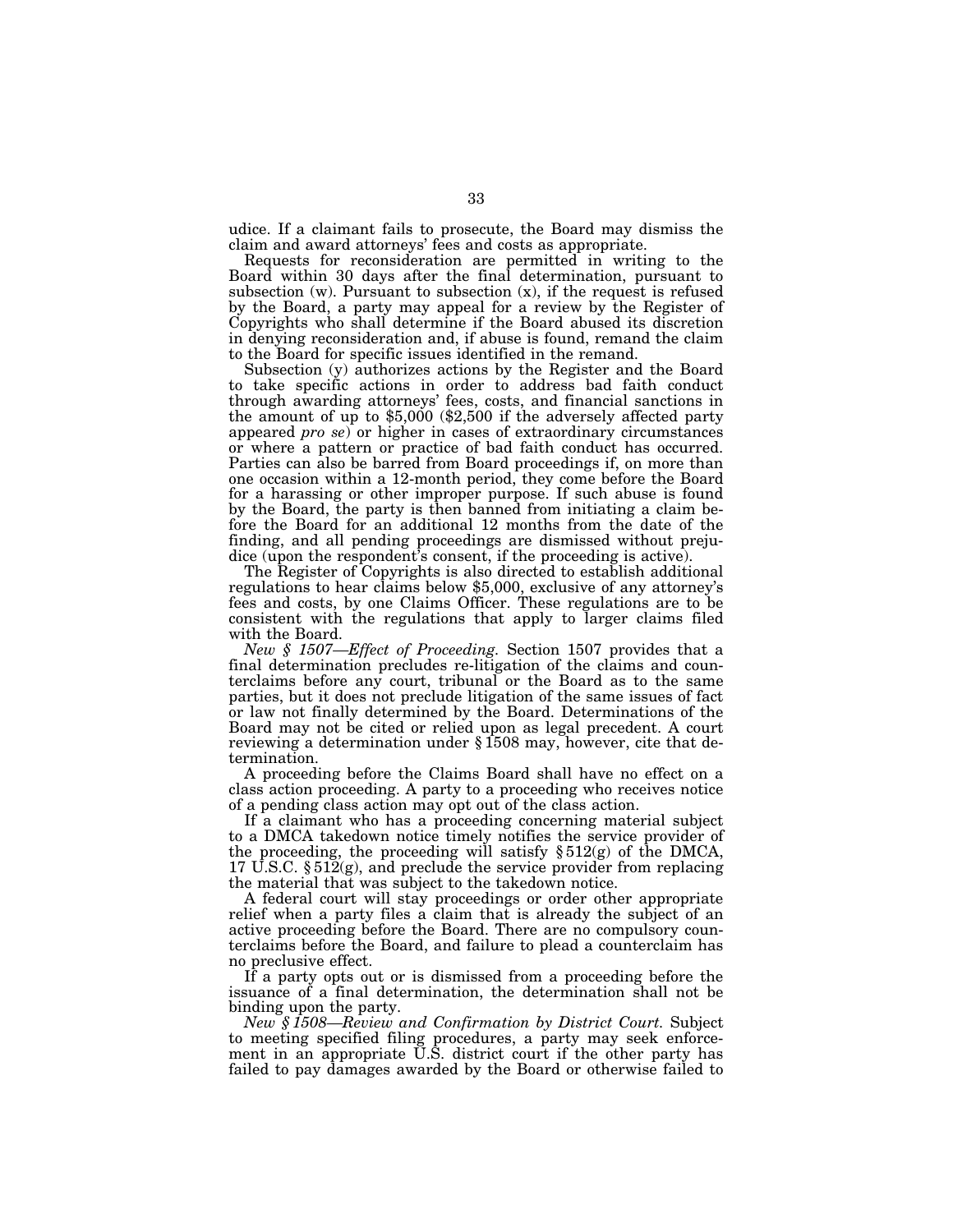comply with the relief awarded in a final determination. Within 90 days of a final determination by the Board, a party to the proceeding may seek an order vacating, modifying, or correcting a determination of the Board if it was issued as a result of fraud, corruption, or other misconduct; if the Board exceeded its authority; or if excusable neglect causes the issuance of a default determination. Case law construing parallel provisions of the Federal Arbitration Act, 9 U.S.C. § 10, may be instructive in further elucidating the scope of this limited right to appeal to federal court.

*New § 1509—Relationship to Other District Court Actions.* Section 1509 provides that a district court must issue a stay of proceedings if the claim is already the subject of a pending or active proceeding before the Board. The Board qualifies as an alternative dispute resolution process under 28 U.S.C. § 651 for purposes of referring cases from the federal courts.

*New § 1510—Implementation by Copyright Office.* Section 1510 gives the Register of Copyrights regulatory and fee-setting authority to implement the copyright small claims proceedings. The Register has flexibility to vary fee amounts and the timing when fees are assessed to effectuate the purposes of the Act. The Register is also given rulemaking authority to adjust the limits on monetary recovery or attorney fees no earlier than three years after the Board issues its first determination. The Register may retain outside vendors to establish the necessary operational facilities.

*New § 1511—Funding.* Section 1511 authorizes appropriations to fund the Board and also makes certain clerical amendments.

*Sec. 3. Implementation.* Section 3 provides that the Board is to begin operations not later than one year after the enactment of the Act.

*Sec. 4. Study.* Section 4 requires that, within three years of the Board's issuance of its first determination, the Register is to conduct a study and report to Congress on the use and efficacy of the Board and other recommendations to adjust the Board, such as the scope of eligible claims, work and damage limitations, the awarding of attorneys' fees and costs, and other possible mechanisms to assist small copyright holders.

*Sec. 5. Severability.* Section 5 provides that if any provision or application of the Act is held to be unconstitutional, the remaining provisions or applications of the Act retain legal force and effect.

### **Changes in Existing Law Made by the Bill, as Reported**

In compliance with clause 3(e) of rule XIII of the Rules of the House of Representatives, changes in existing law made by the bill, H.R. 2426, as reported, are shown as follows:

### CHANGES IN EXISTING LAW MADE BY THE BILL, AS REPORTED

In compliance with clause 3(e) of rule XIII of the Rules of the House of Representatives, changes in existing law made by the bill, as reported, are shown as follows (new matter is printed in italic and existing law in which no change is proposed is shown in roman):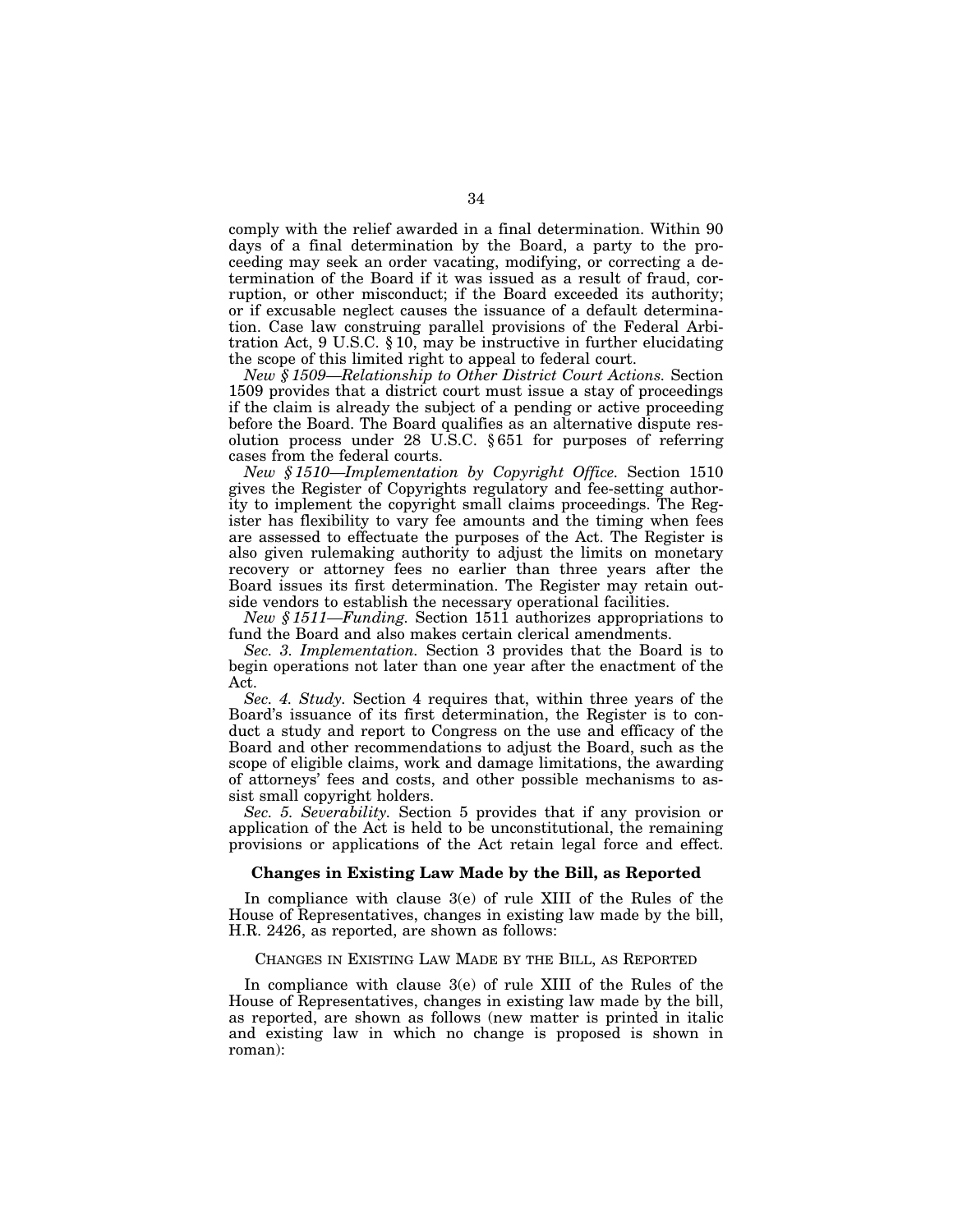### **TITLE 17, UNITED STATES CODE**

| Chap. |   |  |   |  | Sec.<br>101 |
|-------|---|--|---|--|-------------|
|       |   |  |   |  |             |
|       |   |  |   |  | 1501        |
|       | × |  | × |  |             |

### *CHAPTER 15—COPYRIGHT SMALL CLAIMS*

*Sec.* 

*1501. Definitions.* 

*1502. Copyright Claims Board.* 

*1503. Authority and duties of the Copyright Claims Board.* 

*1504. Nature of proceedings.* 

*1505. Registration requirement.* 

*1506. Conduct of proceedings.* 

*1507. Effect of proceeding.* 

*1508. Review and confirmation by district court.* 

*1509. Relationship to other district court actions. 1510. Implementation by Copyright Office.* 

*1511. Funding.* 

#### *§ 1501. Definitions*

*In this chapter—* 

*(1) the term ''party''—* 

*(A) means a party; and* 

*(B) includes the attorney of a party, as applicable;* 

*(2) the term ''claimant'' means the real party in interest that commences a proceeding before the Copyright Claims Board under section 1506(e), pursuant to a permissible claim of infringement brought under section 1504(c)(1), noninfringement brought under section 1504(c)(2), or misrepresentation brought under section 1504(c)(3);* 

*(3) the term ''counterclaimant'' means a respondent in a proceeding before the Copyright Claims Board that—* 

*(A) asserts a permissible counterclaim under section 1504(c)(4) against the claimant in the proceeding; and* 

*(B) is the real party in interest with respect to the counterclaim described in subparagraph (A); and* 

*(4) the term ''respondent'' means any person against whom a proceeding is brought before the Copyright Claims Board under section 1506(e), pursuant to a permissible claim of infringement brought under section 1504(c)(1), noninfringement brought under section 1504(c)(2), or misrepresentation brought under section 1504(c)(3).* 

### *§ 1502. Copyright Claims Board*

*(a) IN GENERAL.—There is established in the Copyright Office the Copyright Claims Board, which shall serve as an alternative forum in which parties may voluntarily seek to resolve certain copyright claims regarding any category of copyrighted work, as provided in this chapter.* 

*(b) OFFICERS AND STAFF.—* 

*(1) COPYRIGHT CLAIMS OFFICERS.—The Register of Copyrights shall recommend 3 full-time Copyright Claims Officers to serve on the Copyright Claims Board in accordance with paragraph*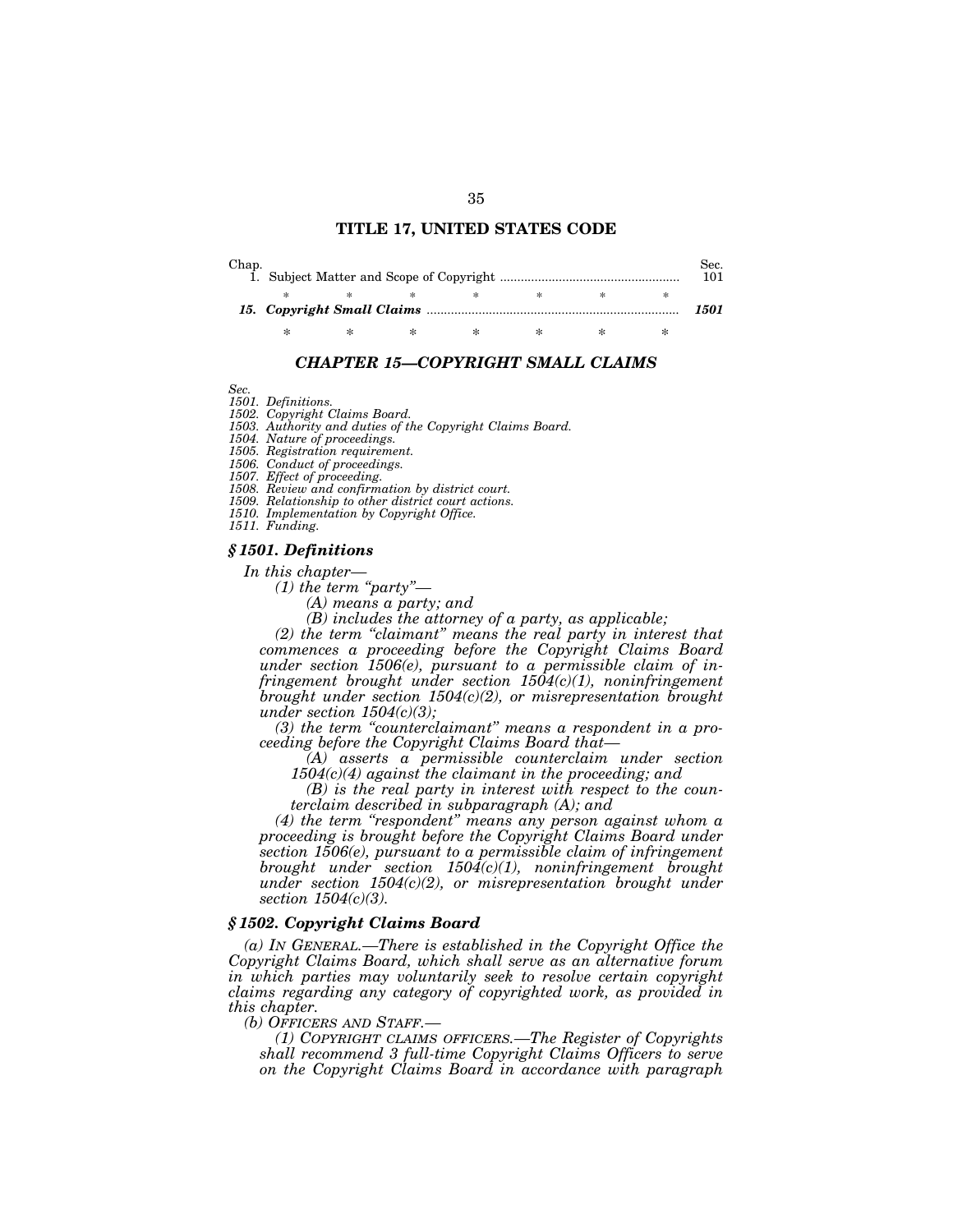*(3)(A). The Officers shall be appointed by the Librarian of Congress to such positions after consultation with the Register of Copyrights.* 

*(2) COPYRIGHT CLAIMS ATTORNEYS.—The Register of Copyrights shall hire not fewer than 2 full-time Copyright Claims Attorneys to assist in the administration of the Copyright Claims Board.* 

*(3) QUALIFICATIONS.— (A) COPYRIGHT CLAIMS OFFICERS.— (i) IN GENERAL.—Each Copyright Claims Officer shall be an attorney who has not fewer than 7 years of legal experience.* 

*(ii) EXPERIENCE.—Two of the Copyright Claims Officers shall have—* 

*(I) substantial experience in the evaluation, litigation, or adjudication of copyright infringement claims; and* 

*(II) between those 2 Officers, have represented or presided over a diversity of copyright interests, including those of both owners and users of copyrighted works.* 

*(iii) ALTERNATIVE DISPUTE RESOLUTION.—The Copyright Claims Officer not described in clause (ii) shall have substantial familiarity with copyright law and experience in the field of alternative dispute resolution, including the resolution of litigation matters through that method of resolution.* 

*(B) COPYRIGHT CLAIMS ATTORNEYS.—Each Copyright Claims Attorney shall be an attorney who has not fewer than 3 years of substantial experience in copyright law.* 

*(4) COMPENSATION.— (A) COPYRIGHT CLAIMS OFFICERS.—* 

*(i) DEFINITION.—In this subparagraph, the term ''senior level employee of the Federal Government'' means an employee, other than an employee in the Senior Executive Service, the position of whom is classified above GS–15 of the General Schedule.* 

*(ii) PAY RANGE.—Each Copyright Claims Officer shall be compensated at a rate of pay that is not less than the minimum, and not more than the maximum, rate of pay payable for senior level employees of the Federal Government, including locality pay, as applicable.* 

*(B) COPYRIGHT CLAIMS ATTORNEYS.—Each Copyright Claims Attorney shall be compensated at a rate of pay that is not more than the maximum rate of pay payable for level 10 of GS–15 of the General Schedule, including locality pay, as applicable.* 

(A) IN GENERAL.—Subject to subparagraph (B), a Copy*right Claims Officer shall serve for a renewable term of 6 years.* 

*(B) INITIAL TERMS.—The terms for the first Copyright Claims Officers appointed under this chapter shall be as follows:*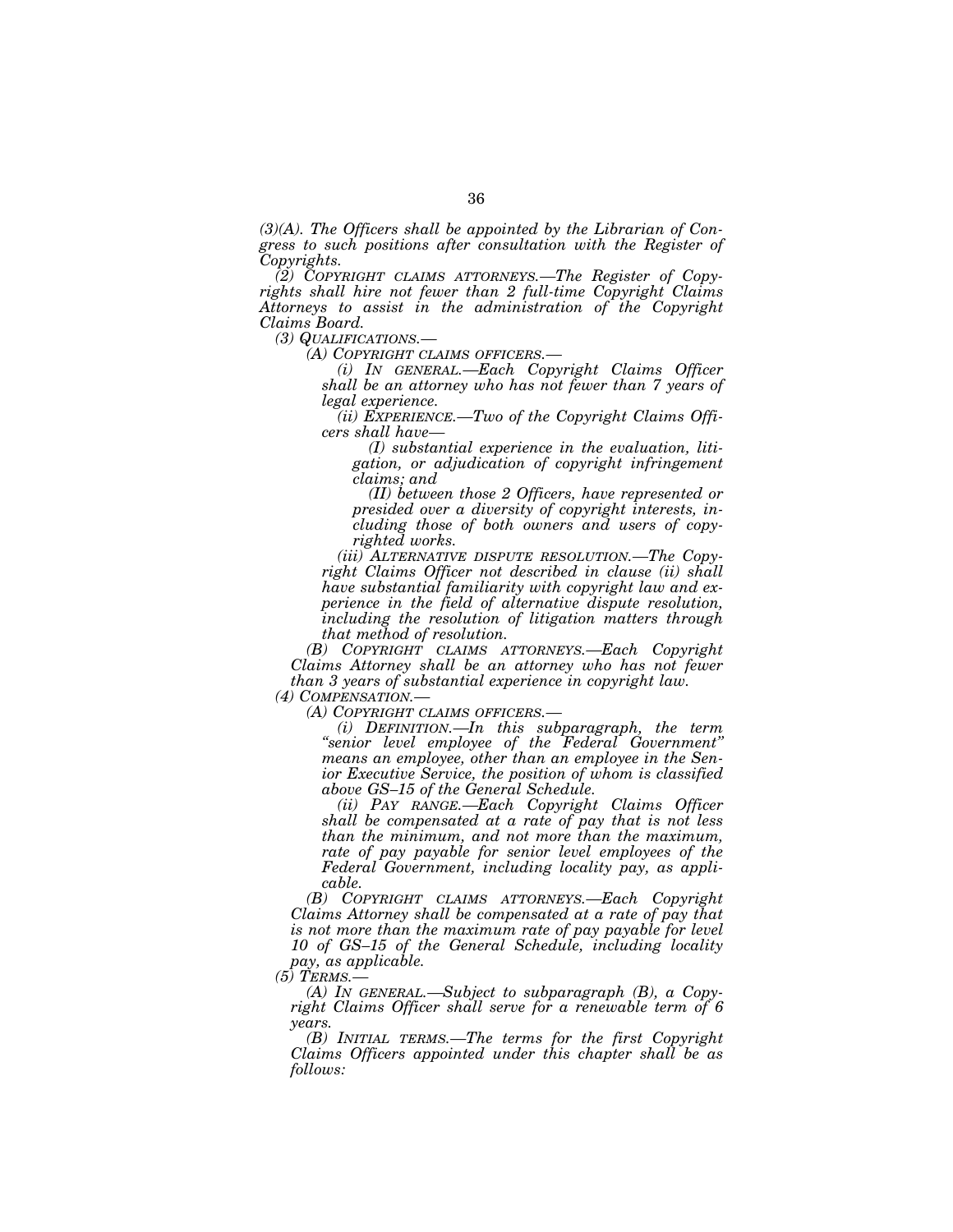*(i) The first such Copyright Claims Officer appointed shall be appointed for a term of 4 years.* 

*(ii) The second Copyright Claims Officer appointed shall be appointed for a term of 5 years.* 

*(iii) The third Copyright Claims Officer appointed shall be appointed for a term of 6 years.* 

*(6) VACANCIES AND INCAPACITY.—* 

*(A) VACANCY.—* 

*(i) IN GENERAL.—If a vacancy occurs in the position of a Copyright Claims Officer, the Librarian of Congress shall, upon the recommendation of and in consultation with the Register of Copyrights, act expeditiously to appoint a Copyright Claims Officer for that position.* 

*(ii) VACANCY BEFORE EXPIRATION.—An individual appointed to fill a vacancy occurring before the expiration of the term for which the predecessor of the individual was appointed shall be appointed to serve a 6 year term.* 

*(B) INCAPACITY.—If a Copyright Claims Officer is temporarily unable to perform the duties of the Officer, the Librarian of Congress shall, upon recommendation of and in consultation with the Register of Copyrights, act expeditiously to appoint an interim Copyright Claims Officer to perform such duties during the period of such incapacity.* 

*(7) SANCTION OR REMOVAL.—Subject to section 1503(b), the Librarian of Congress may sanction or remove a Copyright Claims Officer.* 

*(8) ADMINISTRATIVE SUPPORT.—The Register of Copyrights shall provide the Copyright Claims Officers and Copyright Claims Attorneys with necessary administrative support, including technological facilities, to carry out the duties of the Officers and Attorneys under this chapter.* 

*(9) LOCATION OF COPYRIGHT CLAIMS BOARD.—The offices and facilities of the Copyright Claims Officers and Copyright Claims Attorneys shall be located at the Copyright Office.* 

### *§ 1503. Authority and duties of the Copyright Claims Board*

*(a) FUNCTIONS.—* 

*(1) COPYRIGHT CLAIMS OFFICERS.—Subject to the provisions of this chapter and applicable regulations, the functions of the Copyright Claims Officers shall be as follows:* 

*(A) To render determinations on the civil copyright claims, counterclaims, and defenses that may be brought before the Officers under this chapter.* 

*(B) To ensure that claims, counterclaims, and defenses are properly asserted and otherwise appropriate for resolution by the Copyright Claims Board.* 

*(C) To manage the proceedings before the Officers and render rulings pertaining to the consideration of claims, counterclaims, and defenses, including with respect to scheduling, discovery, evidentiary, and other matters.* 

*(D) To request, from participants and nonparticipants in a proceeding, the production of information and documents*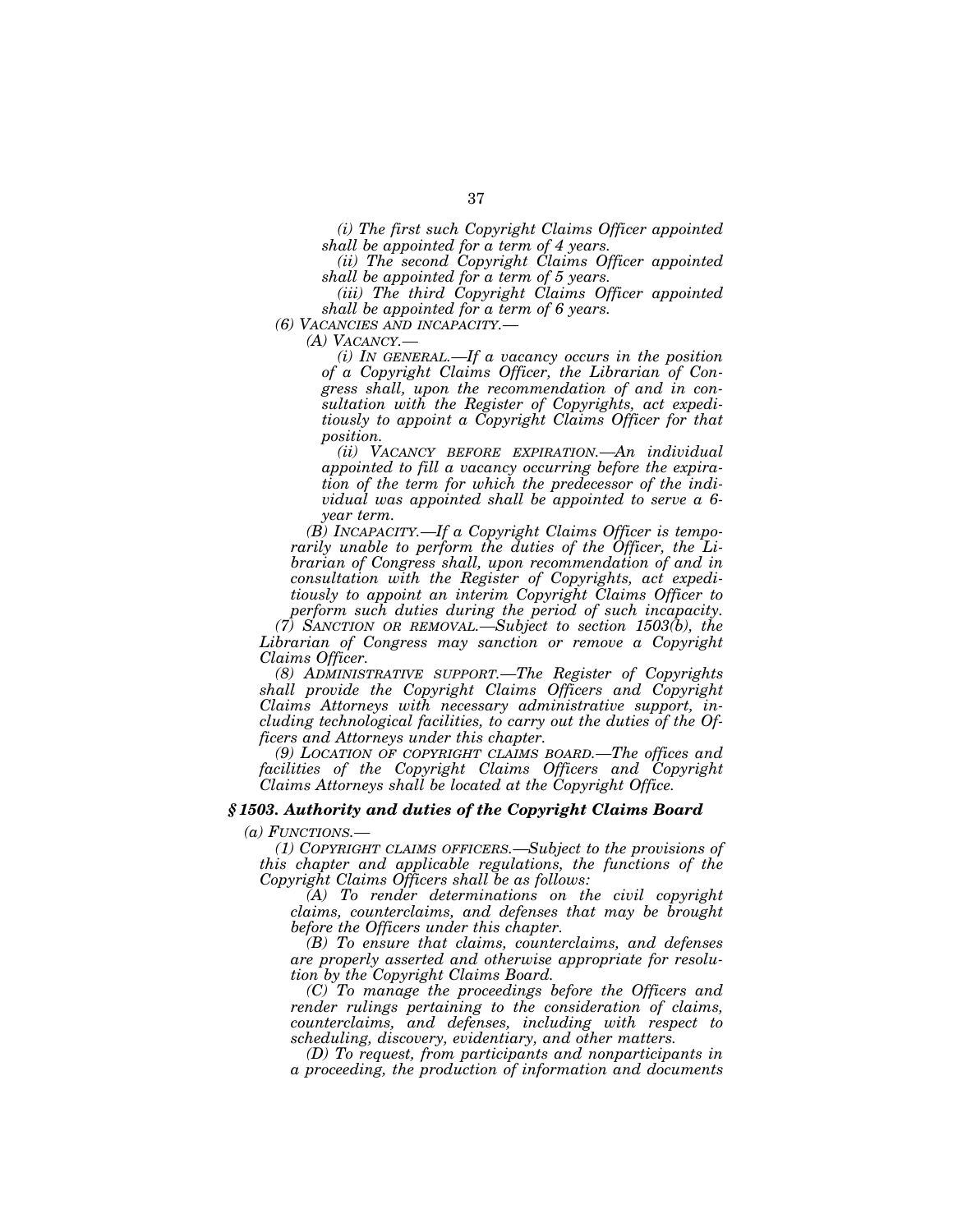*relevant to the resolution of a claim, counterclaim, or defense.* 

*(E) To conduct hearings and conferences.* 

*(F) To facilitate the settlement by the parties of claims and counterclaims.* 

*(G)(i) To award monetary relief; and* 

*(ii) to include in the determinations of the Officers a requirement that certain activities under section 1504(e)(2) cease or be mitigated, if the party to undertake the applicable measure has so agreed.* 

*(H) To provide information to the public concerning the procedures and requirements of the Copyright Claims Board.* 

*(I) To maintain records of the proceedings before the Officers, certify official records of such proceedings as needed, and, as provided in section 1506(t), make the records in such proceedings available to the public.* 

*(J) To carry out such other duties as are set forth in this chapter.* 

*(K) When not engaged in performing the duties of the Officers set forth in this chapter, to perform such other duties as may be assigned by the Register of Copyrights.* 

*(2) COPYRIGHT CLAIMS ATTORNEYS.—Subject to the provisions of this chapter and applicable regulations, the functions of the Copyright Claims Attorneys shall be as follows:* 

*(A) To provide assistance to the Copyright Claims Officers in the administration of the duties of those Officers under this chapter.* 

*(B) To provide assistance to members of the public with respect to the procedures and requirements of the Copyright Claims Board.* 

*(C) To provide information to potential claimants contemplating bringing a permissible action before the Copyright Claims Board about obtaining a subpoena under section 512(h) for the sole purpose of identifying a potential respondent in such an action.* 

*(D) When not engaged in performing the duties of the Attorneys set forth in this chapter, to perform such other duties as may be assigned by the Register of Copyrights.* 

*(b) INDEPENDENCE IN DETERMINATIONS.—* 

*(1) IN GENERAL.—The Copyright Claims Board shall render the determinations of the Board in individual proceedings independently on the basis of the records in the proceedings before it and in accordance with the provisions of this title, judicial precedent, and applicable regulations of the Register of Copyrights.* 

*(2) CONSULTATION.—The Copyright Claims Officers and Copyright Claims Attorneys—* 

*(A) may consult with the Register of Copyrights on general issues of law; and* 

*(B) subject to section 1506(x), may not consult with the Register of Copyrights with respect to—* 

*(i) the facts of any particular matter pending before the Officers and the Attorneys; or*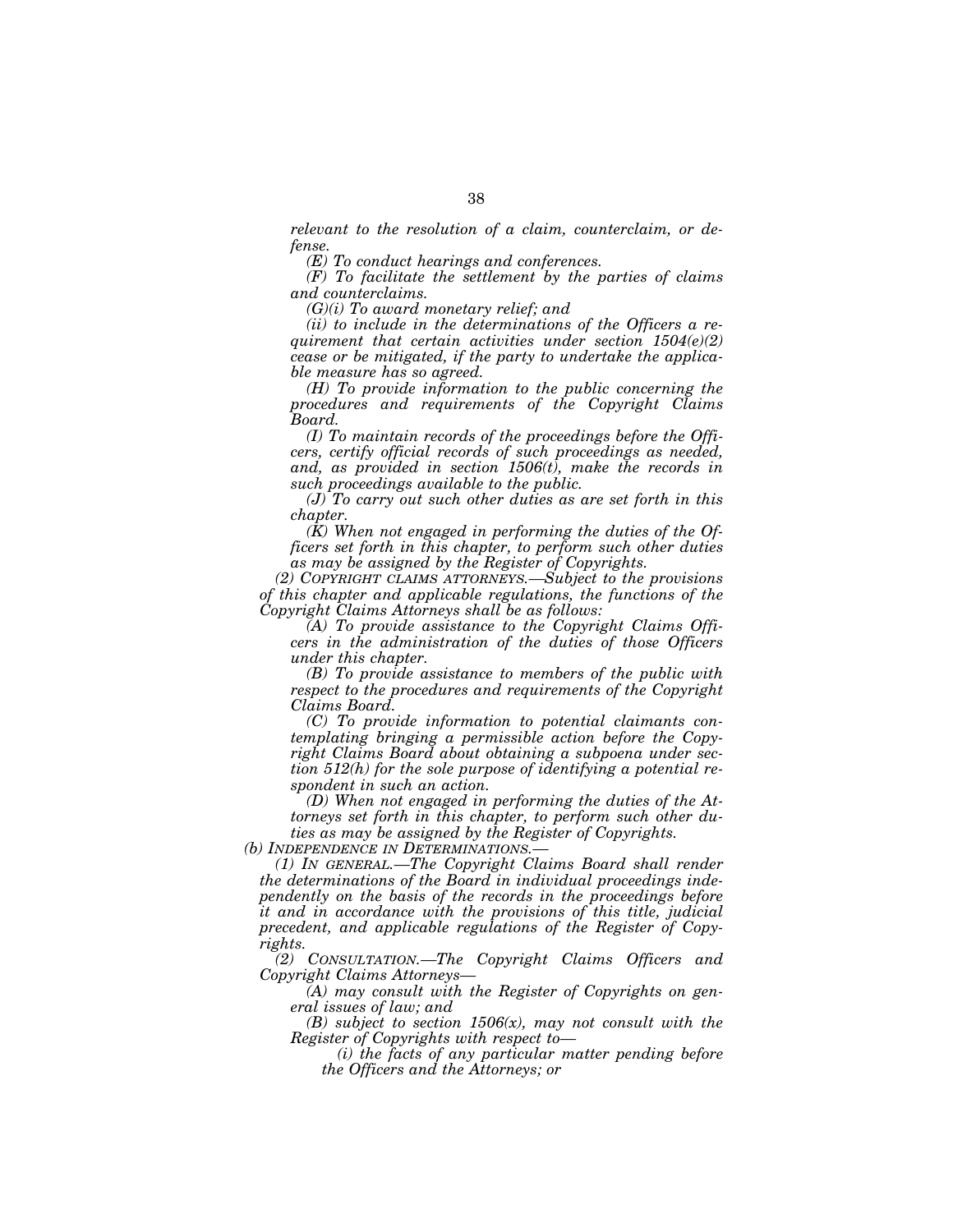*(ii) the application of law to the facts described in clause (i).* 

*(3) PERFORMANCE APPRAISALS.—Notwithstanding any other provision of law or any regulation or policy of the Library of Congress or Register of Copyrights, any performance appraisal of a Copyright Claims Officer or Copyright Claims Attorney may not consider the substantive result of any individual determination reached by the Copyright Claims Board as a basis for appraisal except to the extent that result may relate to any actual or alleged violation of an ethical standard of conduct.* 

*(c) DIRECTION BY REGISTER.—Subject to subsection (b), the Copyright Claims Officers and Copyright Claims Attorneys shall, in the administration of their duties, be under the general direction of the Register of Copyrights.* 

*(d) INCONSISTENT DUTIES BARRED.—A Copyright Claims Officer or Copyright Claims Attorney may not undertake any duty that conflicts with the duties of the Officer or Attorney in connection with the Copyright Claims Board.* 

*(e) RECUSAL.—A Copyright Claims Officer or Copyright Claims Attorney shall recuse himself or herself from participation in any proceeding with respect to which the Copyright Claims Officer or Copyright Claims Attorney, as the case may be, has reason to believe that he or she has a conflict of interest.* 

*(f) EX PARTE COMMUNICATIONS.—Except as may otherwise be permitted by applicable law, any party to a proceeding before the Copyright Claims Board shall refrain from ex parte communications with the Copyright Claims Officers and the Register of Copyrights concerning the substance of any active or pending proceeding before the Copyright Claims Board.* 

*(g) JUDICIAL REVIEW.—Actions of the Copyright Claims Officers and Register of Copyrights under this chapter in connection with the rendering of any determination are subject to judicial review as provided under section 1508(c) and not under chapter 7 of title 5.* 

### *§ 1504. Nature of proceedings*

*(a) VOLUNTARY PARTICIPATION.—Participation in a Copyright Claims Board proceeding shall be on a voluntary basis in accordance with this chapter and the right of any party to instead pursue a claim, counterclaim, or defense in a district court of the United States or any other court, and to seek a jury trial, shall be preserved. The rights, remedies, and limitations under this section may not be waived except in accordance with this chapter.* 

*(b) STATUTE OF LIMITATIONS.—* 

*(1) IN GENERAL.—A proceeding may not be maintained before the Copyright Claims Board unless the proceeding is commenced, in accordance with section 1506(e), before the Copyright Claims Board within 3 years after the claim accrued.* 

*(2) TOLLING.—Subject to section 1507(a), a proceeding commenced before the Copyright Claims Board shall toll the time permitted under section 507(b) for the commencement of an action on the same claim in a district court of the United States during the period in which the proceeding is pending.* 

*(c) PERMISSIBLE CLAIMS, COUNTERCLAIMS, AND DEFENSES.—The Copyright Claims Board may render determinations with respect to the following claims, counterclaims, and defenses, subject to such*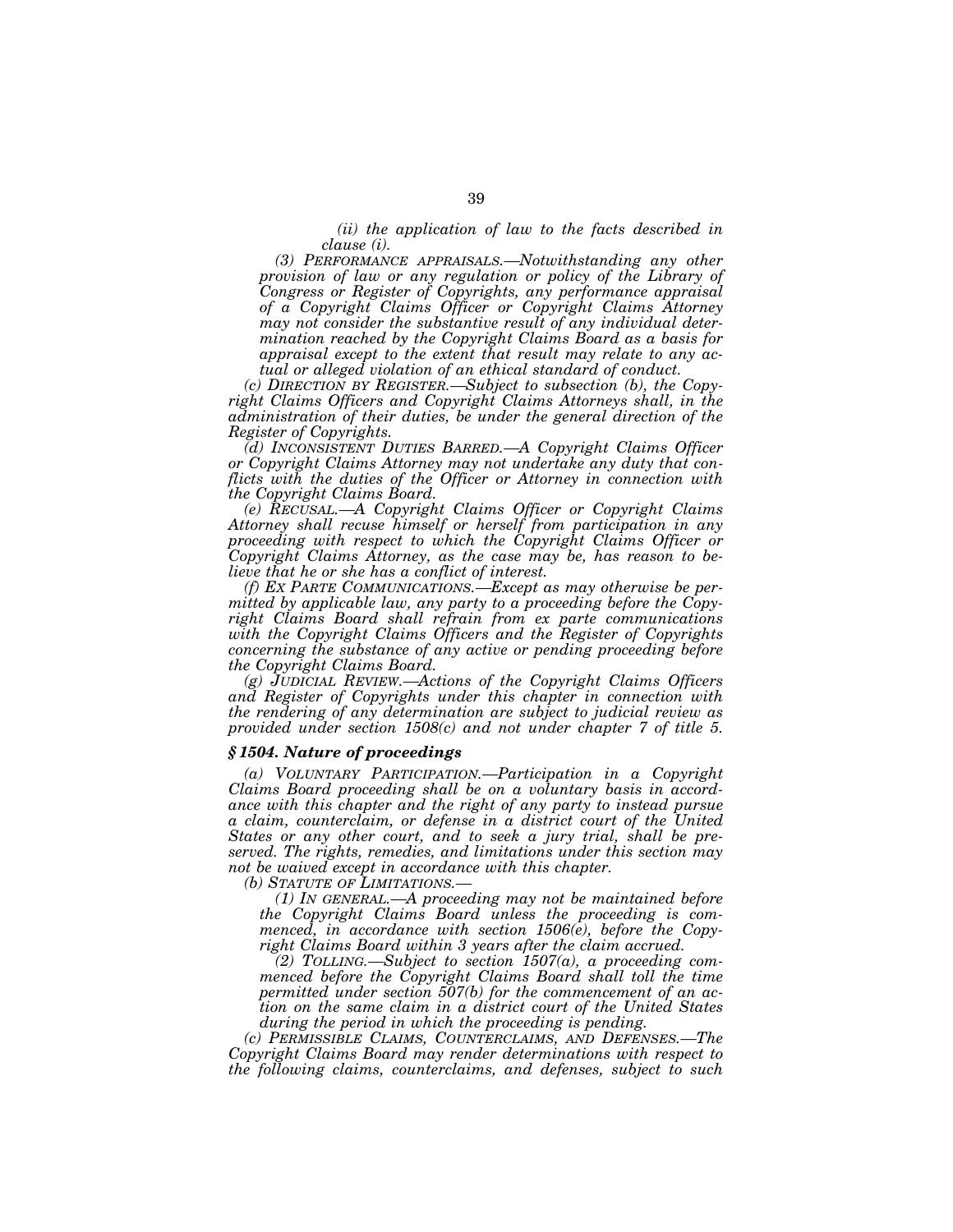*further limitations and requirements, including with respect to particular classes of works, as may be set forth in regulations established by the Register of Copyrights:* 

*(1) A claim for infringement of an exclusive right in a copyrighted work provided under section 106 by the legal or beneficial owner of the exclusive right at the time of the infringement for which the claimant seeks damages, if any, within the limitations set forth in subsection (e)(1).* 

*(2) A claim for a declaration of noninfringement of an exclusive right in a copyrighted work provided under section 106, consistent with section 2201 of title 28.* 

*(3) A claim under section 512(f) for misrepresentation in connection with a notification of claimed infringement or a counter notification seeking to replace removed or disabled material, except that any remedies relating to such a claim in a proceeding before the Copyright Claims Board shall be limited to those available under this chapter.* 

*(4) A counterclaim that is asserted solely against the claimant in a proceeding—* 

*(A) pursuant to which the counterclaimant seeks damages, if any, within the limitations set forth in subsection (e)(1); and* 

*(B) that—* 

*(i) arises under section 106 or section 512(f) and out of the same transaction or occurrence that is the subject of a claim of infringement brought under paragraph (1), a claim of noninfringement brought under paragraph (2), or a claim of misrepresentation brought under paragraph (3); or* 

*(ii) arises under an agreement pertaining to the same transaction or occurrence that is the subject of a claim of infringement brought under paragraph (1), if the agreement could affect the relief awarded to the claimant.* 

*(5) A legal or equitable defense under this title or otherwise available under law, in response to a claim or counterclaim asserted under this subsection.* 

*(6) A single claim or multiple claims permitted under paragraph (1), (2), or (3) by one or more claimants against one or more respondents, but only if all claims asserted in any one proceeding arise out of the same allegedly infringing activity or continuous course of infringing activities and do not, in the aggregate, result in the recovery of such claim or claims for damages that exceed the limitations under subsection (e)(1).* 

*(d) EXCLUDED CLAIMS.—The following claims and counterclaims are not subject to determination by the Copyright Claims Board:* 

*(1) A claim or counterclaim that is not a permissible claim or counterclaim under subsection (c).* 

*(2) A claim or counterclaim that has been finally adjudicated by a court of competent jurisdiction or that is pending before a court of competent jurisdiction, unless that court has granted a stay to permit that claim or counterclaim to proceed before the Copyright Claims Board.* 

*(3) A claim or counterclaim by or against a Federal or State governmental entity.*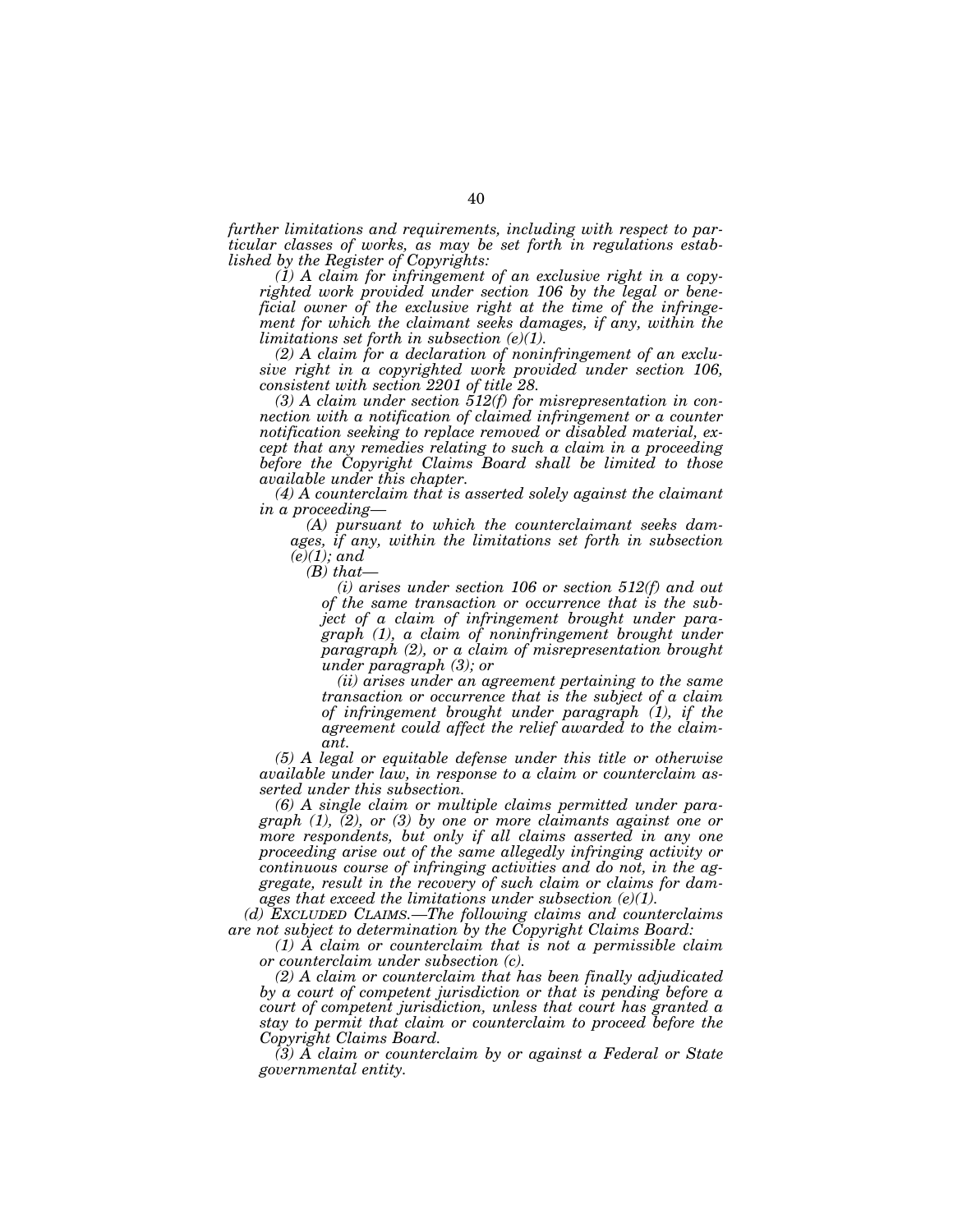*(4) A claim or counterclaim asserted against a person or entity residing outside of the United States, except in a case in which the person or entity initiated the proceeding before the Copyright Claims Board and is subject to counterclaims under this chapter.*<br>
(*e*) *PERMISSIBLE REMEDIES.* 

*(1) MONETARY RECOVERY.—*<br>*(A) ACTUAL DAMAGES, PROFITS, AND STATUTORY DAMAGES FOR INFRINGEMENT.—With respect to a claim or counterclaim for infringement of copyright, and subject to the limitation on total monetary recovery under subparagraph (D), the Copyright Claims Board may award either of the following:* 

*(i) Actual damages and profits determined in accordance with section 504(b), with that award taking into consideration, in appropriate cases, whether the infringing party has agreed to cease or mitigate the infringing activity under paragraph (2).* 

*(ii) Statutory damages, which shall be determined in accordance with section 504(c), subject to the following conditions:* 

*(I) With respect to works timely registered under section 412, so that the works are eligible for an award of statutory damages in accordance with that section, the statutory damages may not exceed \$15,000 for each work infringed.* 

*(II) With respect to works not timely registered under section 412, but eligible for an award of statutory damages under this section, statutory damages may not exceed \$7,500 per work infringed, or a total of \$15,000 in any 1 proceeding.* 

*(III) The Copyright Claims Board may not make any finding that, or consider whether, the infringement was committed willfully in making an award of statutory damages.* 

*(IV) The Copyright Claims Board may consider, as an additional factor in awarding statutory damages, whether the infringer has agreed to cease or mitigate the infringing activity under paragraph (2).* 

*(B) ELECTION OF DAMAGES.—With respect to a claim or counterclaim of infringement, at any time before final determination is rendered, and notwithstanding the schedule established by the Copyright Claims Board under section 1506(k), the claimant or counterclaimant shall elect—* 

*(i) to recover actual damages and profits or statutory damages under subparagraph (A); or* 

*(ii) not to recover damages.* 

*(C) DAMAGES FOR OTHER CLAIMS.—Damages for claims and counterclaims other than infringement claims, such as those brought under section 512(f), shall be subject to the limitation under subparagraph (D).* 

*(D) LIMITATION ON TOTAL MONETARY RECOVERY.—Notwithstanding any other provision of law, a party that pursues any one or more claims or counterclaims in any single*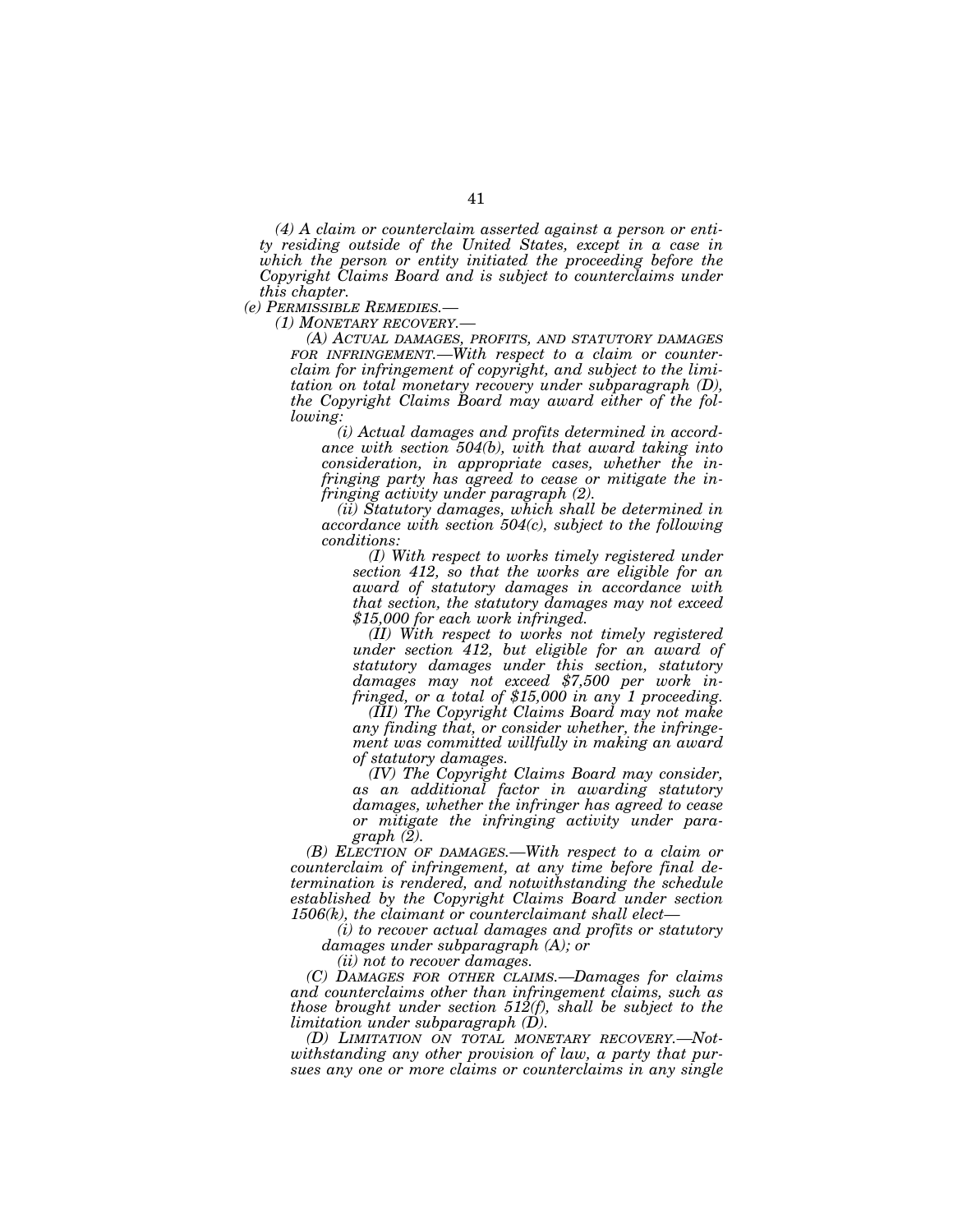*proceeding before the Copyright Claims Board may not seek or recover in that proceeding a total monetary recovery that exceeds the sum of \$30,000, exclusive of any attorneys' fees and costs that may be awarded under section 1506(y)(2).* 

*(2) AGREEMENT TO CEASE CERTAIN ACTIVITY.—In a determination of the Copyright Claims Board, the Board shall include a requirement to cease conduct if, in the proceeding relating to the determination—* 

*(A) a party agrees—* 

*(i) to cease activity that is found to be infringing, including removing or disabling access to, or destroying, infringing materials; or* 

*(ii) to cease sending a takedown notice or counter notice under section 512 to the other party regarding the conduct at issue before the Board if that notice or counter notice was found to be a knowing material misrepresentation under section 512(f); and* 

*(B) the agreement described in subparagraph (A) is reflected in the record for the proceeding.* 

*(3) ATTORNEYS' FEES AND COSTS.—Notwithstanding any other provision of law, except in the case of bad faith conduct as provided in section 1506(y)(2), the parties to proceedings before the Copyright Claims Board shall bear their own attorneys' fees and costs.* 

*(f) JOINT AND SEVERAL LIABILITY.—Parties to a proceeding before the Copyright Claims Board may be found jointly and severally liable if all such parties and relevant claims or counterclaims arise from the same activity or activities.* 

*(g) PERMISSIBLE NUMBER OF CASES.—The Register of Copyrights may establish regulations relating to the permitted number of proceedings each year by the same claimant under this chapter, in the interests of justice and the administration of the Copyright Claims Board.* 

### *§ 1505. Registration requirement*

*(a) APPLICATION OR CERTIFICATE.—A claim or counterclaim alleging infringement of an exclusive right in a copyrighted work may not be asserted before the Copyright Claims Board unless—* 

*(1) the legal or beneficial owner of the copyright has first delivered a completed application, a deposit, and the required fee for registration of the copyright to the Copyright Office; and* 

*(2) a registration certificate has either been issued or has not been refused.* 

*(b) CERTIFICATE OF REGISTRATION.—Notwithstanding any other provision of law, a claimant or counterclaimant in a proceeding before the Copyright Claims Board shall be eligible to recover actual damages and profits or statutory damages under this chapter for infringement of a work if the requirements of subsection (a) have been met, except that—* 

*(1) the Copyright Claims Board may not render a determination in the proceeding until—* 

*(A) a registration certificate with respect to the work has been issued by the Copyright Office, submitted to the Copyright Claims Board, and made available to the other parties to the proceeding; and*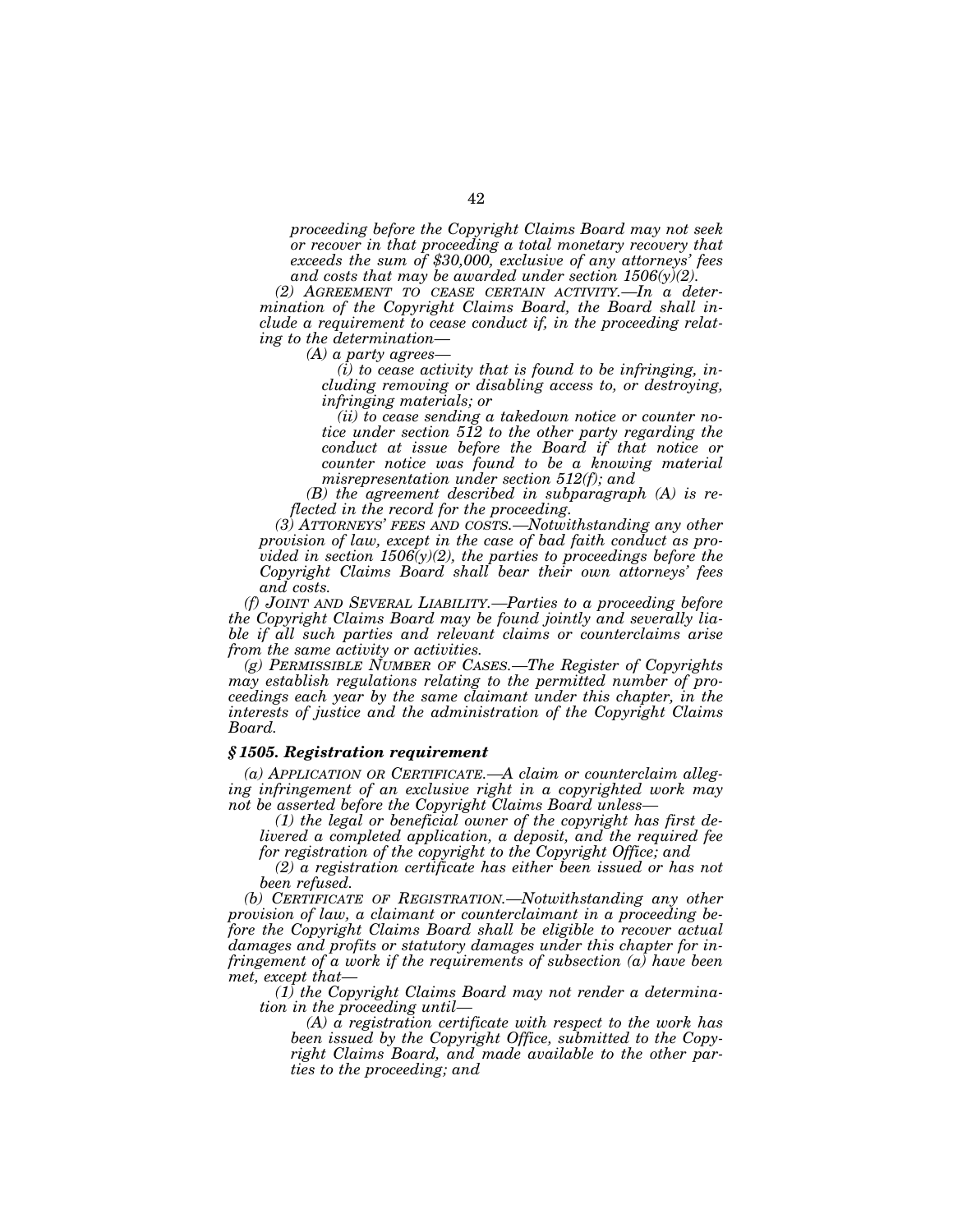*(B) the other parties to the proceeding have been provided an opportunity to address the registration certificate;* 

*(2) if the proceeding may not proceed further because a registration certificate for the work is pending, the proceeding shall* be held in abeyance pending submission of the certificate to the *Copyright Claims Board, except that, if the proceeding is held in abeyance for more than 1 year, the Copyright Claims Board may, upon providing written notice to the parties to the proceeding, and 30 days to the parties to respond to the notice, dismiss the proceeding without prejudice; and* 

*(3) if the Copyright Claims Board receives notice that registration with respect to the work has been refused, the proceeding shall be dismissed without prejudice.* 

*(c) PRESUMPTION.—In a case in which a registration certificate shows that registration with respect to a work was issued not later than 5 years after the date of the first publication of the work, the presumption under section 410(c) shall apply in a proceeding before the Copyright Claims Board, in addition to relevant principles of law under this title.* 

*(d) REGULATIONS.—In order to ensure that actions before the*  Copyright Claims Board proceed in a timely manner, the Register *of Copyrights shall establish regulations allowing the Copyright Office to make a decision, on an expedited basis, to issue or deny copyright registration for an unregistered work that is at issue before the Board.* 

### *§ 1506. Conduct of proceedings*

*(a) IN GENERAL.— (1) APPLICABLE LAW.—Proceedings of the Copyright Claims Board shall be conducted in accordance with this chapter and regulations established by the Register of Copyrights under this chapter, in addition to relevant principles of law under this title.* 

*(2) CONFLICTING PRECEDENT.—If it appears that there may be conflicting judicial precedent on an issue of substantive copyright law that cannot be reconciled, the Copyright Claims Board shall follow the law of the Federal jurisdiction in which the action could have been brought if filed in a district court of the United States, or, if the action could have been brought in more than 1 such jurisdiction, the jurisdiction that the Copyright Claims Board determines has the most significant ties to the parties and conduct at issue.* 

*(b) RECORD.—The Copyright Claims Board shall maintain records documenting the proceedings before the Board.* 

*(c) CENTRALIZED PROCESS.—Proceedings before the Copyright Claims Board shall—* 

*(1) be conducted at the offices of the Copyright Claims Board without the requirement of in-person appearances by parties or others; and* 

*(2) take place by means of written submissions, hearings, and conferences carried out through internet-based applications and other telecommunications facilities, except that, in cases in which physical or other nontestimonial evidence material to a proceeding cannot be furnished to the Copyright Claims Board through available telecommunications facilities, the Copyright*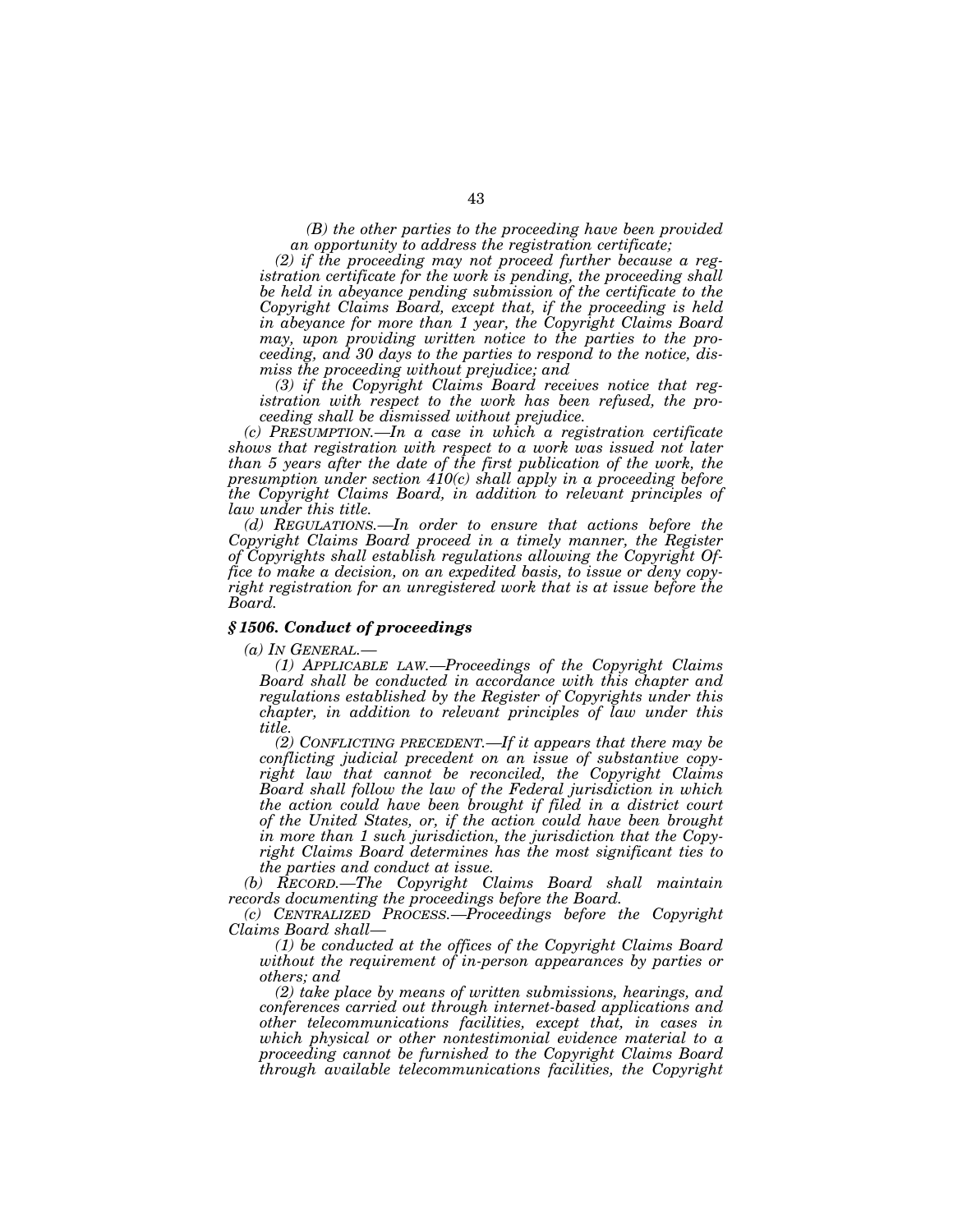*Claims Board may make alternative arrangements for the submission of such evidence that do not prejudice any other party to the proceeding.* 

*(d) REPRESENTATION.—A party to a proceeding before the Copyright Claims Board may be, but is not required to be, represented by—* 

*(1) an attorney; or* 

*(2) a law student who is qualified under applicable law governing representation by law students of parties in legal proceedings and who provides such representation on a pro bono basis.* 

*(e) COMMENCEMENT OF PROCEEDING.—In order to commence a proceeding under this chapter, a claimant shall, subject to such additional requirements as may be prescribed in regulations established by the Register of Copyrights, file a claim with the Copyright Claims Board, that—* 

*(1) includes a statement of material facts in support of the claim;* 

*(2) is certified under subsection (y)(1); and* 

*(3) is accompanied by a filing fee in such amount as may be prescribed in regulations established by the Register of Copy-*

*rights.* 

*(1) CLAIMS.—Upon the filing of a claim under subsection (e), the claim shall be reviewed by a Copyright Claims Attorney to ensure that the claim complies with this chapter and applicable regulations, subject to the following:* 

*(A) If the claim is found to comply, the claimant shall be notified regarding that compliance and instructed to proceed with service of the claim under subsection (g).* 

*(B) If the claim is found not to comply, the claimant shall be notified that the claim is deficient and be permitted to file an amended claim not later than 30 days after the date on which the claimant receives the notice,*  without the requirement of an additional filing fee. If the *claimant files a compliant claim within that 30-day period, the claimant shall be so notified and be instructed to proceed with service of the claim. If the claim is refiled within that 30-day period and still fails to comply, the claimant shall again be notified that the claim is deficient and shall be provided a second opportunity to amend the claim within 30 days after the date of that second notice, without the requirement of an additional filing fee. If the claim is refiled again within that second 30-day period and is compliant, the claimant shall be so notified and shall be instructed to proceed with service of the claim, but if the claim still fails to comply, upon confirmation of such noncompliance by a Copyright Claims Officer, the proceeding shall be dismissed without prejudice. The Copyright Claims Board shall also dismiss without prejudice any proceeding in which a compliant claim is not filed within the applicable 30-day period.* 

*(C)(i) Subject to clause (ii), for purposes of this paragraph, a claim against an online service provider for infringement by reason of the storage of or referral or linking*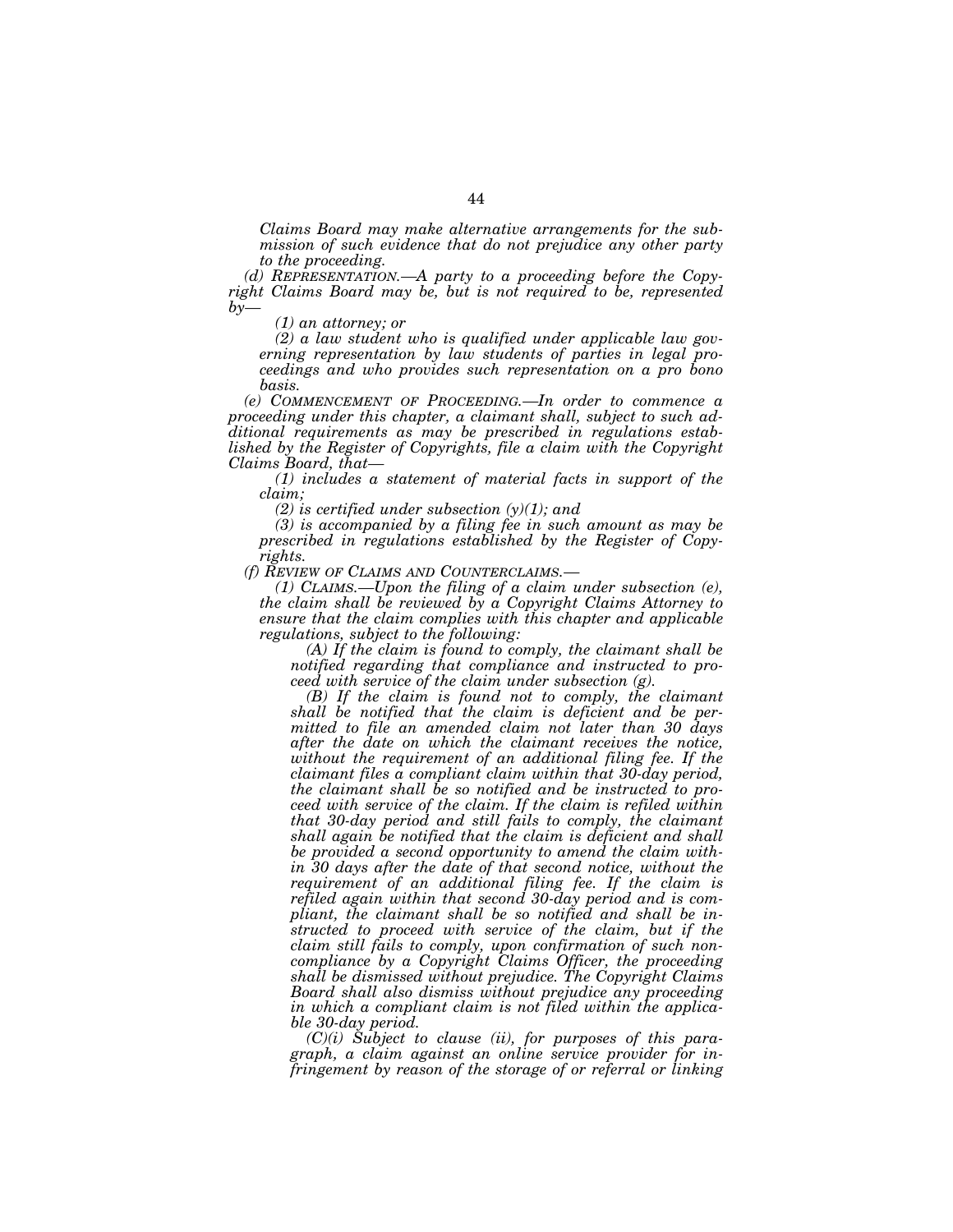*to infringing material that may be subject to the limitations on liability set forth in subsection (b), (c), or (d) of section 512 shall be considered noncompliant unless the claimant affirms in the statement required under subsection (e)(1) of this section that the claimant has previously notified the service provider of the claimed infringement in accordance*  with subsection  $(b)(2)(E)$ ,  $(c)(3)$ , or  $(d)(3)$  of section 512, as *applicable, and the service provider failed to remove or disable access to the material expeditiously upon the provision of such notice.* 

*(ii) If a claim is found to be noncompliant under clause (i), the Copyright Claims Board shall provide the claimant with information concerning the service of such a notice under the applicable provision of section 512.* 

*(2) COUNTERCLAIMS.—Upon the filing and service of a counterclaim, the counterclaim shall be reviewed by a Copyright Claims Attorney to ensure that the counterclaim complies with the provisions of this chapter and applicable regulations. If the counterclaim is found not to comply, the counterclaimant and the other parties to the proceeding shall be notified that the counterclaim is deficient, and the counterclaimant shall be permitted to file and serve an amended counterclaim within 30*  days after the date of such notice. If the counterclaimant files *and serves a compliant counterclaim within that 30-day period, the counterclaimant and such other parties shall be so notified. If the counterclaim is refiled and served within that 30-day period but still fails to comply, the counterclaimant and such other parties shall again be notified that the counterclaim is deficient, and the counterclaimant shall be provided a second opportunity to amend the counterclaim within 30 days after the date of the second notice. If the counterclaim is refiled and served again within that second 30-day period and is compliant, the counterclaimant and such other parties shall be so notified, but if the counterclaim still fails to comply, upon confirmation of such noncompliance by a Copyright Claims Officer, the counterclaim, but not the proceeding, shall be dismissed without prejudice.* 

*(3) DISMISSAL FOR UNSUITABILITY.—The Copyright Claims Board shall dismiss a claim or counterclaim without prejudice if, upon reviewing the claim or counterclaim, or at any other time in the proceeding, the Copyright Claims Board concludes that the claim or counterclaim is unsuitable for determination by the Copyright Claims Board, including on account of any of the following:* 

*(A) The failure to join a necessary party.* 

*(B) The lack of an essential witness, evidence, or expert testimony.* 

*(C) The determination of a relevant issue of law or fact that could exceed either the number of proceedings the Copyright Claims Board could reasonably administer or the subject matter competence of the Copyright Claims Board.* 

*(g) SERVICE OF NOTICE AND CLAIMS.—In order to proceed with a claim against a respondent, a claimant shall, within 90 days after receiving notification under subsection (f) to proceed with service,*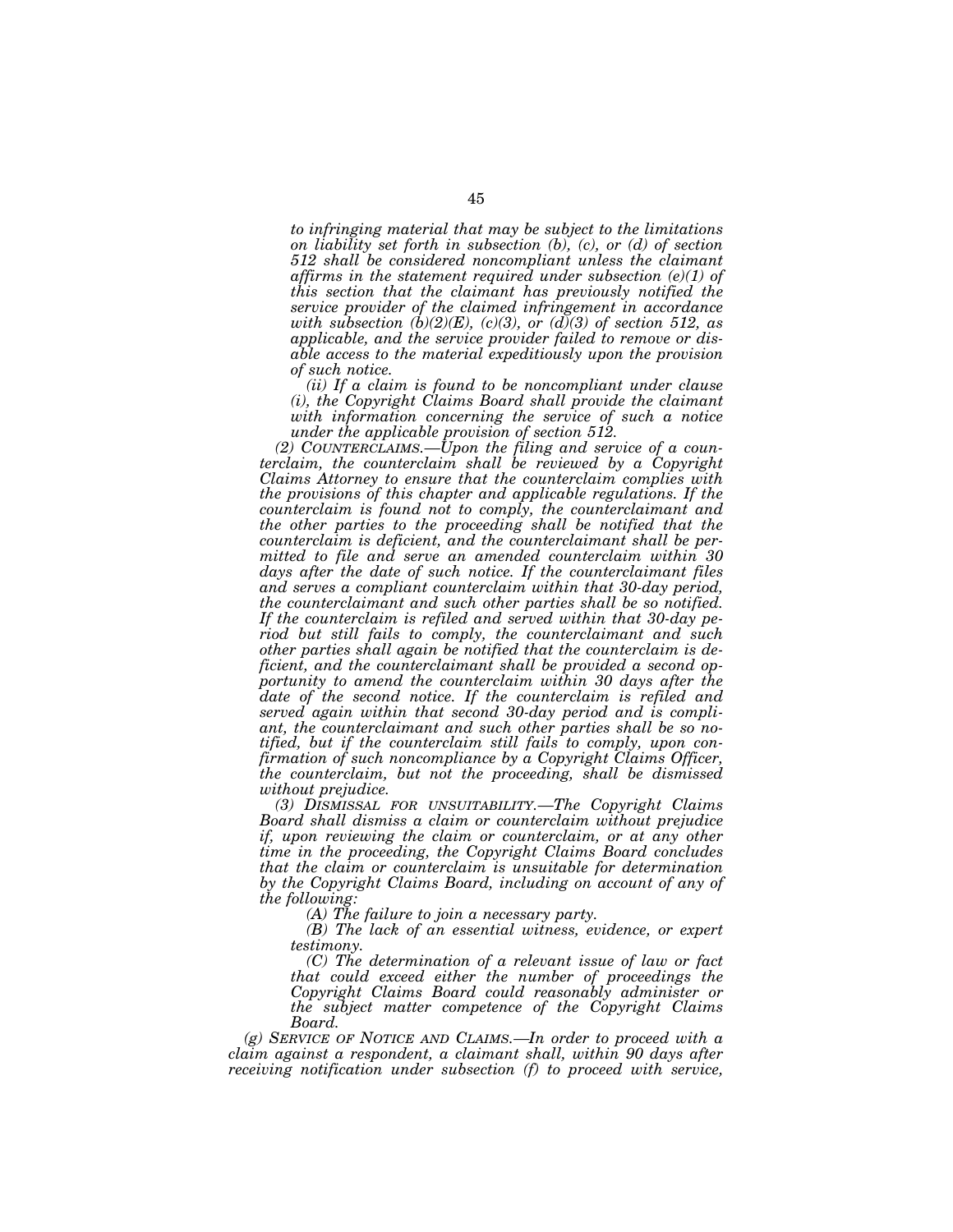*file with the Copyright Claims Board proof of service on the respondent. In order to effectuate service on a respondent, the claimant shall cause notice of the proceeding and a copy of the claim to be served on the respondent, either by personal service or pursuant to a waiver of personal service, as prescribed in regulations established by the Register of Copyrights. Such regulations shall include the following requirements:* 

*(1) The notice of the proceeding shall adhere to a prescribed form and shall set forth the nature of the Copyright Claims Board and proceeding, the right of the respondent to opt out, and the consequences of opting out and not opting out, including a prominent statement that, by not opting out within 60 days after receiving the notice, the respondent—* 

*(A) loses the opportunity to have the dispute decided by a court created under article III of the Constitution of the United States; and* 

*(B) waives the right to a jury trial regarding the dispute. (2) The copy of the claim served on the respondent shall be the same as the claim that was filed with the Copyright Claims Board.* 

*(3) Personal service of a notice and claim may be effected by an individual who is not a party to the proceeding and is older than 18 years of age.* 

*(4) An individual, other than a minor or incompetent individual, may be served by—* 

*(A) complying with State law for serving a summons in an action brought in courts of general jurisdiction in the State where service is made;* 

*(B) delivering a copy of the notice and claim to the individual personally;* 

*(C) leaving a copy of the notice and claim at the individual's dwelling or usual place of abode with someone of suitable age and discretion who resides there; or* 

*(D) delivering a copy of the notice and claim to an agent designated by the respondent to receive service of process or, if not so designated, an agent authorized by appointment or by law to receive service of process.* 

*(5)(A) A corporation, partnership, or unincorporated association that is subject to suit in courts of general jurisdiction under a common name shall be served by delivering a copy of the notice and claim to its service agent. If such service agent has not been designated, service shall be accomplished—* 

*(i) by complying with State law for serving a summons in an action brought in courts of general jurisdiction in the State where service is made; or* 

*(ii) by delivering a copy of the notice and claim to an officer, a managing or general agent, or any other agent authorized by appointment or by law to receive service of process in an action brought in courts of general jurisdiction in the State where service is made and, if the agent is one authorized by statute and the statute so requires, by also mailing a copy of the notice and claim to the respondent.* 

*(B) A corporation, partnership or unincorporated association that is subject to suit in courts of general jurisdiction under a common name may elect to designate a service agent to receive*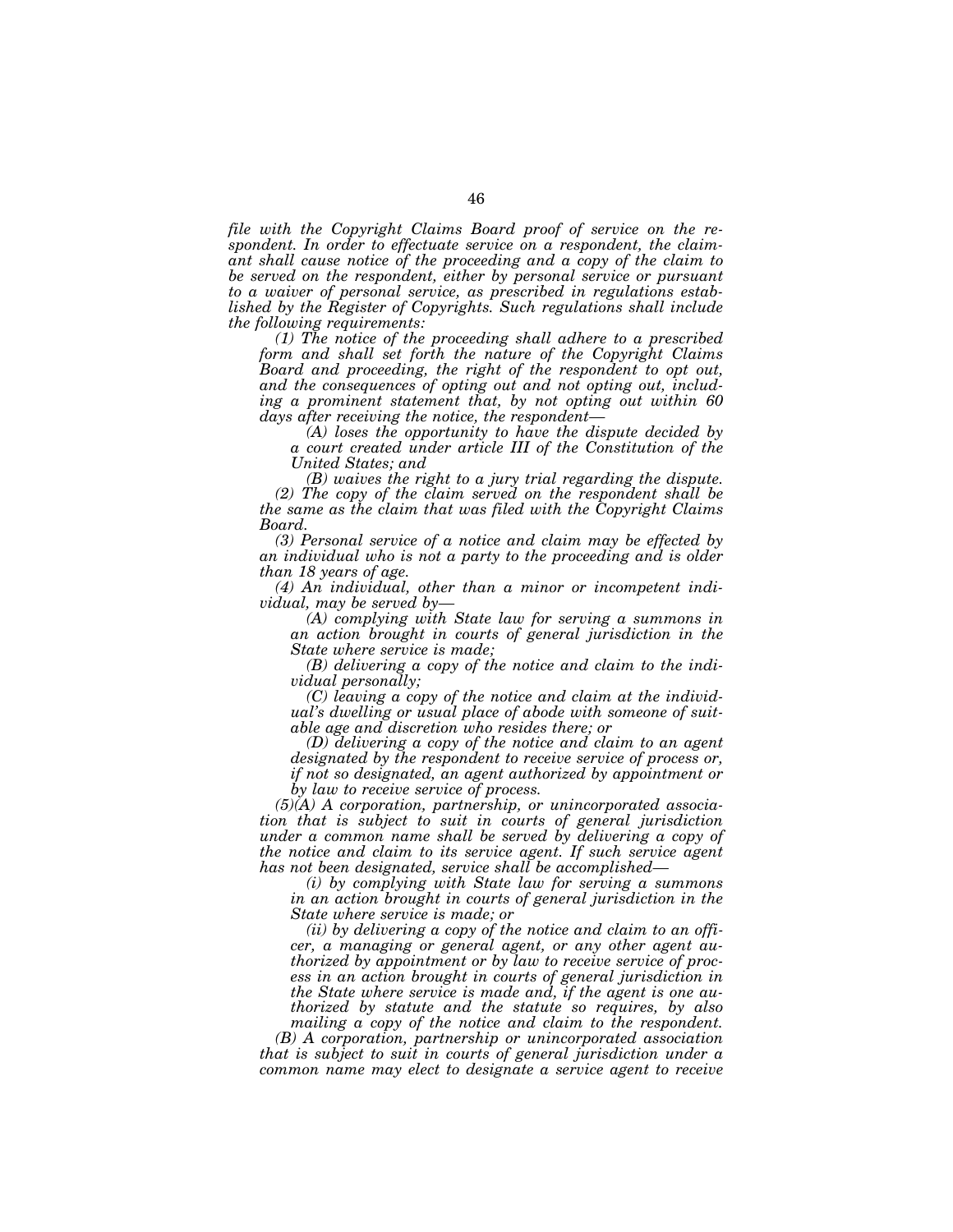*notice of a claim against it before the Copyright Claims Board by complying with requirements that the Register of Copyrights shall establish by regulation. The Register of Copyrights shall maintain a current directory of service agents that is available to the public for inspection, including through the internet, and may require such corporations, partnerships, and unincorporated associations designating such service agents to pay a fee to cover the costs of maintaining the directory.* 

*(6) In order to request a waiver of personal service, the claimant may notify a respondent, by first class mail or by other reasonable means, that a proceeding has been commenced, such notice to be made in accordance with regulations established by the Register of Copyrights, subject to the following:* 

*(A) Any such request shall be in writing, shall be addressed to the respondent, and shall be accompanied by a prescribed notice of the proceeding, a copy of the claim as filed with the Copyright Claims Board, a prescribed form for waiver of personal service, and a prepaid or other means of returning the form without cost.* 

*(B) The request shall state the date on which the request is sent, and shall provide the respondent a period of 30 days, beginning on the date on which the request is sent, to return the waiver form signed by the respondent. The signed waiver form shall, for purposes of this subsection, constitute acceptance and proof of service as of the date on which the waiver is signed.* 

*(7)(A) A respondent's waiver of personal service shall not constitute a waiver of the respondent's right to opt out of the proceeding.* 

*(B) A respondent who timely waives personal service under paragraph (6) and does not opt out of the proceeding shall be permitted a period of 30 days, in addition to the period otherwise permitted under the applicable procedures of the Copyright Claims Board, to submit a substantive response to the claim, including any defenses and counterclaims.* 

*(8) A minor or an incompetent individual may only be served by complying with State law for serving a summons or like process on such an individual in an action brought in the courts of general jurisdiction of the State where service is made.* 

*(9) Service of a claim and waiver of personal service may only be effected within the United States.* 

*(h) NOTIFICATION BY COPYRIGHT CLAIMS BOARD.—The Register of Copyrights shall establish regulations providing for a written notification to be sent by, or on behalf of, the Copyright Claims Board to notify the respondent of a pending proceeding against the respondent, as set forth in those regulations, which shall—* 

*(1) include information concerning the respondent's right to opt out of the proceeding, the consequences of opting out and not opting out, and a prominent statement that, by not opting out within 60 days after the date of service under subsection (g), the respondent loses the opportunity to have the dispute decided by a court created under article III of the Constitution of the United States and waives the right to a jury trial regarding the dispute; and*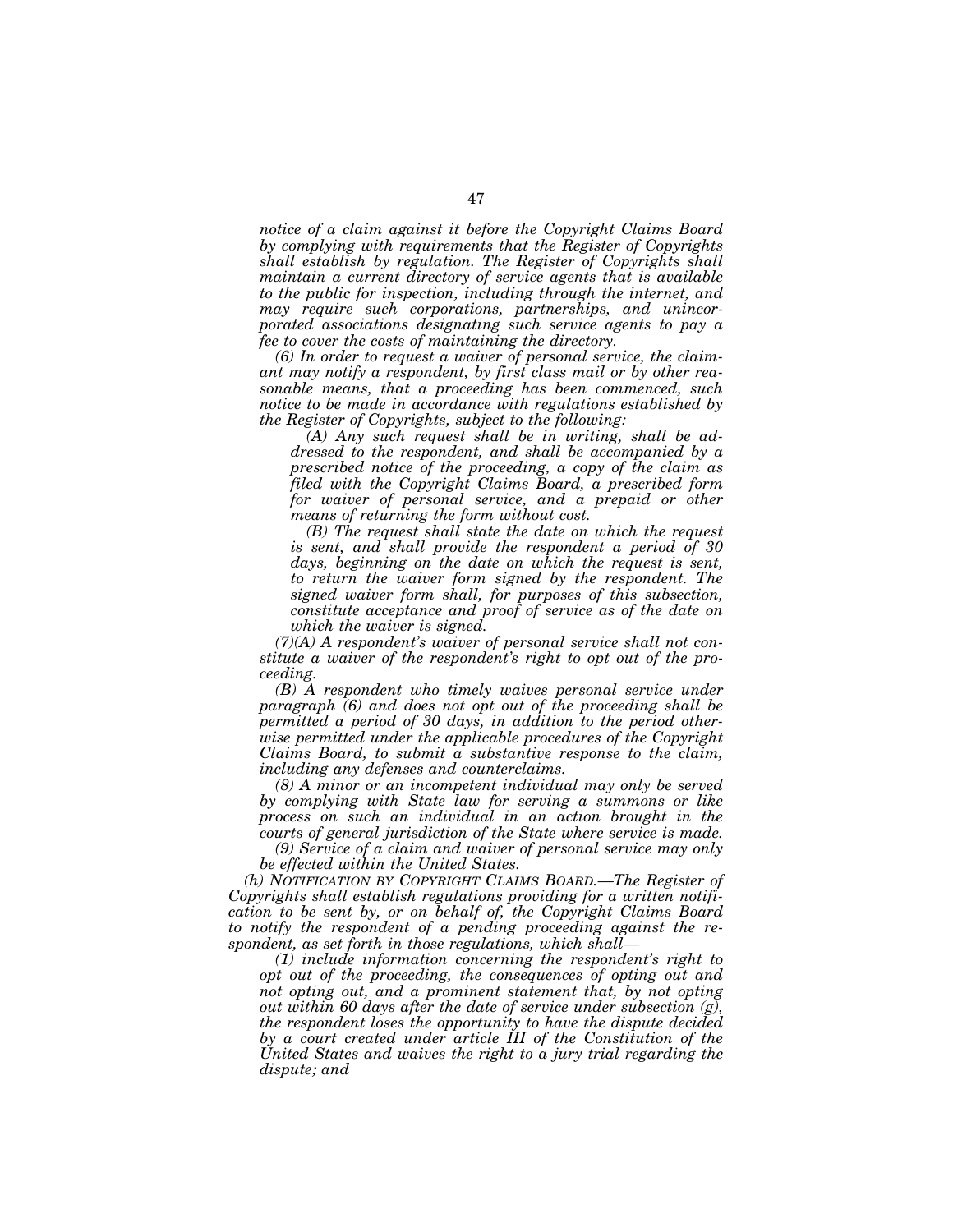*(2) be in addition to, and separate and apart from, the notice requirements under subsection (g).* 

*(i) OPT-OUT PROCEDURE.—Upon being properly served with a notice and claim, a respondent who chooses to opt out of the proceeding shall have a period of 60 days, beginning on the date of service, in which to provide written notice of such choice to the Copyright Claims Board, in accordance with regulations established by the Register of Copyrights. If proof of service has been filed by the claimant and the respondent does not submit an opt-out notice to the Copyright Claims Board within that 60-day period, the proceeding shall be deemed an active proceeding and the respondent shall be bound by the determination in the proceeding to the extent provided under section 1507(a). If the respondent opts out of the proceeding during that 60-day period, the proceeding shall be dismissed without prejudice, except that, in exceptional circumstances and upon written notice to the claimant, the Copyright Claims Board may extend that 60-day period in the interests of justice.* 

*(j) SERVICE OF OTHER DOCUMENTS.—Documents submitted or relied upon in a proceeding, other than the notice and claim, shall be served in accordance with regulations established by the Register of Copyrights.* 

*(k) SCHEDULING.—Upon confirmation that a proceeding has become an active proceeding, the Copyright Claims Board shall issue a schedule for the future conduct of the proceeding. The schedule shall not specify a time that a claimant or counterclaimant is required make an election of damages that is inconsistent with section 1504(e). A schedule issued by the Copyright Claims Board may be amended by the Copyright Claims Board in the interests of justice.* 

*(l) CONFERENCES.—One or more Copyright Claims Officers may hold a conference to address case management or discovery issues in a proceeding, which shall be noted upon the record of the proceeding and may be recorded or transcribed.* 

*(m) PARTY SUBMISSIONS.—A proceeding of the Copyright Claims Board may not include any formal motion practice, except that, subject to applicable regulations and procedures of the Copyright Claims Board—* 

*(1) the parties to the proceeding may make requests to the Copyright Claims Board to address case management and discovery matters, and submit responses thereto; and* 

*(2) the Copyright Claims Board may request or permit parties to make submissions addressing relevant questions of fact or law, or other matters, including matters raised sua sponte by the Copyright Claims Officers, and offer responses thereto.* 

*(n) DISCOVERY.—Discovery in a proceeding shall be limited to the production of relevant information and documents, written interrogatories, and written requests for admission, as provided in regulations established by the Register of Copyrights, except that—* 

*(1) upon the request of a party, and for good cause shown, the Copyright Claims Board may approve additional relevant discovery, on a limited basis, in particular matters, and may request specific information and documents from participants in the proceeding and voluntary submissions from nonparticipants, consistent with the interests of justice;* 

*(2) upon the request of a party, and for good cause shown, the Copyright Claims Board may issue a protective order to limit*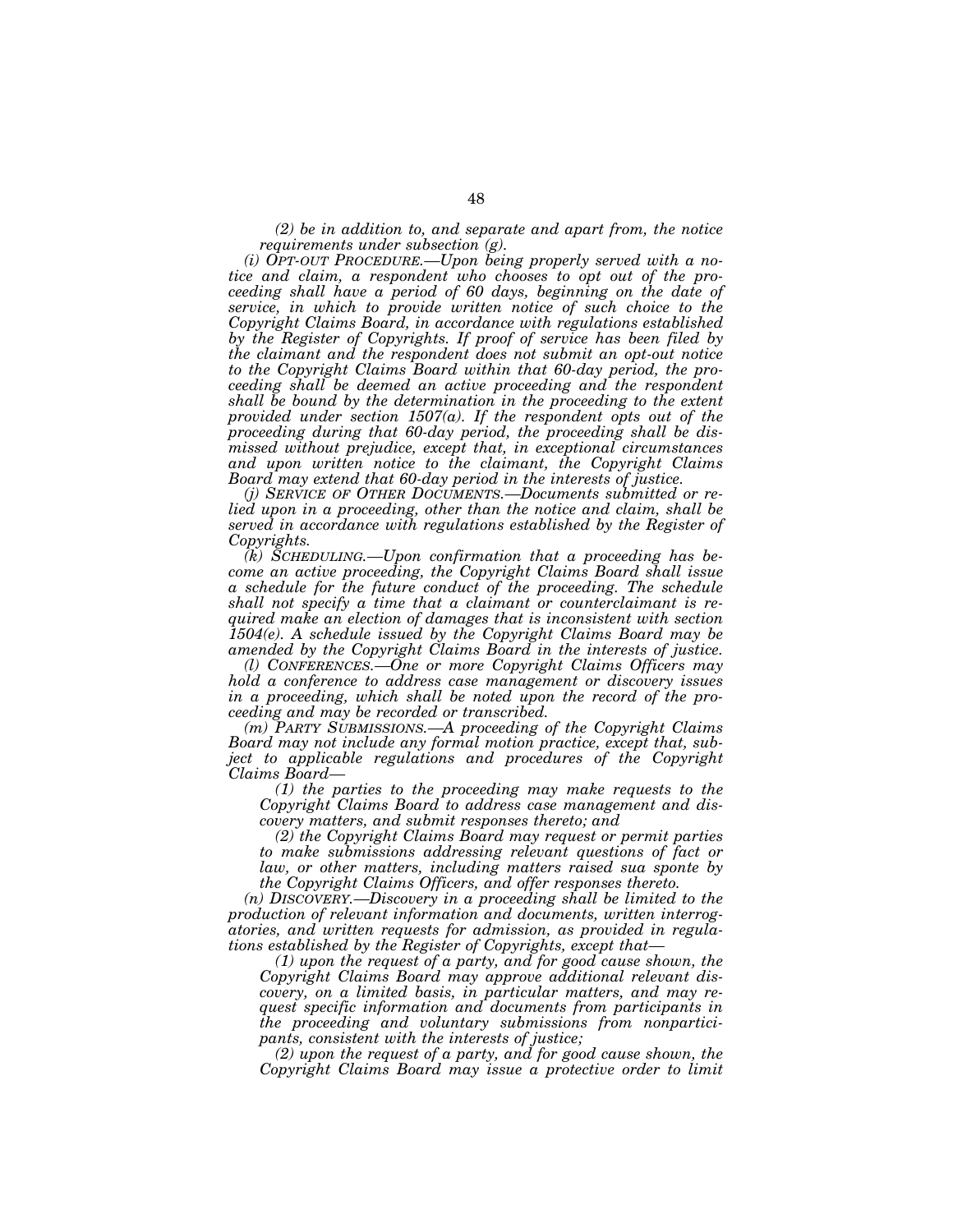*the disclosure of documents or testimony that contain confidential information; and* 

*(3) after providing notice and an opportunity to respond, and upon good cause shown, the Copyright Claims Board may apply an adverse inference with respect to disputed facts against a party who has failed to timely provide discovery materials in response to a proper request for materials that could be relevant to such facts.* 

*(o) EVIDENCE.—The Copyright Claims Board may consider the following types of evidence in a proceeding, and such evidence may be admitted without application of formal rules of evidence:* 

*(1) Documentary and other nontestimonial evidence that is relevant to the claims, counterclaims, or defenses in the proceeding.* 

*(2) Testimonial evidence, submitted under penalty of perjury in written form or in accordance with subsection (p), limited to statements of the parties and nonexpert witnesses, that is relevant to the claims, counterclaims, and defenses in a proceeding, except that, in exceptional cases, expert witness testimony or other types of testimony may be permitted by the Copyright Claims Board for good cause shown.* 

*(p) HEARINGS.—The Copyright Claims Board may conduct a hearing to receive oral presentations on issues of fact or law from parties and witnesses to a proceeding, including oral testimony, subject to the following:* 

*(1) Any such hearing shall be attended by not fewer than two of the Copyright Claims Officers.* 

*(2) The hearing shall be noted upon the record of the proceeding and, subject to paragraph (3), may be recorded or transcribed as deemed necessary by the Copyright Claims Board.* 

*(3) A recording or transcript of the hearing shall be made available to any Copyright Claims Officer who is not in attendance.* 

*(q) VOLUNTARY DISMISSAL.—* 

*(1) BY CLAIMANT.—Upon the written request of a claimant that is received before a respondent files a response to the claim in a proceeding, the Copyright Claims Board shall dismiss the proceeding, or a claim or respondent, as requested, without prejudice.* 

*(2) BY COUNTERCLAIMANT.—Upon written request of a counterclaimant that is received before a claimant files a response to the counterclaim, the Copyright Claims Board shall dismiss the counterclaim, such dismissal to be without prejudice.* 

*(3) CLASS ACTIONS.—Any party in an active proceeding before the Copyright Claims Board who receives notice of a pending or putative class action, arising out of the same transaction or occurrence, in which that party is a class member may request in writing dismissal of the proceeding before the Board. Upon notice to all claimants and counterclaimants, the Copyright Claims Board shall dismiss the proceeding without prejudice.* 

*(r) SETTLEMENT.—* 

*(1) IN GENERAL.—At any time in an active proceeding, some or all of the parties may—*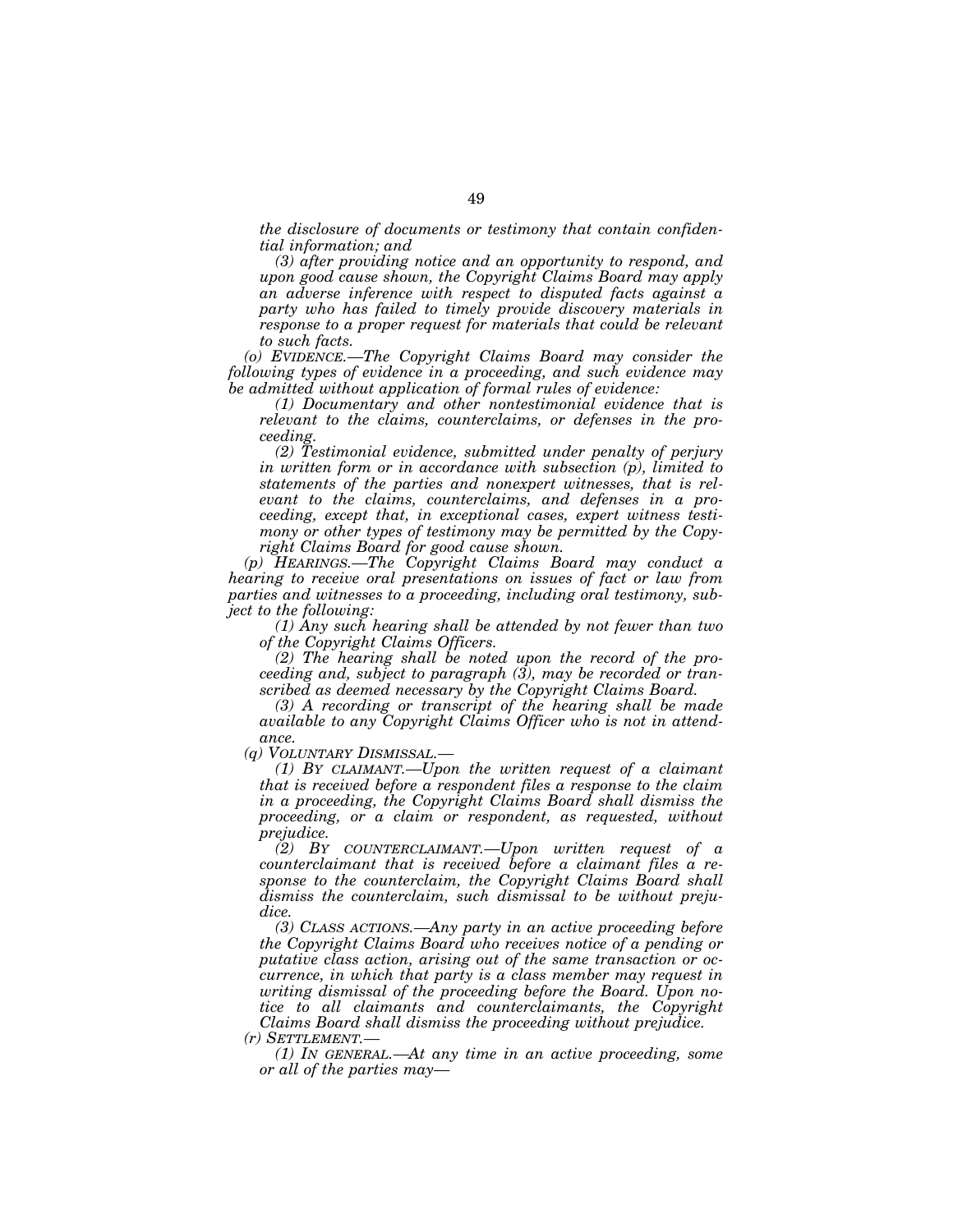*(A) jointly request a conference with a Copyright Claims Officer for the purpose of facilitating settlement discussions; or* 

*(B) submit to the Copyright Claims Board an agreement providing for settlement and dismissal of some or all of the claims and counterclaims in the proceeding.* 

*(2) ADDITIONAL REQUEST.—A submission under paragraph (1)(B) may include a request that the Copyright Claims Board adopt some or all of the terms of the parties' settlement in a final determination in the proceeding.* 

*(s) FACTUAL FINDINGS.—Subject to subsection (n)(3), the Copyright Claims Board shall make factual findings based upon a preponderance of the evidence.* 

*(t) DETERMINATIONS.—* 

*(1) NATURE AND CONTENTS.—A determination rendered by the Copyright Claims Board in a proceeding shall—* 

*(A) be reached by a majority of the Copyright Claims Board;* 

*(B) be in writing, and include an explanation of the factual and legal basis of the determination;* 

*(C) set forth any terms by which a respondent or counterclaim respondent has agreed to cease infringing activity under section 1504(e)(2);* 

*(D) to the extent requested under subsection (r)(2), set forth the terms of any settlement agreed to under subsection (r)(1); and* 

*(E) include a clear statement of all damages and other relief awarded, including under subparagraphs (C) and (D).* 

*(2) DISSENT.—A Copyright Claims Officer who dissents from a decision contained in a determination under paragraph (1) may append a statement setting forth the grounds for that dissent.* 

*(3) PUBLICATION.—Each final determination of the Copyright Claims Board shall be made available on a publicly accessible website. The Register shall establish regulations with respect to the publication of other records and information relating to such determinations, including the redaction of records to protect confidential information that is the subject of a protective order under subsection (n)(2).* 

*(4) FREEDOM OF INFORMATION ACT.—All information relating to proceedings of the Copyright Claims Board under this title is exempt from disclosure to the public under section 552(b)(3) of title 5, except for determinations, records, and information published under paragraph (3).* 

*(u) RESPONDENT'S DEFAULT.—If a proceeding has been deemed an active proceeding but the respondent has failed to appear or has ceased participating in the proceeding, as demonstrated by the respondent's failure, without justifiable cause, to meet one or more deadlines or requirements set forth in the schedule adopted by the Copyright Claims Board under subsection (k), the Copyright Claims Board may enter a default determination, including the dismissal of any counterclaim asserted by the respondent, as follows and in accordance with such other requirements as the Register of Copyrights may establish by regulation:*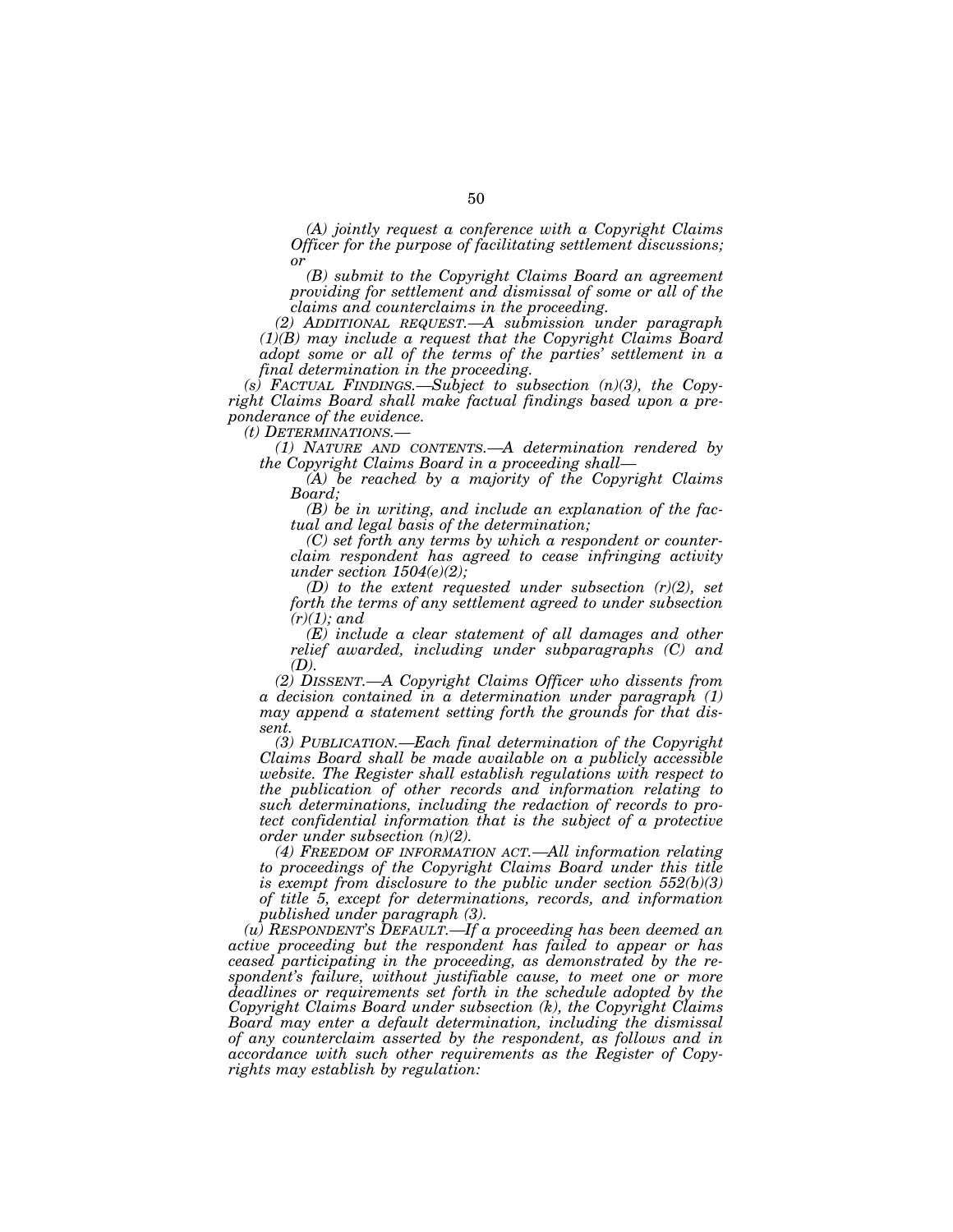*(1) The Copyright Claims Board shall require the claimant to submit relevant evidence and other information in support of the claimant's claim and any asserted damages and, upon review of such evidence and any other requested submissions from the claimant, shall determine whether the materials so submitted are sufficient to support a finding in favor of the claimant under applicable law and, if so, the appropriate relief and damages, if any, to be awarded.* 

*(2) If the Copyright Claims Board makes an affirmative determination under paragraph (1), the Copyright Claims Board shall prepare a proposed default determination, and shall provide written notice to the respondent at all addresses, including email addresses, reflected in the records of the proceeding before the Copyright Claims Board, of the pendency of a default determination by the Copyright Claims Board and of the legal significance of such determination. Such notice shall be accompanied by the proposed default determination and shall provide that the respondent has a period of 30 days, beginning on the date of the notice, to submit any evidence or other information in opposition to the proposed default determination.* 

*(3) If the respondent responds to the notice provided under paragraph (2) within the 30-day period provided in such paragraph, the Copyright Claims Board shall consider respondent's submissions and, after allowing the other parties to address such submissions, maintain, or amend its proposed determination as appropriate, and the resulting determination shall not be a default determination.* 

*(4) If the respondent fails to respond to the notice provided under paragraph (2), the Copyright Claims Board shall proceed to issue the default determination as a final determination. Thereafter, the respondent may only challenge such determination to the extent permitted under section 1508(c), except that, before any additional proceedings are initiated under section 1508, the Copyright Claims Board may, in the interests of justice, vacate the default determination.* 

*(v) CLAIMANT'S FAILURE TO PROCEED.— (1) FAILURE TO COMPLETE SERVICE.—If a claimant fails to complete service on a respondent within the 90-day period required under subsection (g), the Copyright Claims Board shall dismiss that respondent from the proceeding without prejudice. If a claimant fails to complete service on all respondents within that 90-day period, the Copyright Claims Board shall dismiss the proceeding without prejudice.* 

*(2) FAILURE TO PROSECUTE.—If a claimant fails to proceed in an active proceeding, as demonstrated by the claimant's failure, without justifiable cause, to meet one or more deadlines or requirements set forth in the schedule adopted by the Copyright Claims Board under subsection (k), the Copyright Claims Board may, upon providing written notice to the claimant and a period of 30 days, beginning on the date of the notice, to respond to the notice, and after considering any such response, issue a determination dismissing the claimants' claims, which shall include an award of attorneys' fees and costs, if appropriate, under subsection (y)(2). Thereafter, the claimant may*  only challenge such determination to the extent permitted under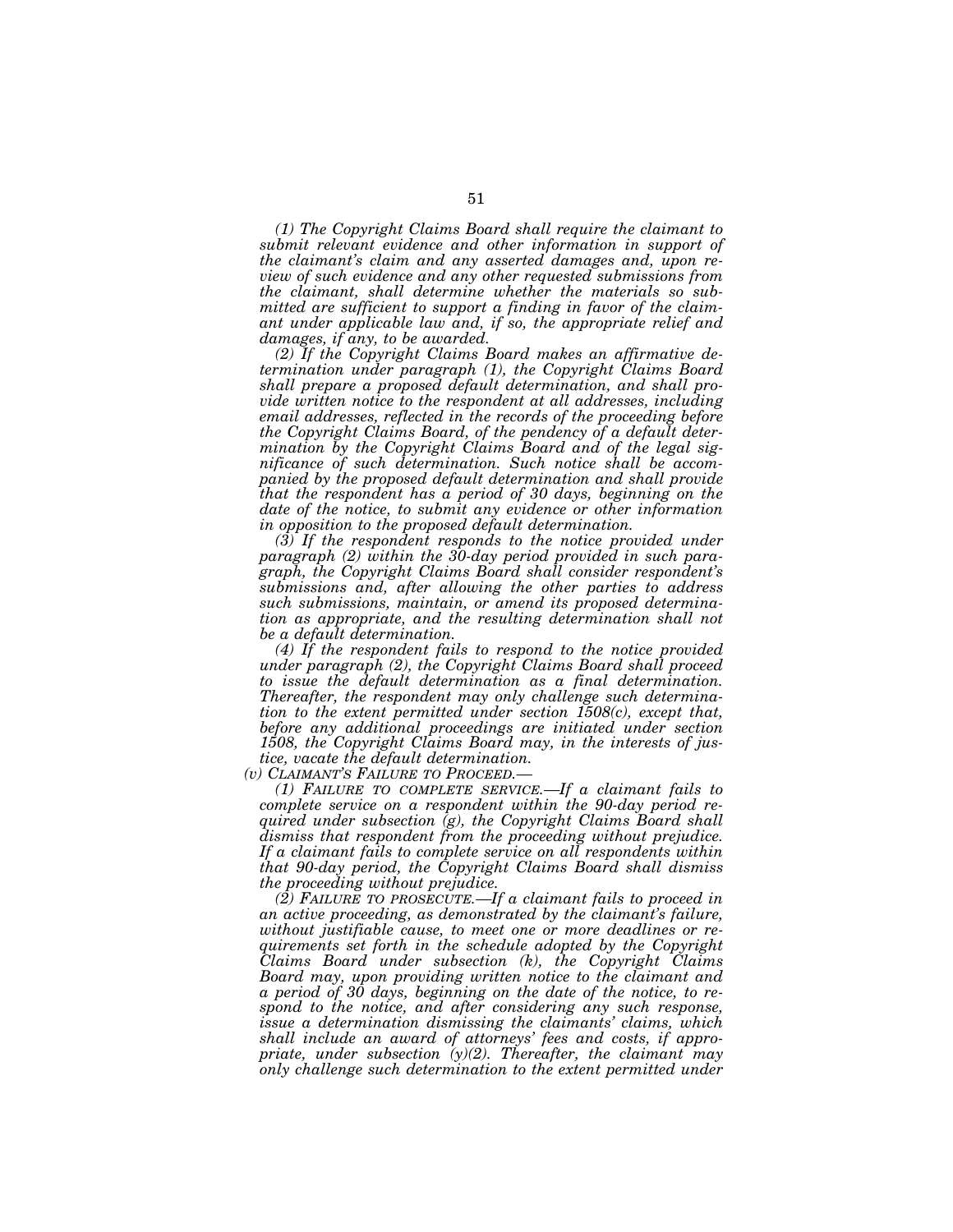*section 1508(c), except that, before any additional proceedings are initiated under section 1508, the Copyright Claims Board may, in the interests of justice, vacate the determination of dismissal.* 

*(w) REQUEST FOR RECONSIDERATION.—A party may, within 30 days after the date on which the Copyright Claims Board issues a final determination in a proceeding under this chapter, submit a written request for reconsideration of, or an amendment to, such determination if the party identifies a clear error of law or fact material to the outcome, or a technical mistake. After providing the other parties an opportunity to address such request, the Copyright Claims Board shall either deny the request or issue an amended final determination.* 

*(x) REVIEW BY REGISTER.—If the Copyright Claims Board denies a party a request for reconsideration of a final determination under subsection (w), that party may, within 30 days after the date of such denial, request review of the final determination by the Register of Copyrights in accordance with regulations established by the Register. Such request shall be accompanied by a reasonable filing fee, as provided in such regulations. The review by the Register shall be limited to consideration of whether the Copyright Claims Board abused its discretion in denying reconsideration of the determination. After providing the other parties an opportunity to address the request, the Register shall either deny the request for review, or remand the proceeding to the Copyright Claims Board for reconsideration of issues specified in the remand and for issuance of an amended final determination. Such amended final determination shall not be subject to further consideration or review, other than under section 1508(c).* 

*(y) CONDUCT OF PARTIES AND ATTORNEYS.—* 

*(1) CERTIFICATION.—The Register of Copyrights shall establish regulations requiring certification of the accuracy and truthfulness of statements made by participants in proceedings before the Copyright Claims Board.* 

*(2) BAD FAITH CONDUCT.—Notwithstanding any other provision of law, in any proceeding in which a determination is rendered and it is established that a party pursued a claim, counterclaim, or defense for a harassing or other improper purpose, or without a reasonable basis in law or fact, then, unless inconsistent with the interests of justice, the Copyright Claims Board shall in such determination award reasonable costs and attorneys' fees to any adversely affected party of in an amount of not more than \$5,000, except that—* 

*(A) if an adversely affected party appeared pro se in the proceeding, the award to that party shall be for costs only, in an amount of not more than \$2,500; and* 

*(B) in extraordinary circumstances, such as where a party has demonstrated a pattern or practice of bad faith conduct as described in this paragraph, the Copyright Claims Board may, in the interests of justice, award costs and attorneys' fees in excess of the limitations under this paragraph.* 

*(3) ADDITIONAL PENALTY.—If the Board finds that on more than one occasion within a 12-month period a party pursued a claim, counterclaim, or defense before the Copyright Claims*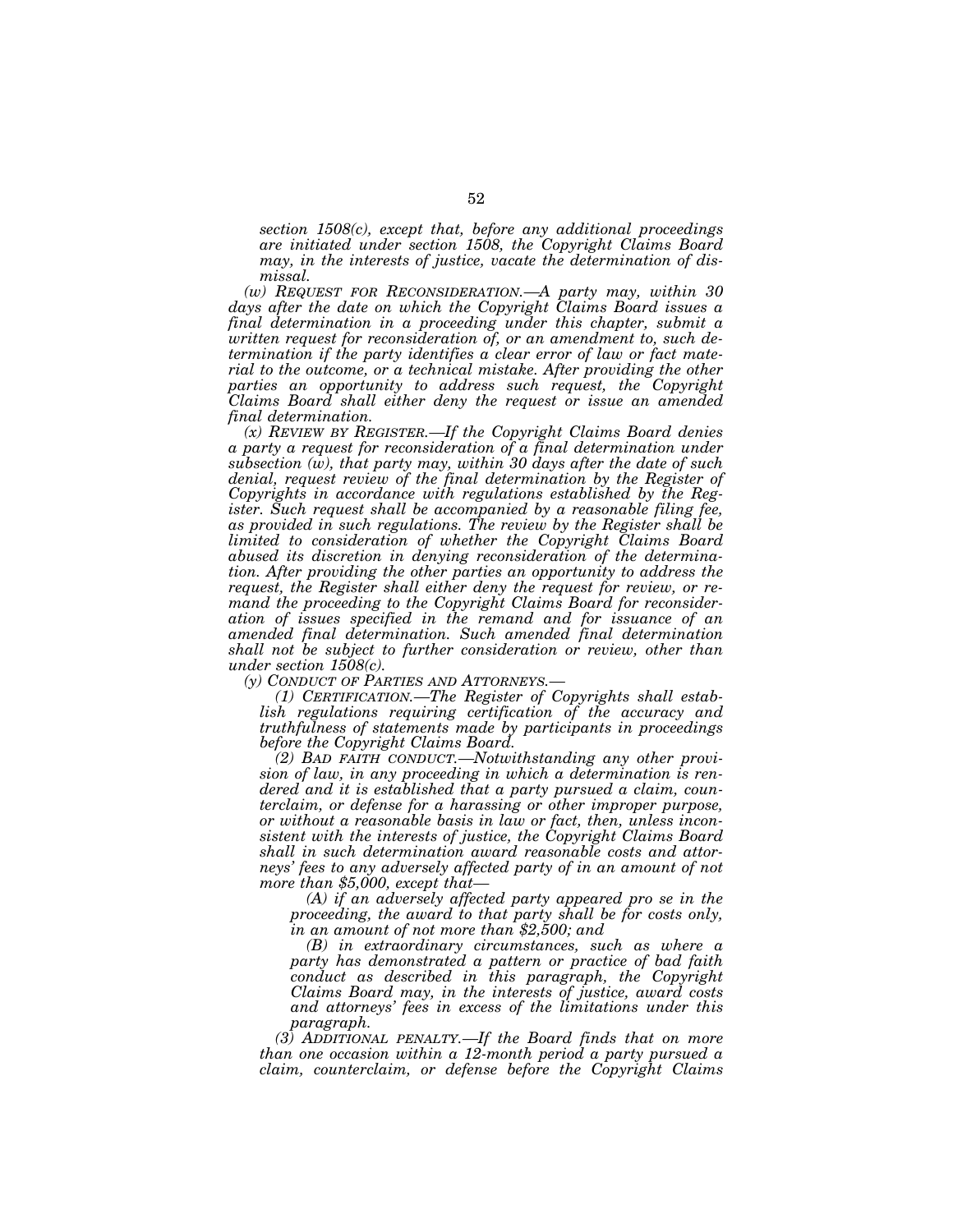*Board for a harassing or other improper purpose, or without a reasonable basis in law or fact, that party shall be barred from initiating a claim before the Copyright Claims Board under this chapter for a period of 12 months beginning on the date on which the Board makes such a finding. Any proceeding commenced by that party that is still pending before the Board when such a finding is made shall be dismissed without preju*dice, except that if a proceeding has been deemed active under *subsection (i), the proceeding shall be dismissed under this paragraph only if the respondent provides written consent thereto.* 

*(z) REGULATIONS FOR SMALLER CLAIMS.—The Register of Copyrights shall establish regulations to provide for the consideration and determination, by at least one Copyright Claims Officer, of any claim under this chapter in which total damages sought do not exceed \$5,000 (exclusive of attorneys' fees and costs) that are otherwise consistent with this chapter. A determination issued under this subsection shall have the same effect as a determination issued by the entire Copyright Claims Board.* 

### *§ 1507. Effect of proceeding*

*(a) DETERMINATION.—Subject to the reconsideration and review processes provided under subsections (w) and (x) of section 1506 and section 1508(c), the issuance of a final determination by the Copyright Claims Board in a proceeding, including a default determination or determination based on a failure to prosecute, shall, solely with respect to the parties to such determination, preclude relitigation before any court or tribunal, or before the Copyright Claims Board, of the claims and counterclaims asserted and finally determined by the Board, and may be relied upon for such purpose in a future action or proceeding arising from the same specific activity or activities, subject to the following:* 

*(1) A determination of the Copyright Claims Board shall not preclude litigation or relitigation as between the same or different parties before any court or tribunal, or the Copyright Claims Board, of the same or similar issues of fact or law in connection with claims or counterclaims not asserted or not finally determined by the Copyright Claims Board.* 

*(2) A determination of ownership of a copyrighted work for purposes of resolving a matter before the Copyright Claims Board may not be relied upon, and shall not have any preclusive effect, in any other action or proceeding before any court or tribunal, including the Copyright Claims Board.* 

*(3) Except to the extent permitted under this subsection and section 1508, any determination of the Copyright Claims Board may not be cited or relied upon as legal precedent in any other action or proceeding before any court or tribunal, including the Copyright Claims Board.* 

*(b) CLASS ACTIONS NOT AFFECTED.—* 

*(1) IN GENERAL.—A proceeding before the Copyright Claims Board shall not have any effect on a class action proceeding in a district court of the United States, and section 1509(a) shall not apply to a class action proceeding in a district court of the United States.*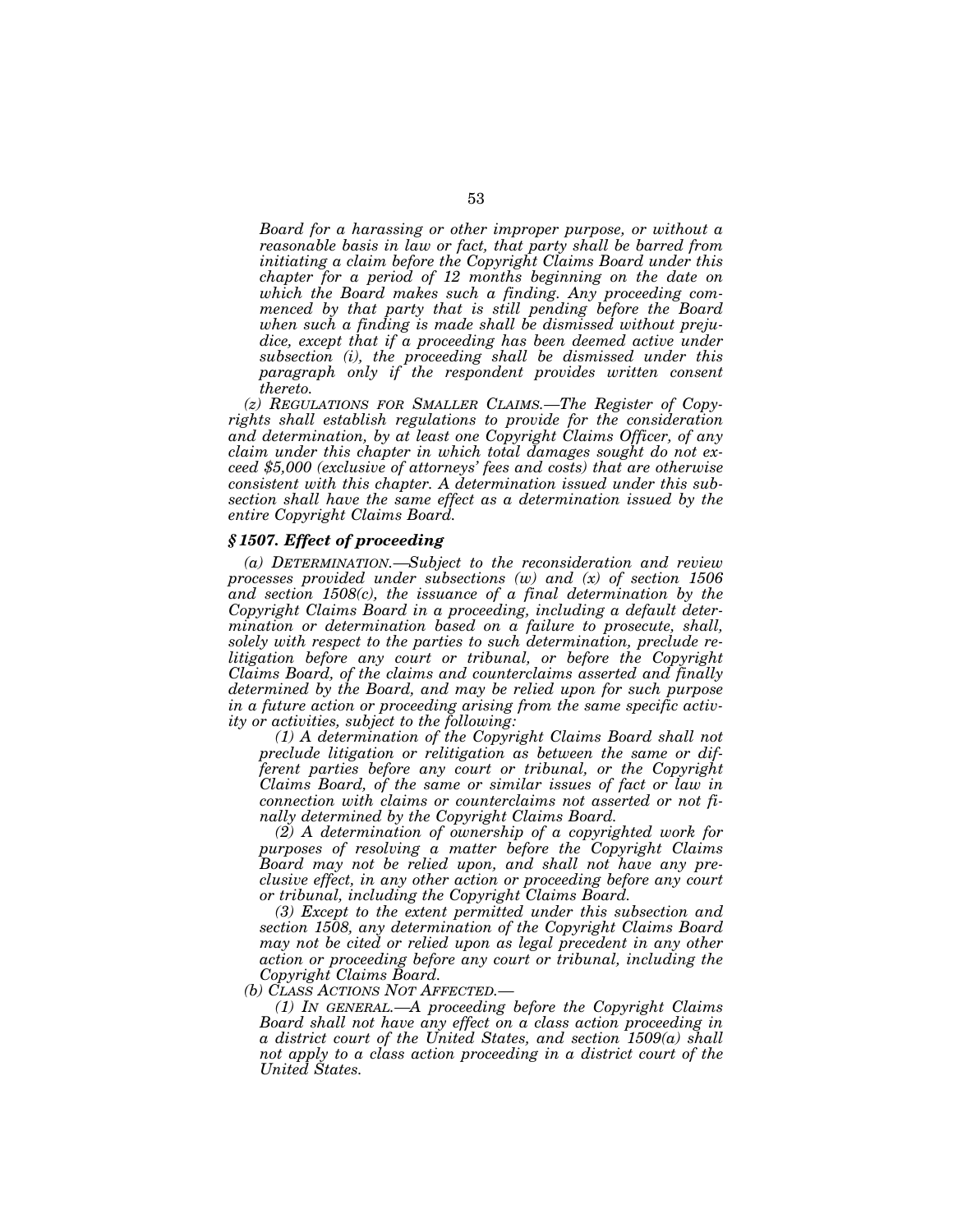*(2) NOTICE OF CLASS ACTION.—Any party to an active proceeding before the Copyright Claims Board who receives notice of a pending class action, arising out of the same transaction or occurrence as the proceeding before the Copyright Claims Board, in which the party is a class member shall either-*

*(A) opt out of the class action, in accordance with regulations established by the Register of Copyrights; or* 

*(B) seek dismissal under section 1506(q)(3) of the proceeding before the Copyright Claims Board.* 

*(c) OTHER MATERIALS IN PROCEEDING.—Except as permitted under this section and section 1508, a submission or statement of a party or witness made in connection with a proceeding before the Copyright Claims Board, including a proceeding that is dismissed, may not be cited or relied upon in, or serve as the basis of, any action or proceeding concerning rights or limitations on rights under this title before any court or tribunal, including the Copyright Claims Board.* 

*(d) APPLICABILITY OF SECTION 512(g).—A claim or counterclaim before the Copyright Claims Board that is brought under subsection*   $(c)(1)$  or  $(c)(4)$  of section 1504, or brought under subsection  $(c)(6)$  of *section 1504 and that relates to a claim under subsection (c)(1) or (c)(4) of such section, qualifies as an action seeking an order to restrain a subscriber from engaging in infringing activity under section 512(g)(2)(C) if—* 

*(1) notice of the commencement of the Copyright Claims Board proceeding is provided by the claimant to the service provider's designated agent before the service provider replaces the material following receipt of a counter notification under section 512(g); and* 

*(2) the claim brought alleges infringement of the material identified in the notification of claimed infringement under section 512(c)(1)(C).* 

*(e) FAILURE TO ASSERT COUNTERCLAIM.—The failure or inability to assert a counterclaim in a proceeding before the Copyright Claims Board shall not preclude the assertion of that counterclaim in a subsequent court action or proceeding before the Copyright Claims Board.* 

*(f) OPT-OUT OR DISMISSAL OF PARTY.—If a party has timely opted out of a proceeding under section 1506(i) or is dismissed from a proceeding before the Copyright Claims Board issues a final determination in the proceeding, the determination shall not be binding upon and shall have no preclusive effect with respect to that party.* 

#### *§ 1508. Review and confirmation by district court*

*(a) IN GENERAL.—In any proceeding in which a party has failed to pay damages, or has failed otherwise to comply with the relief, awarded in a final determination of the Copyright Claims Board, including a default determination or a determination based on a failure to prosecute, the aggrieved party may, not later than 1 year after the date on which the final determination is issued, any reconsideration by the Copyright Claims Board or review by the Register of Copyrights is resolved, or an amended final determination is issued, whichever occurs last, apply to the United States District Court for the District of Columbia or any other appropriate district court of the United States for an order confirming the relief award-*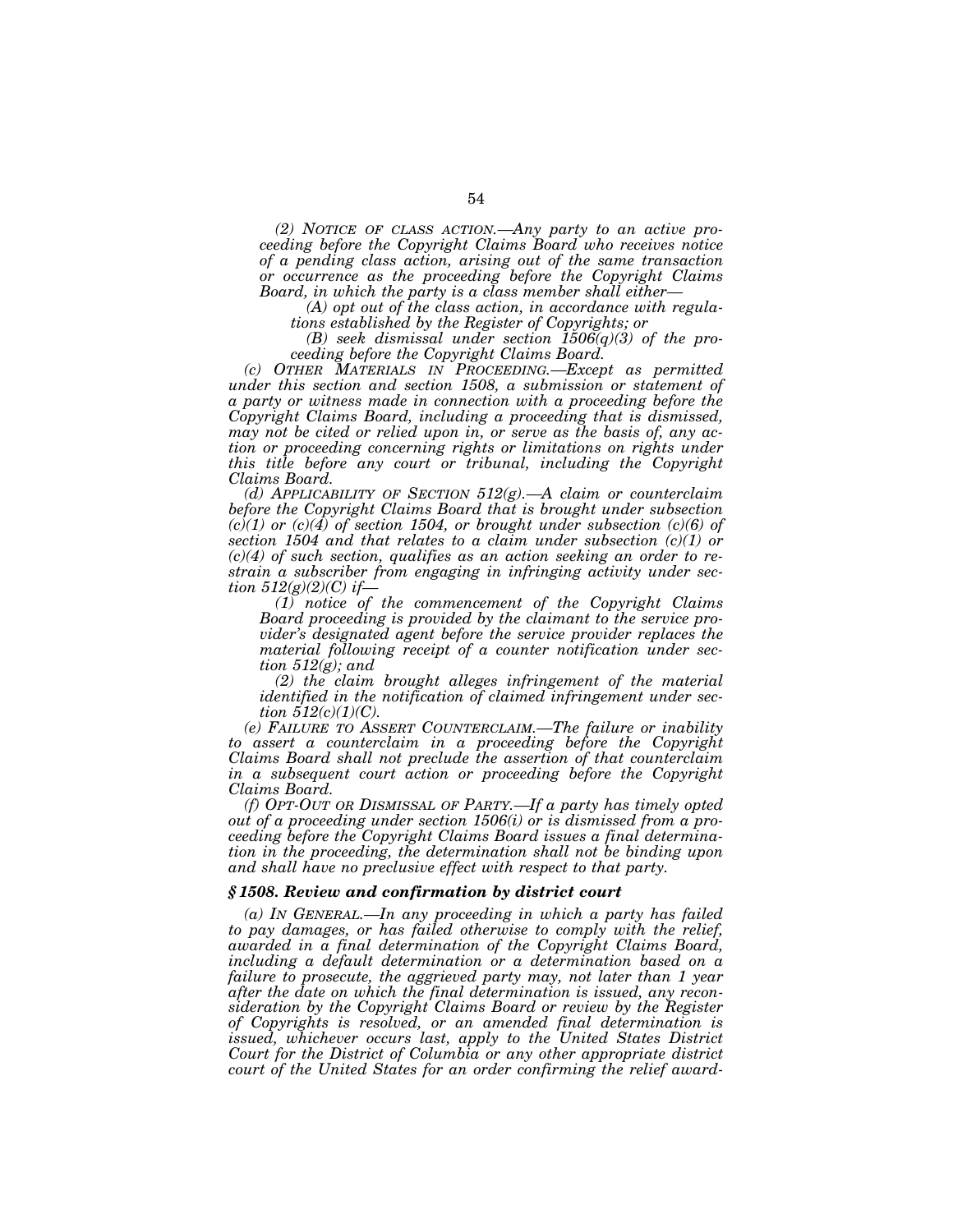*ed in the final determination and reducing such award to judgment. The court shall grant such order and direct entry of judgment unless the determination is or has been vacated, modified, or corrected under subsection (c). If the United States District Court for the District of Columbia or other district court of the United States, as the case may be, issues an order confirming the relief awarded by the Copyright Claims Board, the court shall impose on the party who failed to pay damages or otherwise comply with the relief, the reasonable expenses required to secure such order, including attorneys' fees, that were incurred by the aggrieved party.* 

*(b) FILING PROCEDURES.—* 

*(1) APPLICATION TO CONFIRM DETERMINATION.—Notice of the application under subsection (a) for confirmation of a determination of the Copyright Claims Board and entry of judgment shall be provided to all parties to the proceeding before the Copyright Claims Board that resulted in the determination, in accordance with the procedures applicable to service of a motion in the district court of the United States where the application is made.* 

*(2) CONTENTS OF APPLICATION.—The application shall include the following:* 

*(A) A certified copy of the final or amended final determination of the Copyright Claims Board, as reflected in the records of the Copyright Claims Board, following any process of reconsideration or review by the Register of Copyrights, to be confirmed and rendered to judgment.* 

*(B) A declaration by the applicant, under penalty of perjury—* 

*(i) that the copy is a true and correct copy of such determination;* 

*(ii) stating the date it was issued;* 

*(iii) stating the basis for the challenge under subsection (c)(1); and* 

*(iv) stating whether the applicant is aware of any other proceedings before the court concerning the same determination of the Copyright Claims Board.* 

*(c) CHALLENGES TO THE DETERMINATION.—* 

*(1) BASES FOR CHALLENGE.—Not later than 90 days after the date on which Copyright Claims Board issues a final or amended final determination in a proceeding, or not later than 90 days after the date on which the Register of Copyrights completes any process of reconsideration or review of the determination, whichever occurs later, a party may seek a court order*  vacating, modifying, or correcting the determination of the *Copyright Claims Board in the following cases:* 

*(A) If the determination was issued as a result of fraud, corruption, misrepresentation, or other misconduct.* 

*(B) If the Copyright Claims Board exceeded its authority or failed to render a final determination concerning the subject matter at issue.* 

*(C) In the case of a default determination or determination based on a failure to prosecute, if it is established that the default or failure was due to excusable neglect.* 

*(2) PROCEDURE TO CHALLENGE.—*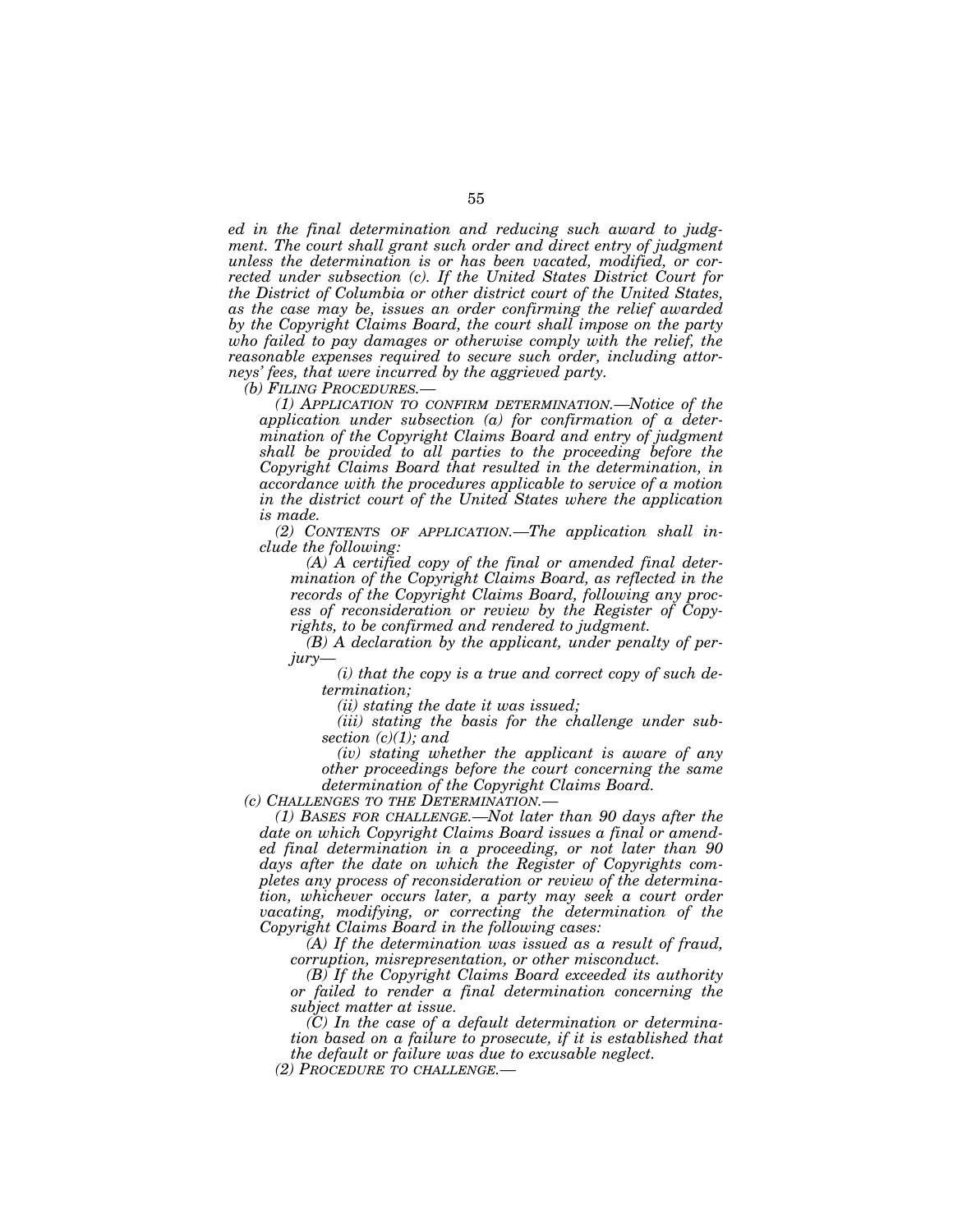*(A) NOTICE OF APPLICATION.—Notice of the application to challenge a determination of the Copyright Claims Board shall be provided to all parties to the proceeding before the Copyright Claims Board, in accordance with the procedures applicable to service of a motion in the court where the application is made.* 

*(B) STAYING OF PROCEEDINGS.—For purposes of an application under this subsection, any judge who is authorized to issue an order to stay the proceedings in an any other action brought in the same court may issue an order, to be served with the notice of application, staying proceedings to enforce the award while the challenge is pending.* 

### *§ 1509. Relationship to other district court actions*

*(a) STAY OF DISTRICT COURT PROCEEDINGS.—Subject to section 1507(b), a district court of the United States shall issue a stay of proceedings or such other relief as the court determines appropriate with respect to any claim brought before the court that is already the subject of a pending or active proceeding before the Copyright Claims Board.* 

*(b) ALTERNATIVE DISPUTE RESOLUTION PROCESS.—A proceeding before the Copyright Claims Board under this chapter shall qualify as an alternative dispute resolution process under section 651 of title 28 for purposes of referral of eligible cases by district courts of the United States upon the consent of the parties.* 

#### *§ 1510. Implementation by Copyright Office*

*(a) REGULATIONS.— (1) IMPLEMENTATION GENERALLY.—The Register of Copyrights shall establish regulations to carry out this chapter. Such regulations shall include the fees prescribed under subsections (e) and (x) of section 1506. The authority to issue such fees shall not limit the authority of the Register of Copyrights to establish fees for services under section 708. All fees received by the Copyright Office in connection with the activities under this chapter shall be deposited by the Register of Copyrights and credited to the appropriations for necessary expenses of the Office in ac*cordance with section 708(d). In establishing regulations under *this subsection, the Register of Copyrights shall provide for the efficient administration of the Copyright Claims Board, and for the ability of the Copyright Claims Board to timely complete proceedings instituted under this chapter, including by implementing mechanisms to prevent harassing or improper use of the Copyright Claims Board by any party.* 

*(2) LIMITS ON MONETARY RELIEF.—* 

*(A) IN GENERAL.—Subject to subparagraph (B), not earlier than 3 years after the date on which Copyright Claims Board issues the first determination of the Copyright Claims Board, the Register of Copyrights may, in order to further the goals of the Copyright Claims Board, conduct a rulemaking to adjust the limits on monetary recovery or attorneys' fees and costs that may be awarded under this chapter.* 

*(B) EFFECTIVE DATE OF ADJUSTMENT.—Any rule under subparagraph (A) that makes an adjustment shall take ef-*